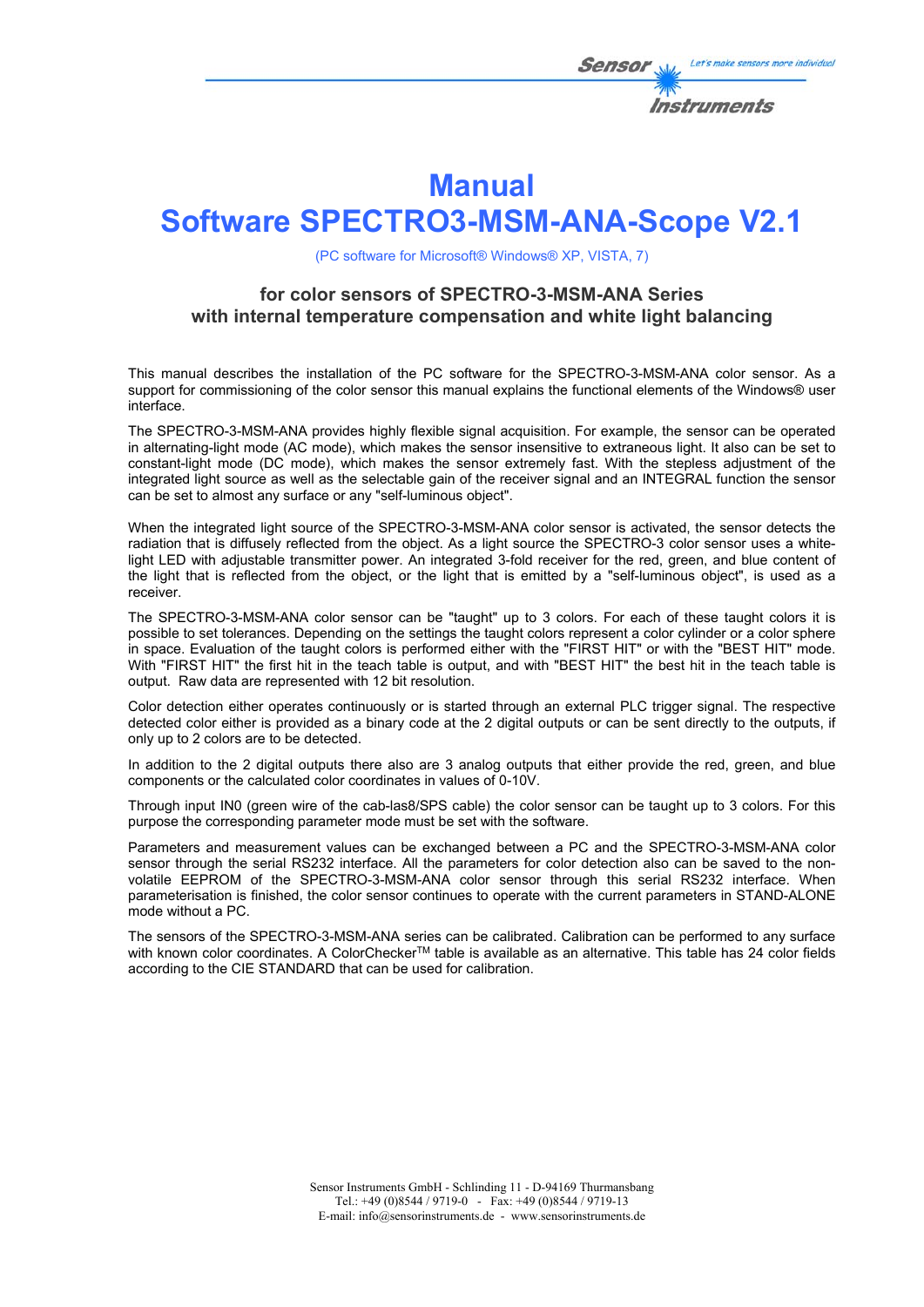

#### **Contents**  $\mathbf 0$

|                |                       | Page                                                                      |  |
|----------------|-----------------------|---------------------------------------------------------------------------|--|
| $\mathbf{1}$ . |                       |                                                                           |  |
| 2.             |                       |                                                                           |  |
|                | 2.1                   |                                                                           |  |
|                | 2.2                   | Tab PARA1, button SEND, GET, GO, STOP (parameterization, data exchange) 7 |  |
|                | 2.3                   |                                                                           |  |
|                | 2.4                   |                                                                           |  |
|                | 2.5                   |                                                                           |  |
|                | 2.6                   |                                                                           |  |
|                | 2.7<br>2.7.1<br>2.7.2 |                                                                           |  |
|                | 2.8                   |                                                                           |  |
| 3.             |                       |                                                                           |  |
| 4.             |                       |                                                                           |  |
| 5.             |                       |                                                                           |  |
| 6.             |                       |                                                                           |  |

| <b>Shortcuts:</b> |                 |
|-------------------|-----------------|
| SFND              | F9              |
| <b>GFT</b>        | F10             |
| GO                | F11             |
| <b>STOP</b>       | F <sub>12</sub> |

 $\overline{1}$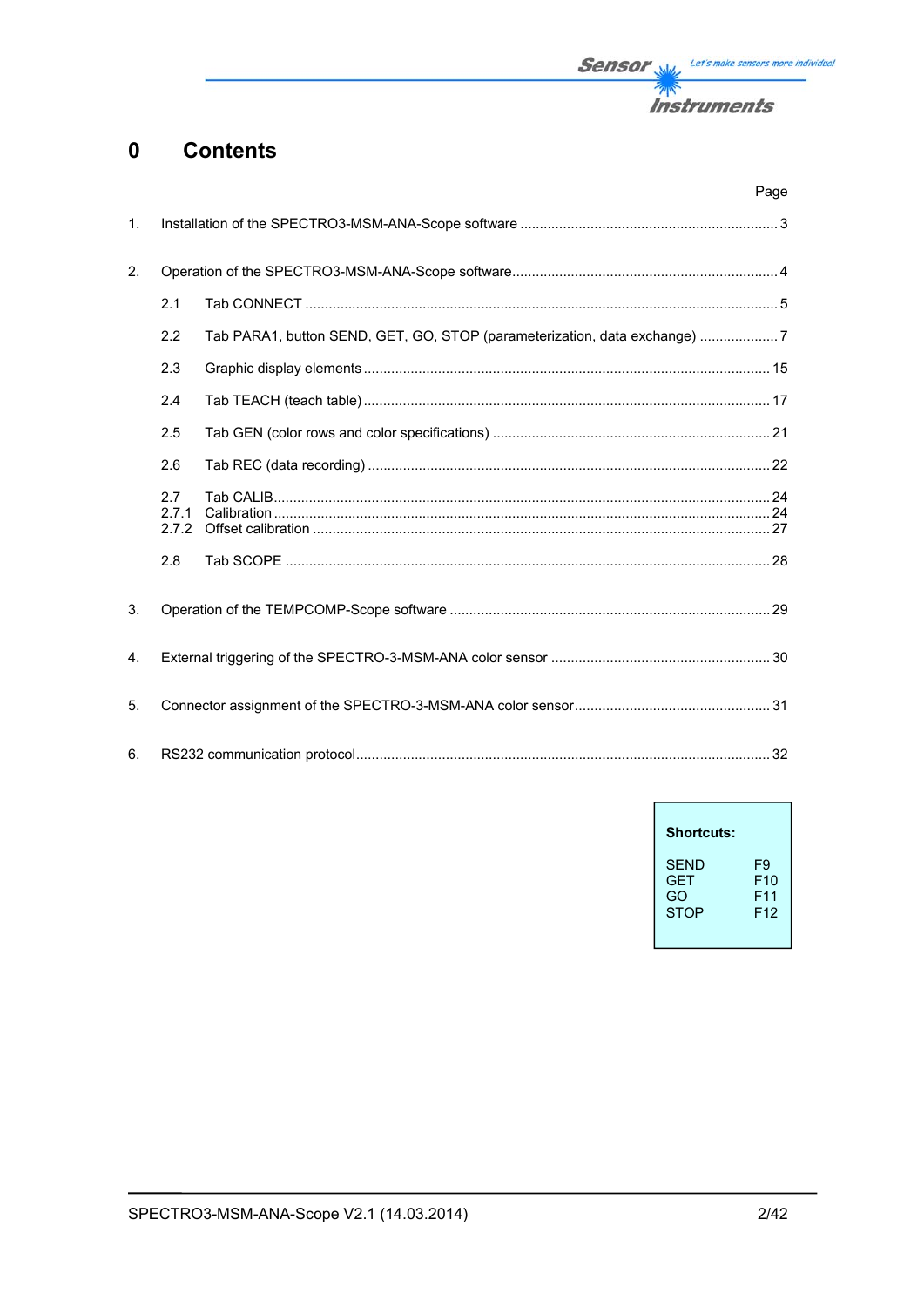

## **1. Installation of the SPECTRO3-MSM-ANA-Scope software**

The following requirements must be fulfilled for successful installation of the SPECTRO3-MSM-ANA-Scope software:

- Microsoft® Windows® XP, VISTA, 7
- IBM PC AT or compatible
- VGA graphics
- Microsoft-compatible mouse
- CD-ROM drive
- Serial RS232 interface at the PC or USB slot
- Cable **cab-las4/PC** for the RS232 interface or **cab-las4/USB** for USB slot

The SPECTRO3-MSM-ANA-Scope software can only be installed under Windows. Windows must therefore be started first, if it is not yet running.

Please install the software as described below:

| $\mathbf{1}$ . | The software can be installed directly from the installation CD-ROM. To install the software,<br>start the SETUP program in the SOFTWARE folder of the CD-ROM.                                                                                                                                      |
|----------------|-----------------------------------------------------------------------------------------------------------------------------------------------------------------------------------------------------------------------------------------------------------------------------------------------------|
| 2.             | The installation program displays a dialog and suggests to install the software in the<br>C:\"FILENAME" directory on the hard disk. You may accept this suggestion with OK or<br>[ENTER], or you may change the path as desired. Installation is then performed automatically.                      |
| 3.             | During the installation process a new program group for the software is created in the Windows<br>Program Manager. In the program group an icon for starting the software is created<br>automatically. When installation is successfully completed the installation program displays<br>"Setup OK". |
| 4.             | After successful installation the software can be started with a left mouse button double-click on<br>the icon.                                                                                                                                                                                     |

Windows® is a trademark of the Microsoft Corp. VGA™ is a trademark of the International Business Machines Corp.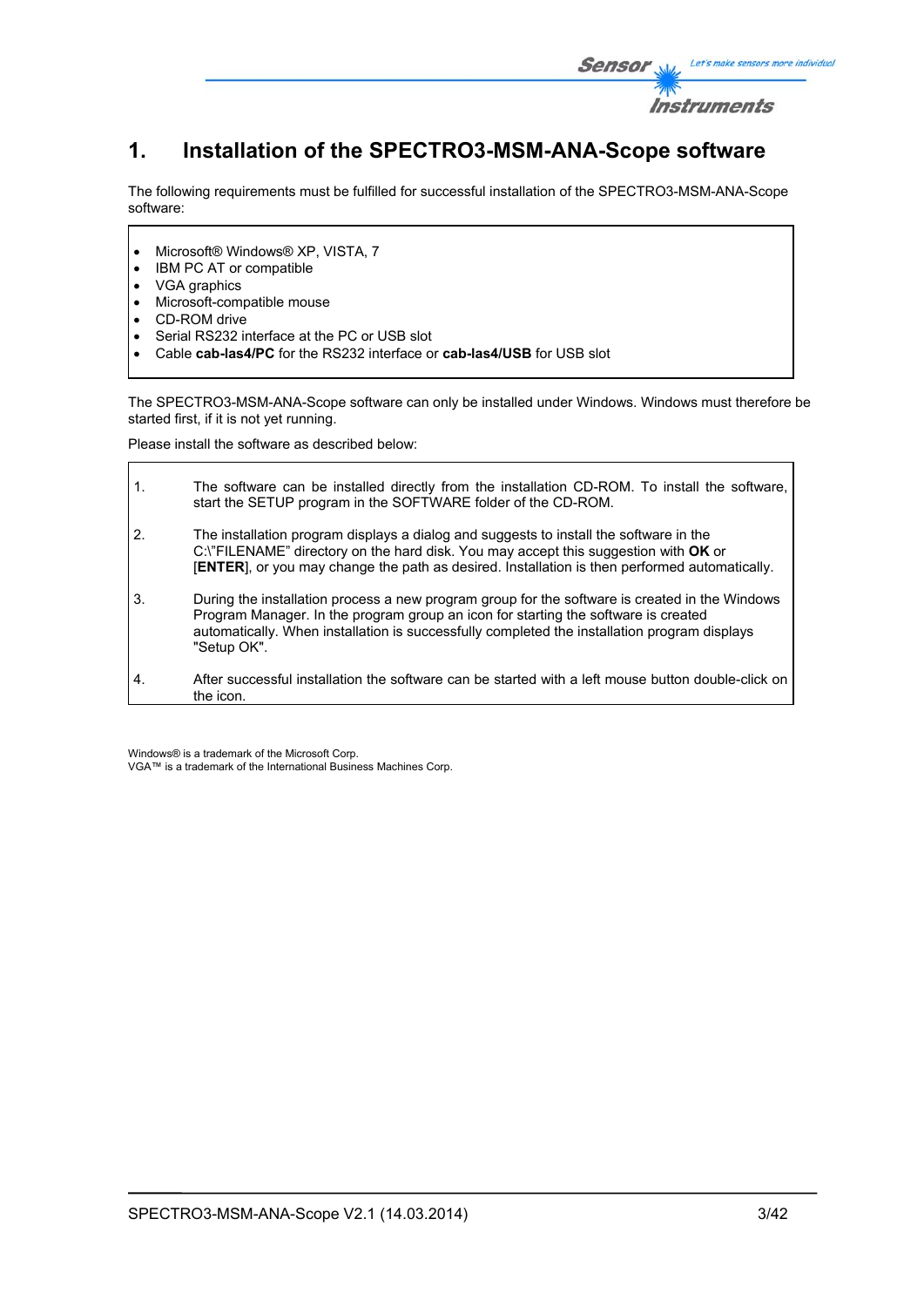

### **Please read this chapter first before you start to adjust and parameterise the SPECTRO-3-MSM-ANA color sensor.**

When the SPECTRO3-MSM-ANA-Scope software is started, the following window appears on the Windows interface:

| SPECTRO3 MSM ANA Scope V2.1                                                                                                                                                                                                                                                                                                                                                                               |                                                                                                                                                                                                                                                                                              | $\begin{array}{c c c c c c} \hline \multicolumn{3}{c }{\mathbf{C}} & \multicolumn{3}{c }{\mathbf{S}} & \multicolumn{3}{c }{\mathbf{X}} \end{array}$                                                                                    |
|-----------------------------------------------------------------------------------------------------------------------------------------------------------------------------------------------------------------------------------------------------------------------------------------------------------------------------------------------------------------------------------------------------------|----------------------------------------------------------------------------------------------------------------------------------------------------------------------------------------------------------------------------------------------------------------------------------------------|----------------------------------------------------------------------------------------------------------------------------------------------------------------------------------------------------------------------------------------|
|                                                                                                                                                                                                                                                                                                                                                                                                           | SPECTRO3 MSM ANA Scope V2.1                                                                                                                                                                                                                                                                  |                                                                                                                                                                                                                                        |
| <b>REC</b><br><b>CALIB</b><br><b>SCOPE</b><br><b>GEN</b><br>PARA1<br><b>CONNECT</b><br><b>TEACH</b><br>650<br>POWER (pm)<br>1000000000<br>500<br>1000<br>$\mathbf{0}$<br>LED MODE<br>AMP <sub>6</sub><br>DC<br>GAIN<br>▼<br>512<br><b>INTEGRAL</b><br>AVERAGE<br><b>CALIB</b><br><b>FCAL</b><br>C SPACE<br>L'atb*<br>▼<br>ANALOG OUTMODE<br><b>XYZ</b><br>▼<br>$ZOOM$ $x1$<br><b>CONT</b><br>ANA OUT<br>▼ | a*<br>C SPACE<br>C SPACE 3D<br>XYZ<br>0.00<br>$1.0 -$<br>$a^*$ / $b^*$<br>$b^*$<br>$0.8 -$<br>0.00<br>$0.5 -$<br>$0.2 -$<br>T*<br>$0.00 -$<br>$-0.2 -$<br>$-0.5 -$<br>$-0.8 -$<br>$-1.0 -$<br>1.0<br>0.5<br>0.0<br>$-0.5$<br>$-1.0$<br>delta E<br>$1.0 -$<br>$a^*/L^*$<br>$-1.00$<br>$0.8 -$ | $\times$<br>$\bullet$<br>Y<br>$\sim$ 0<br>$Z \mid$<br>$\overline{0}$<br>1.<br>XYZ<br>1.<br>$\mathbf{0}$<br>$\mathbf{0}$<br>$\mathbf{0}$<br>$-0$<br>$\cdot$ <sub>0</sub><br>-1-<br>$-1-$<br>100<br>n<br>$1.0 -$<br>$b^*/l^*$<br>$0.8 -$ |
| <b>DIGITAL OUTMODE</b><br><b>DIRECT HI</b><br>▼<br>MAXCOL-No.<br>1<br><b>INTLIM</b><br>$\Omega$<br><b>BEST HIT</b><br><b>EVALUATION MODE</b><br>TRIGGER CONT ▼<br>$OFF$ $\blacktriangledown$<br><b>EXTEACH</b><br>$F$ RAM<br><b>SEND</b><br>GO<br>EE<br><b>STOP</b><br><b>GET</b><br>$\Gamma$ FILE                                                                                                        | $0.5 -$<br>C-No:<br>$0.2 -$<br>$\overline{0}$<br>++++++++ <b>++</b><br>$0.0 -$<br>$++$<br>$-0.2 -$<br>$-0.5 -$<br>$-0.8 -$<br>$-1.0 -$<br>0.0<br>0.5<br>1.0<br>$-1.0$<br>$-0.5$<br>$\overline{3}$<br><b>COMMUNICATION PORT</b>                                                               | $0.5 -$<br>$0.2 -$<br>$0.0 - + + + + + + + + + + + + + + +$<br>$++$<br>$-0.2 -$<br>$-0.5 -$<br>$-0.8 -$<br>$-1.0 -$<br>1.0<br>0.5<br>0.0<br>$-0.5$<br>$-1.0$<br>SPECTRO3 MSM ANA V2.1<br>8/Jan/2014                                    |

The window size and position will be the same as when the software was last closed. A double-click with the right mouse button e.g. under the minimise symbol places the window centrally in its original size.

If a connection is not established automatically, e.g. if no sensor is connected, the software can be run in OFFLINE mode. In offline mode it only is possible to exchange parameters with a file on a storage medium, which often is helpful for the purpose of analysing parameter files.

If a sensor is connected and a connection still cannot be established, either the SCOPE version (program at the PC) and the firmware version (program in the sensor) do not match, or the interface to the sensor must be correctly configured.

If different Scope and firmware versions should be the problem, please get the Scope version that matches the firmware from your supplier.

The interface configuration is described in the CONNECT tab chapter.

**Pressing the right mouse button on an individual element will call up a short help text.** 

Let's make sensors more individual

Instruments

Sensor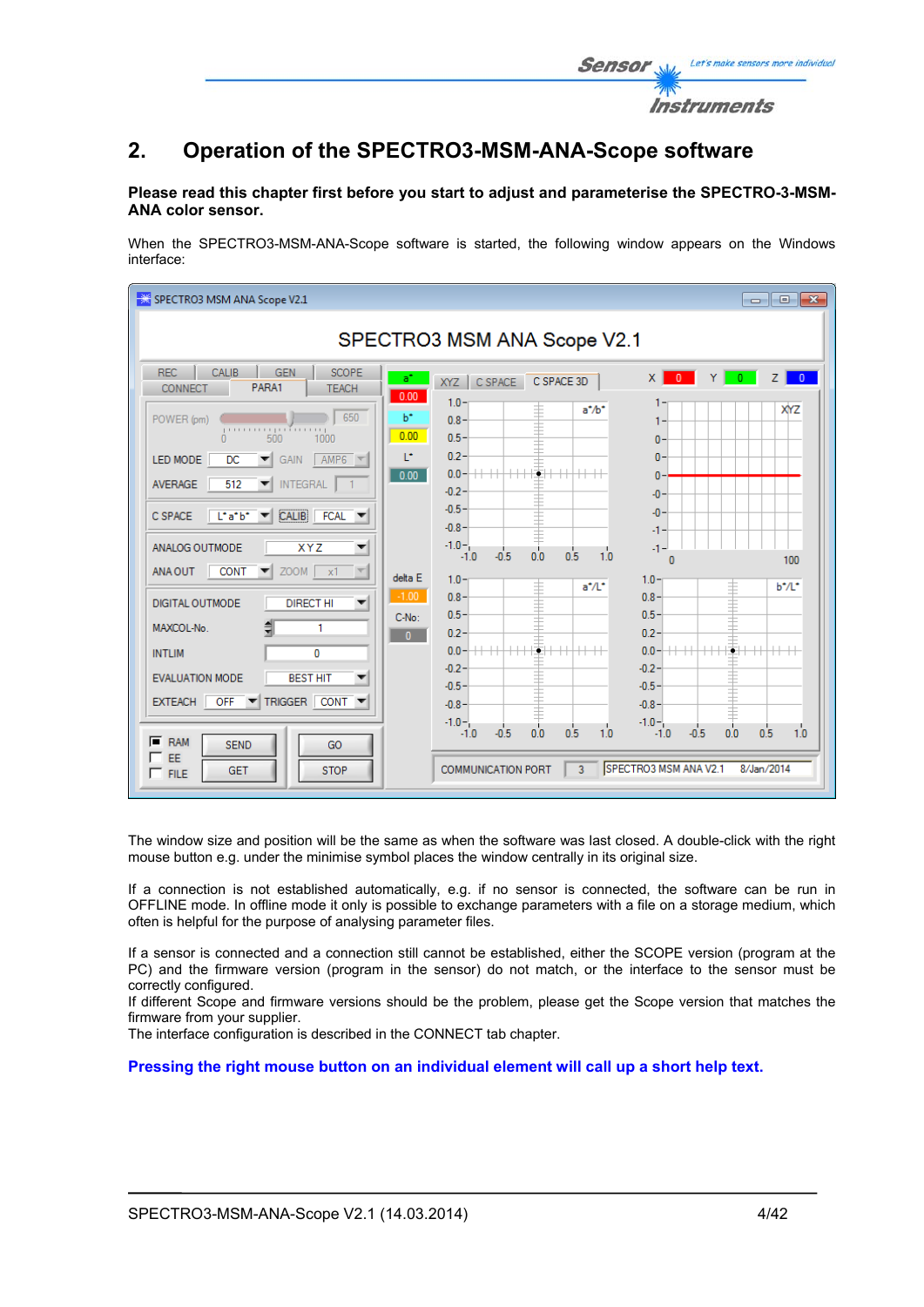# **2.1 Tab CONNECT**

| CONNECT                                                                        |
|--------------------------------------------------------------------------------|
| COMMUNICATION PROTOCOL<br><b>RS232</b><br>ш                                    |
| SELECT COM PORT [1256]<br>1                                                    |
| 115200<br><b>SELECT BAUDRATE</b>                                               |
| TRY TO CONNECT                                                                 |
| TRY TO CONNECT!<br>FIRMWARE STRING                                             |
| <b>ACCEPT</b><br>CHANGE<br>GEN, HW<br>BAUDRATE<br>SETTINGS<br><b>INFO FILE</b> |
| INSERT A PANEL ID                                                              |
| COMMUNICATION PROTOCOL   TCP/IP                                                |
| IP ADRESS (xxx.xxx.xxx.xxx) OR HOST NAME<br>192.168.3.151                      |
| 10001<br>PORT NUMBER (Default 10001)                                           |

#### **CONNECT:**

Pressing the **CONNECT** tab opens a window for selecting and configuring the interface.

The **COMMUNICATION PROTOCOL** function field is used for selecting either an **RS232** or a **TCP/IP** protocol.

If **RS232** is selected, a port from 1 to 256 can be selected with **SELECT COM PORT**, depending on which port the sensor is connected to.

The sensor operates with a set baudrate that can be modified with **CHANGE BAUDRATE** (see below). The sensor and the user interface both must operate with the same baudrate. At the user interface the baudrate is set with **SELECT BAUDRATE**. If after starting the software should not automatically establish a connection, the correct baudrate can be found with **SELECT BAUDRATE**.

If an adaptor is used, the **COM PORT** number can be determined by way of the hardware manager in the system control panel.

If the sensor should communicate through a local area network, an RS232 to Ethernet adaptor will be needed. This adapter makes it possible to establish a connection to the sensor with the **TCP/IP** protocol.

The network adaptors that are available from us are based on the Lantronix XPort module. For parameterising these adapters (assigning of an IP address, setting of the Baud rate of 19200) please download the "DeviceInstaller" software that is provided free of charge by Lantronix at http://www.lantronix.com/. DeviceInstaller is based on Microsoft's ".NET" framework. Detailed operating instructions for the "DeviceInstaller" software also are available from Lantronix.

In order to establish a connection to the adaptor, its IP address or HOST name must be entered in the field **IP ADDRESS (xxx.xxx.xxx.xxx) OR HOST NAME**. The DROP DOWN menu (down arrow) shows the last 10 IP addresses that were used. An address from this list can be directly selected by clicking on the respective item. The DROP DOWN list is saved and is thus always available when the software is closed.

The **PORT NUMBER** for the XPort-based network adaptors is 10001. This port number must not be changed.

When you press the **TRY TO CONNECT** button, the software tries to establish a connection with the set parameters. The communication status is shown in the display field. If the sensor answers with its FIRMWARE ID, the set connection type can be accepted by pressing **ACCEPT SETTINGS**. You will then be returned to the **PARA** tab. If you get a **TIMEOUT** message, the software could not establish a connection to the sensor. In this case please check if the interface cable is correctly connected, if the sensor is supplied with power, and if the set parameters are correct.

If a connection has been accepted by pressing **ACCEPT SETTINGS**, the software starts automatically with these settings when called the next time.

**DISCONNECT** disconnects the connection between sensor and PC. The software then switches to OFFLINE mode, where it is only possible to exchange parameters with a file on a storage medium.



**ATTENTION !**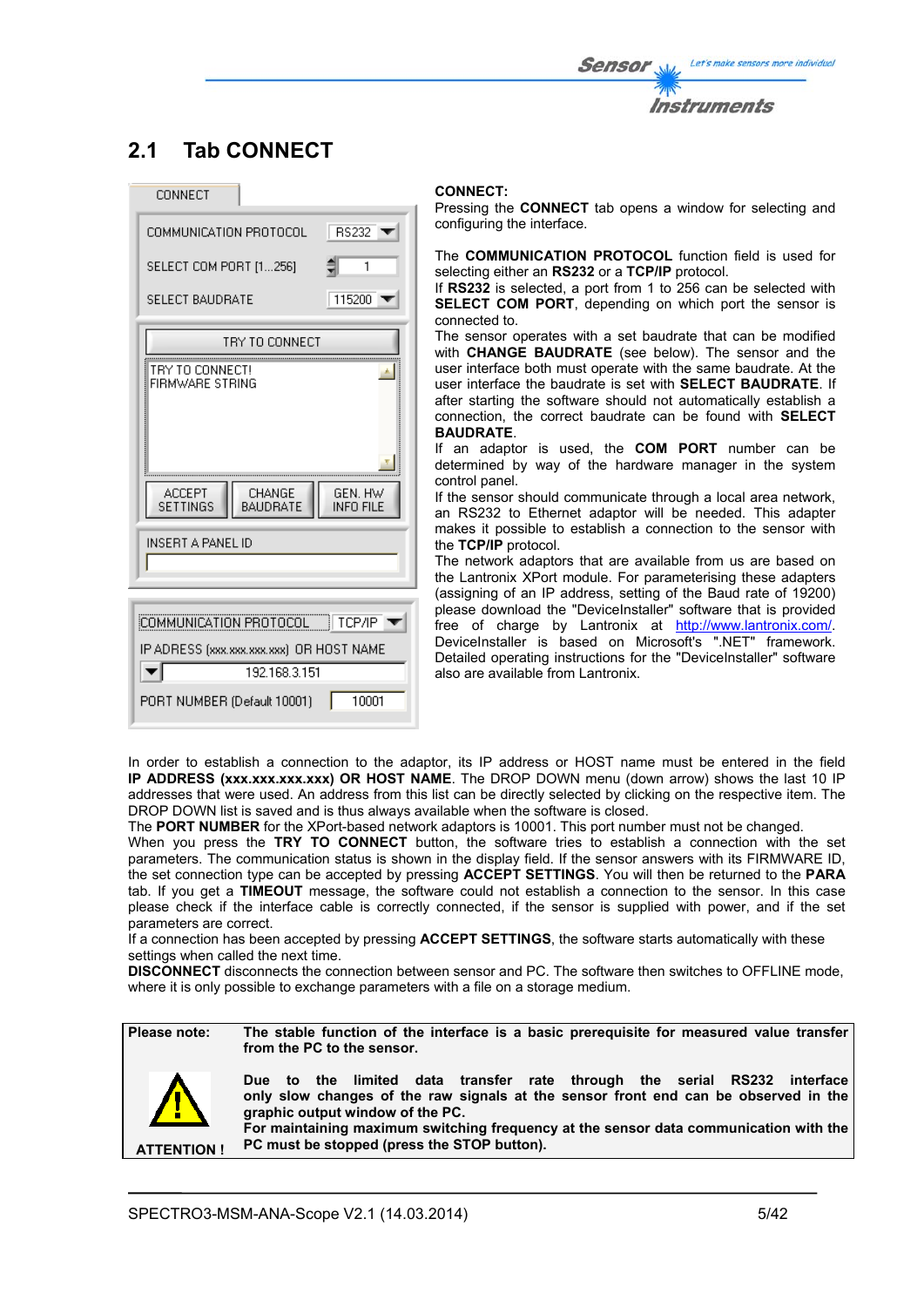

| <b>COMMUNICATION PROTOCOL</b><br>SELECT COM PORT [1256]                          | RS232<br>칇<br>3            |
|----------------------------------------------------------------------------------|----------------------------|
| <b>SELECT BAUDRATE</b>                                                           | 115200                     |
| TRY TO CONNECT<br>TRY TO CONNECT!<br>Firmware version<br>Serial number of sensor | <b>DISCONNECT</b>          |
| <b>CHANGE</b><br><b>ACCEPT</b><br><b>SETTINGS</b><br><b>BAUDRATE</b>             | <b>GEN HW</b><br>INFO FILE |

**RS232** 

57600

**GEN. HW<br>INFO FILE** 

 $RS232$ 

Ŕ

 $\overline{\phantom{0}}$ 

 $\blacktriangle$ 

 $\pmb{\mathrm{v}}$ 

GEN. HW

**INFO FILE** 

57600

**DISCONNECT** 

**DISCONNECT** 

₿ 3  $\overline{\phantom{a}}$ 

 $\overline{\phantom{a}}$ 

画

COMMUNICATION PROTOCOL

SELECT COM PORT [1...256]

**SELECT BAUDRATE** 

TRY TO CONNECT

**TRY TO CONNECT!** 

Firmware version Serial number of sensor

ACCEPT<br>SETTINGS

**COMMUNICATION PROTOCOL** 

SELECT COM PORT [1...256]

SELECT BALIDRATE

TRY TO CONNECT **TRY TO CONNECT** 

Firmware version erial number of sensor

**ACCEPT** 

**SETTINGS** 

CHANGE BAUDRATE The baudrate for data transfer through the RS232 interface can be set by means of the **SELECT BAUDRATE** drop down menu and **CHANGE BAUDRATE** function field.

If the baudrate should be changed, a connection must first be established by clicking on **TRY TO CONNECT**.

The **CHANGE BAUDRATE** button will then be active.

Now a new baudrate can be selected under **SELECT BAUDRATE**.

A click on **CHANGE BAUDRATE** sends the new baudrate information to the sensor.

When the new baudrate information has been successfully sent, the sensor operates with the new baudrate. A window will pop up, prompting you to select **EEPROM** and then to press **SEND**. After a hardware reset the new baudrate only will be used when **EEPROM** and **SEND** have been pressed.

A click on **ACCEPT SETTINGS** saves the current interface settings, which will then be automatically set when the software is restarted.

HARDWARE INI FILE HAS BEEN SAVED  $\mathbb{A}$ lтn d:\Mist\HardwareInitialFile.ini **ACCEPT** CHANGE<br>BAUDRATE GEN. HW<br>INFO FILE SETTINGS

ATTENTION !!! CONFIRM NEW BAUDRATE

CHANGE

**BAUDRATE** 

A click on the **GEN. HW INFO FILE** generates a file in which all the important sensor data are stored in encrypted form.

This file can be sent to the manufacturer for diagnostic purposes.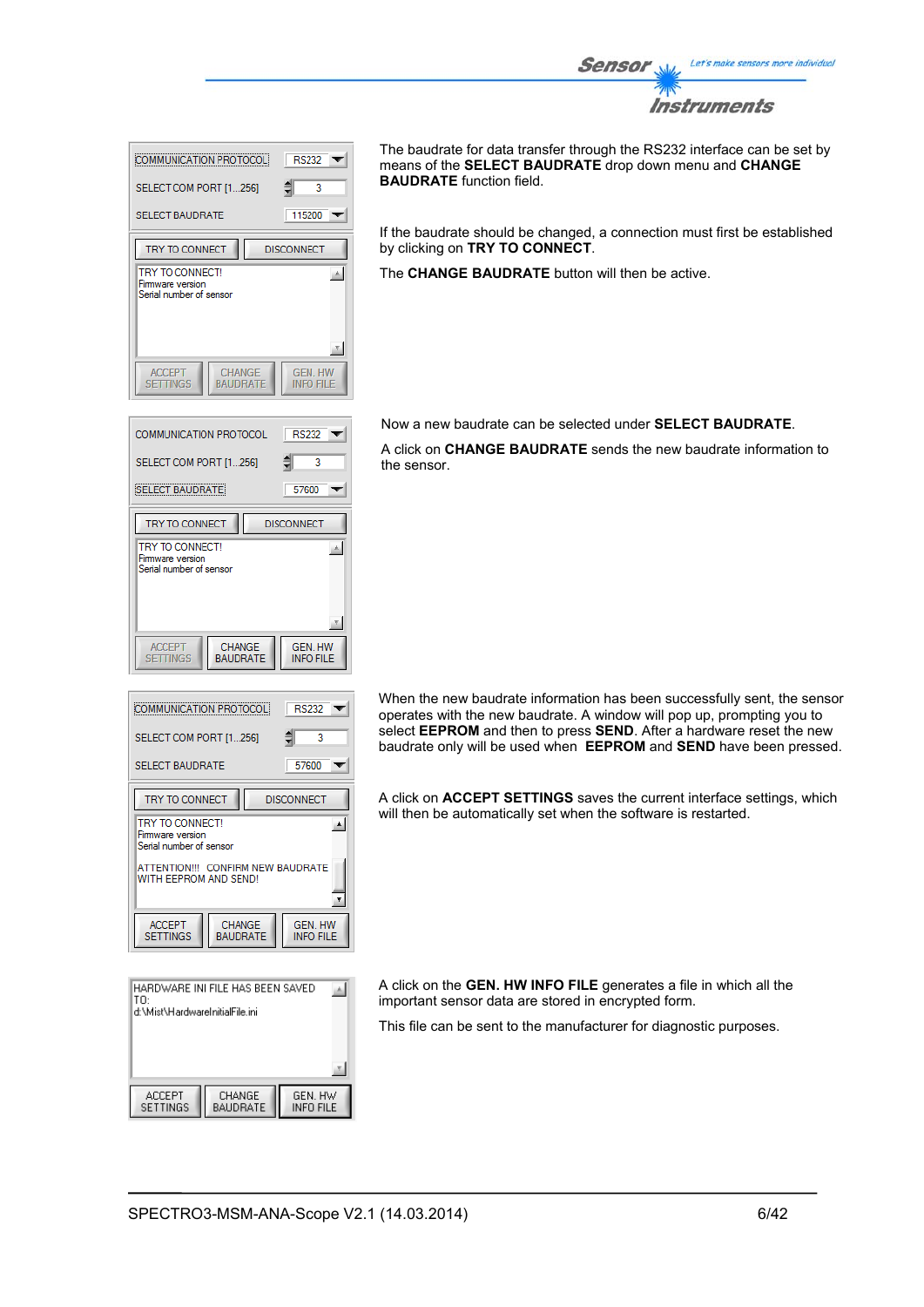

# **2.2 Tab PARA1, button SEND, GET, GO, STOP**



#### **PARA1:**

Pressing the **PARA1** tab opens a window for setting the sensor parameters.

#### **ATTENTION!**

**A change of the parameter function groups only becomes effective at the sensor after actuation of the SEND button in the MEM function field!** 

#### **SEND [F9]:**

When the **SEND** button is clicked (or shortcut key button F9 is pressed), all the currently set parameters are transferred between PC and sensor. The target of the respective parameter transfer is determined by the selected button (**RAM, EEPROM,** or **FILE**).

#### **GET [F10]:**

The currently set values can be interrogated from the sensor by clicking on the **GET** button (or with shortcut key button F10). The source of data exchange is determined by the selected button (**RAM**, **EEPROM**, or **FILE**).

#### **RAM:**

After a click on the **SEND** button the current parameters are written into the **RAM** memory of the sensor, or they are read from the **RAM** by clicking on the **GET** button, i.e. these parameters are lost when the voltage at the sensor is switched off.

#### **EEPROM:**

After a click on the **SEND** button the current parameters are written into the non-volatile memory of the **EEPROM** in the sensor, or they are read from the **EEPROM** by clicking on the **GET** button, i.e. the parameters in the internal **EEPROM** are stored when the voltage at the sensor is switched off.

#### **FILE:**

After pressing **SEND**, the current parameters can be written to a selectable file on the hard disk. With **GET** parameters can be read from such a file. When the **SEND** or **GET** button is pressed, a dialog box opens for selecting the desired file.

#### **GO [F11]:**

A click on this button (or with shortcut key button F11) starts data transfer from the sensor to the PC through the serial RS232 interface.

**SOURCE** is used to select which signals should be shown in the displays and graphs.

#### **STOP [F12]:**

A click on this button (or with shortcut key button F12) stops data transfer from the sensor to the PC through the serial RS232 interface.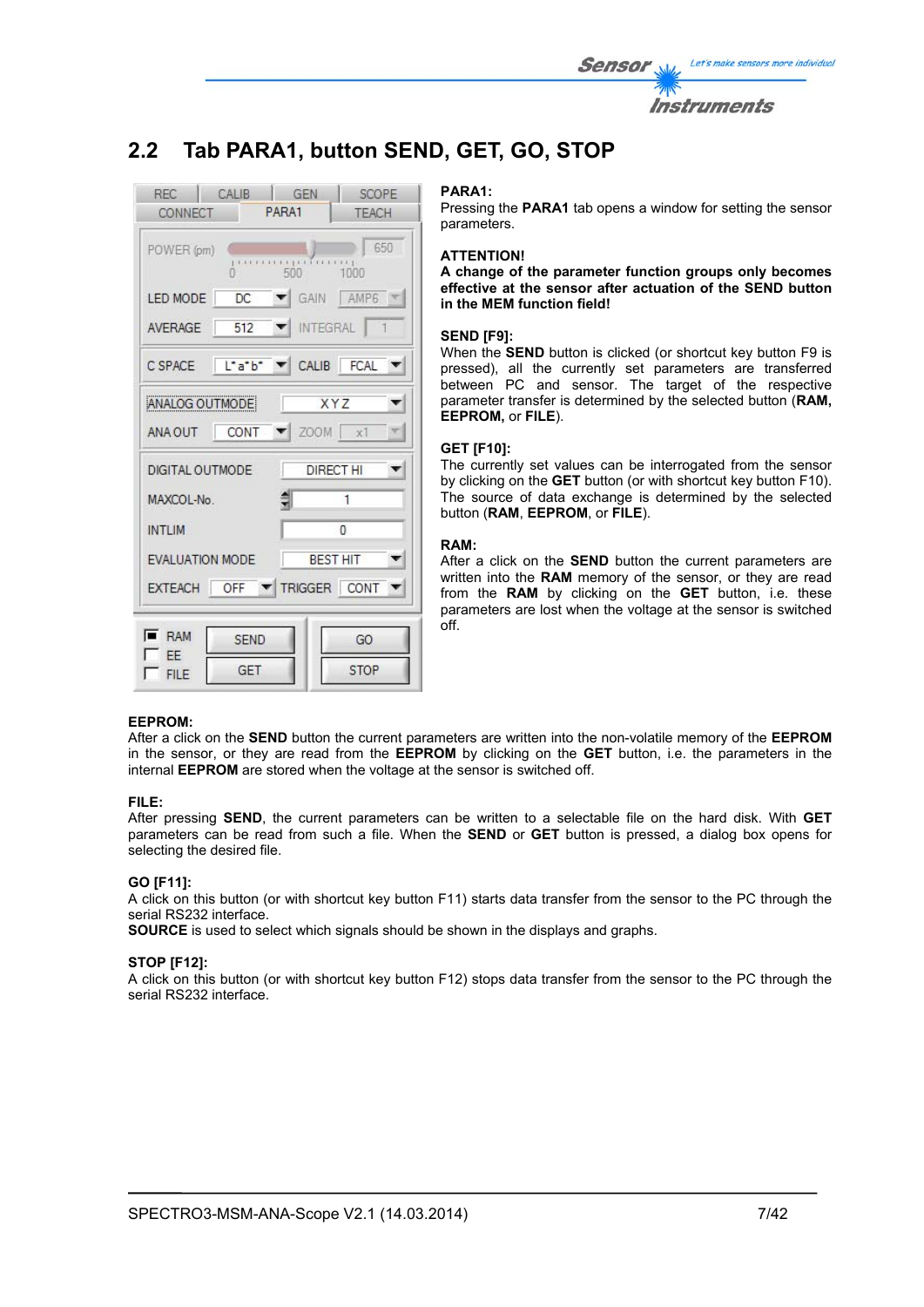| <b>Sensor</b> | Let's make sensors more individual |
|---------------|------------------------------------|
| $\mathcal{W}$ |                                    |
|               | Instruments                        |

| POWER (pm)      |     | ,,,,,,<br>500    | 650<br>,,,,,,<br>1000 |
|-----------------|-----|------------------|-----------------------|
| <b>LED MODE</b> | DC  | <b>GAIN</b><br>▼ | AMP <sub>6</sub>      |
| <b>AVERAGE</b>  | 512 | <b>INTEGRAL</b>  |                       |

#### **POWER:**

The transmitter power is constantly kept at the value set with the **POWER [pm]** slider (recommended operation mode). The **POWER** can be set with the slider or by entering a value in the edit-box. A value of 1000 means full intensity at the transmitter unit, a value of 0 sets the lowest intensity at the transmitter.

**POWER** only is available with **CALIB=OFF**.

#### **LED MODE:**

This item serves for setting the control mode for the integrated light source of the sensor.

**DC:** In this mode the sensor operates extremely fast. Unfortunately the sensor is somewhat sensitive to extraneous light in DC mode, but if the extraneous light source does not directly shine into the sensor's receiver, the signal only is influenced to a very small extent.

**AC:** In this mode the sensor is insensitive to extraneous light, which is achieved by "modulating" the integrated light source, i.e. by turning the light on and off. The extraneous content in the signal is determined in off status and is simply subtracted from the on status.

#### **GAIN:**

This item is used for setting the gain of the receiver in 8 different gain stages (AMP1 to AMP8). **GAIN** should be set such that with a medium **POWER** value the sensor operates in its dynamic range (X,Y,Z between 2750 and 3750).

In **AC** mode, **GAIN** directly influences the scan frequency. The current scan frequency is displayed in the **SCOPE** tab.

**GAIN** only is available with **CALIB=OFF**.

#### **AVERAGE:**

This function field is used for adjusting the number of scanning values (measurement values) over which the raw signal measured at the receiver is averaged. A higher **AVERAGE** default value reduces noise of the raw signals at the receiver unit and there will be a decrease of the maximal available switching frequency of the sensor

#### **INTEGRAL:**

This function field is used to set the number of scan values (measurement values) over which the raw signal measured at the receiver is summed up. This integral function allows the reliable detection even of extremely weak signals. A higher **INTEGRAL** value increases the noise of the raw signals of the receiver unit, and simultaneously decreases the maximum achievable switching frequency of the sensor. **GAIN** only is available with **CALIB=OFF**.

#### **INFO:**

The **POWER** slider, **GAIN** and **INTEGRAL** only are effective with **CALIB = OFF**. Otherwise the sensor operates with the values set in calibration.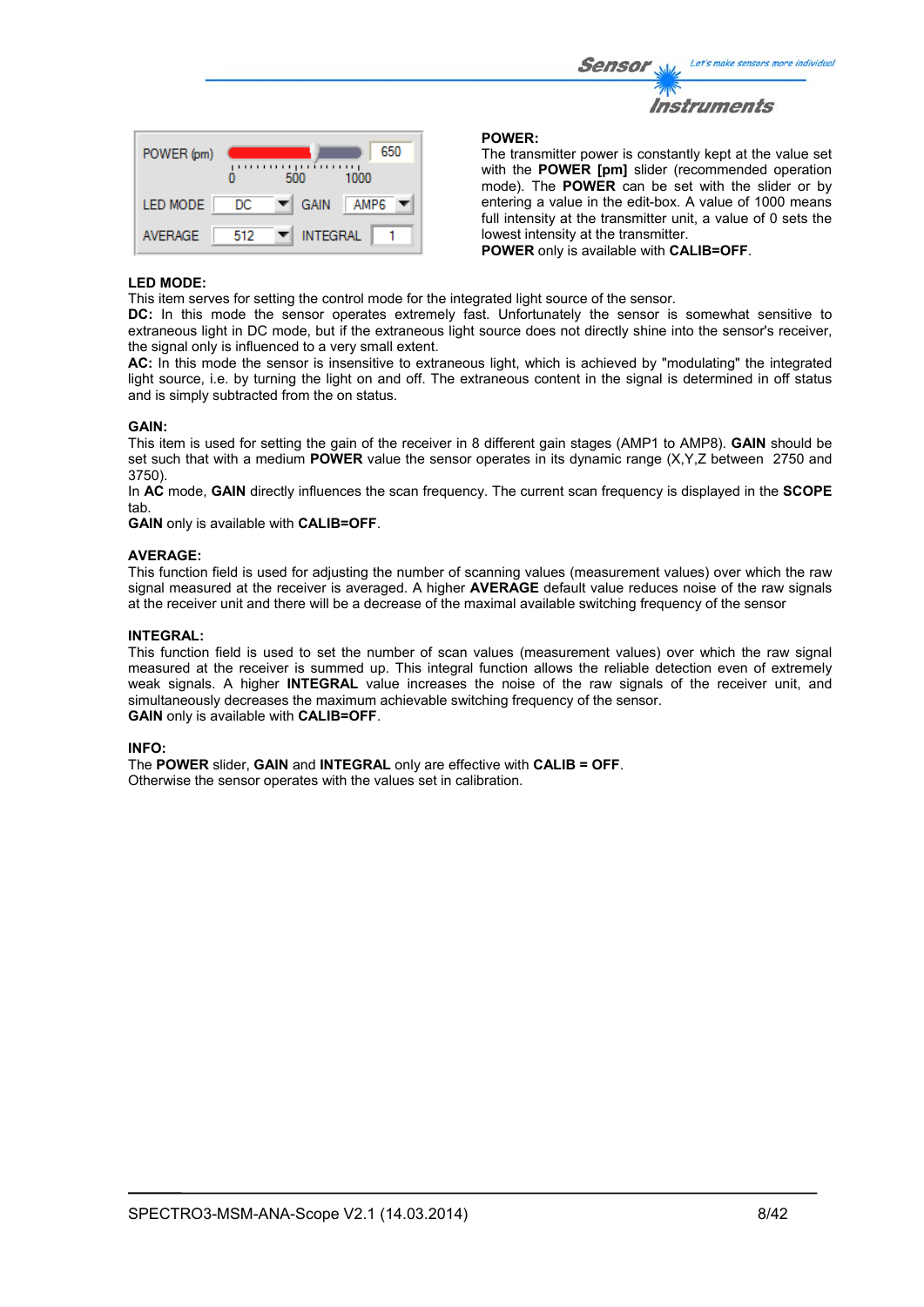



### **C SPACE:**

Selection of a color space **(COLOR SPACE)** for the calculation of the color stimulus specification.

## **x y Y:**

The chromaticity values (chromaticity coordinates) **x, y** are calculated from the tristimulus values X, Y, Z. **x** and **y** define the color, and **Y** is used as a brightness reference (lightness variable).

| Lightness<br>variable       | 4096                                                             |                                   |  |
|-----------------------------|------------------------------------------------------------------|-----------------------------------|--|
| Chromaticity<br>coordinates | $X+Y+Z$                                                          | $y = \frac{X + Y + Z}{X + Y + Z}$ |  |
| Color difference            | $\Delta E^* = \sqrt{(\Delta x)^2 + (\Delta y)^2 + (\Delta Y)^2}$ |                                   |  |

#### **L\*a\*b\*:**

The L\*a\*b\* color space (also referred to as the CIELAB space) is one of the uniform color spaces defined by the CIE in 1976.

| Lightness<br>variable       | $L^* = 116 \left(\frac{Y}{Y_r}\right)^{1/3} - 16$                                                  |                                                                                                    |
|-----------------------------|----------------------------------------------------------------------------------------------------|----------------------------------------------------------------------------------------------------|
| Chromaticity<br>coordinates | $a^* = 500 \left[ \left( \frac{x}{x_n} \right)^{1/3} - \left( \frac{y}{x_n} \right)^{1/3} \right]$ | $b^* = 200 \left[ \left( \frac{Y}{Y_n} \right)^{1/3} - \left( \frac{Z}{Z_n} \right)^{1/3} \right]$ |
| Color difference            | $\Delta E^* = \sqrt{(\Delta L^*)^2 + (\Delta a^*)^2 + (\Delta b^*)^2}$                             |                                                                                                    |

#### **L\*u\*v\*:**

The L\*u\*v\* color space (also referred to as the CIELUV space) is one of the uniform color spaces defined by the CIE in 1976.

| Lightness<br>variable       | $L^* = 116 \left(\frac{Y}{V}\right)^{1/3} - 16$                        |                                                                                                                                                                       |
|-----------------------------|------------------------------------------------------------------------|-----------------------------------------------------------------------------------------------------------------------------------------------------------------------|
|                             | $u^* = 13L^*(u' - u_n')$                                               | $v^* = 13L^*(v'-v_n')$                                                                                                                                                |
| Chromaticity<br>coordinates | $u' = \frac{4X}{X + 15Y + 3Z} = \frac{4x}{3 - 2x + 12y}$               | $v' = \frac{9Y}{X + 15Y + 3Z} = \frac{9y}{3 - 2x + 12y}$                                                                                                              |
|                             |                                                                        | $u_{n}^{\prime} = \frac{4X_n}{X_n + 15Y_n + 3Z_n} = \frac{4x_n}{3 - 2x_n + 12y_n}$ $v_{n}^{\prime} = \frac{9Y_n}{X_n + 15Y_n + 3Z_n} = \frac{9y_n}{3 - 2x_n + 12y_n}$ |
| Color difference            | $\Delta E^* = \sqrt{(\Delta L^*)^2 + (\Delta u^*)^2 + (\Delta v^*)^2}$ |                                                                                                                                                                       |

| XYZ                                   | Tristimulus values XYZ of the specimen.                                                         |
|---------------------------------------|-------------------------------------------------------------------------------------------------|
| Xn Yn Zn                              | Tristimulus values of a perfect reflecting diffuser.                                            |
| $\Lambda L^* \Lambda a^* \Lambda b^*$ | Difference in $L^*$ , $a^*$ , and $b^*$ values between the specimen color and the target color. |
| $\Lambda L^* \Lambda u^* \Lambda v^*$ | Difference in $L^*$ , $u^*$ , and $v^*$ values between the specimen color and the target color. |
| uʻ vʻ                                 | Chromaticity coordinates from the CIE 1976 UCS diagram.                                         |
| u'n v'n                               | Chromaticity coordinates of a perfect reflecting diffuser.                                      |

#### **CALIB:**

The sensors are factory-calibrated. If the **CALIB** parameter is set to **FCAL (F**actory **CAL**ibration), the sensor operates with this factory calibration.

As an alternative the user can himself calibrate the sensor to different surfaces (**U**ser **CAL**ibration). If **CALIB=UCAL** is selected, the sensor operates with the calibration made by the user.

With **CALIB=OFF** the sensor operates in "uncalibrated" mode**.** In this mode the sensor is very fast. Both **FCAL** and **UCAL** will slow down the sensor.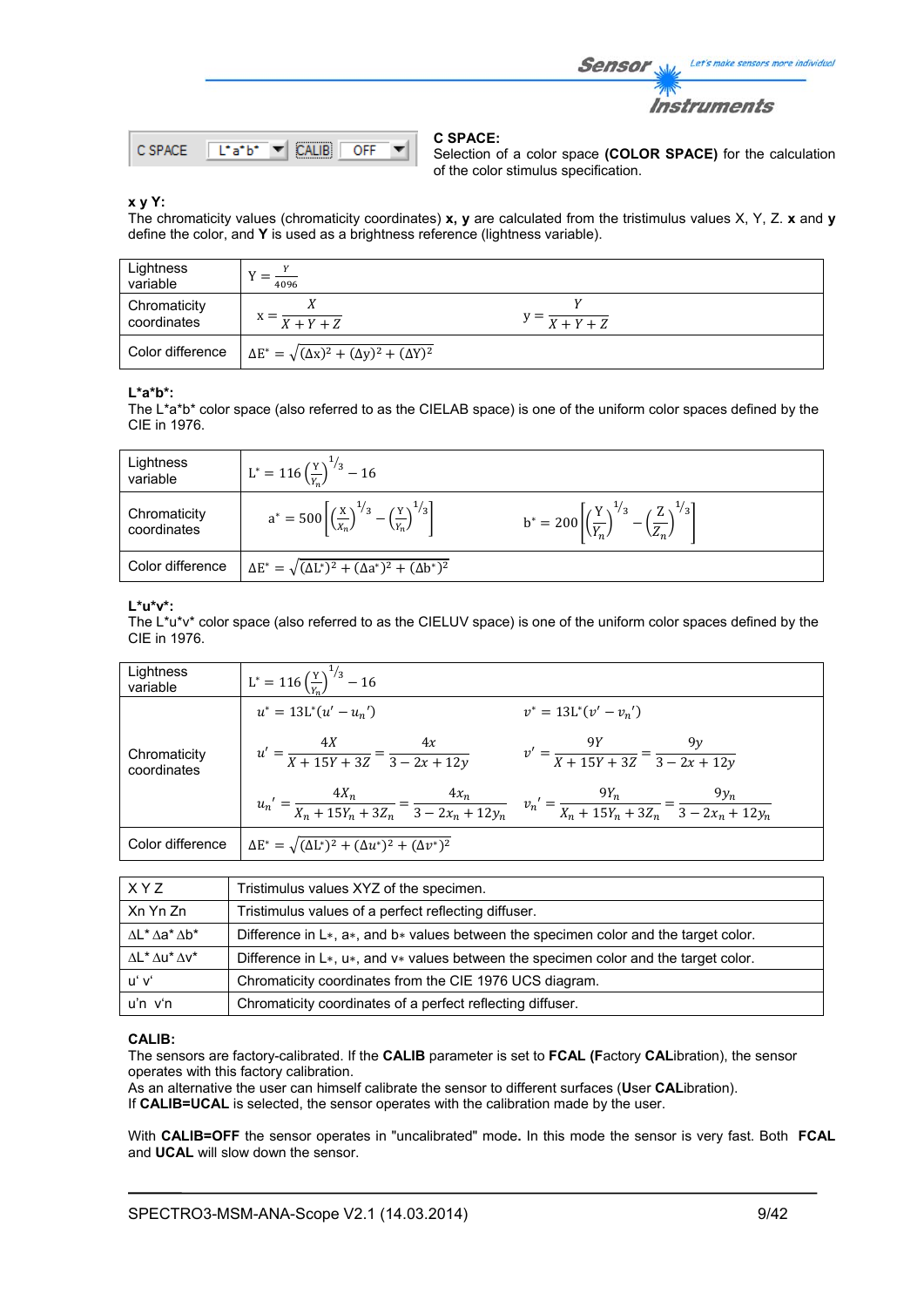| Sensor Will | Let's make sensors more individual |
|-------------|------------------------------------|
|             | <i><b>Instruments</b></i>          |

| ANALOG OUTMODE |                                       | OFF |  |
|----------------|---------------------------------------|-----|--|
| ANA OUT        | $IN0$ L->H $\blacktriangleright$ ZOOM |     |  |

## **ANALOG OUTMODE:**

This function field is used to determine the signals that the sensor provides at its analog outputs.

**OFF:** No analog signal is output.

#### **X Y Z:**

The tristimulus values **X, Y, Z** are acquired with 12 bit resolution. The signals therefore may have values between 0 and 4095. At the respective analog outputs these values are provided in a 0 to 10V range.

#### **COLOR SPACE:**

The color coordinates of the selected **C SPACE** are scaled to 12 bit and are output as a voltage from 0 to 10 V at the respective analog outputs.

#### **CS REF:**

When input IN0 is set to HI, the current **C SPACE** color coordinates are saved as 5 V reference values. This means that when the respective current **C SPACE** color value is equal to the reference value, 5 V will be output at the corresponding analog output. If the current value deviates from the reference value, this deviation is output at the corresponding analog output starting from 5 V and amplified by the **ZOOM** factor. **Example: <b>ZOOM** = x4,  $\mathbf{a}^*$ (reference) = 60,  $\mathbf{a}^*$ (current) = 70  $\rightarrow$  deviation = 10 (1 digit is approx. 2.44mV) Output: 5 V+(10 digit \* 32 (zoom) \* 2.44 mV) = approx. 5.78 V.

The reference values are displayed in the graph window under the **C SPACE** tab.

Since the sensor only has one hardware input (IN0) this input possibility is not always available. If, for example, you select **ANA OUT = IN0 LH**, the input already is used for a controlled output of the analog signal and is no longer available for **CS REF**.

Function fields that are not available will either be hidden or deactivated.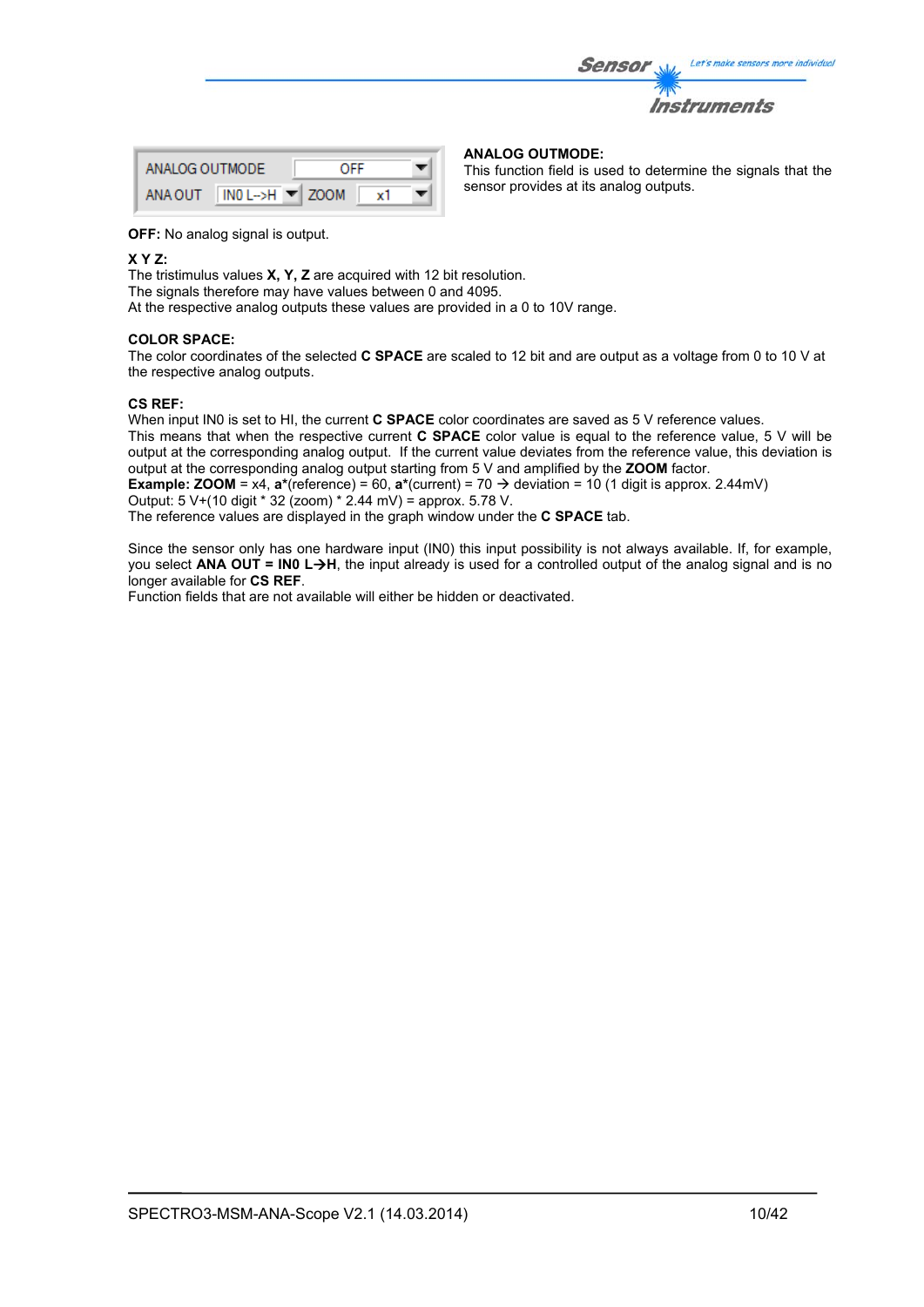Let's make sensors more individual Sensor Instruments **EVALUATION MODE:** In this function field the evaluation mode at the



EVALUATION MO

$$
DE \qquad \boxed{\text{FIRST HIT} \quad \blacktriangleright}
$$



## EVALUATION MODE

**BEST HIT** ▼

| a"       | h*    |        | deltaE |  |
|----------|-------|--------|--------|--|
| 45.69    | 49.29 | 59.99  | 110.00 |  |
| $-51.70$ | 44.97 | 65.33  | 110.00 |  |
| -7.56    | -11   | 54 R.O | 110.00 |  |



## SPECTRO-3-MSM-ANA color sensor can be set.

### **FIRST HIT:**

The currently measured color values are compared with the default values in the **TEACH TABLE**, starting with teach-color 0. If in the row-by-row comparison the current color values correspond with the teachparameters entered in the TEACH TABLE, this first "hit" in the TEACH TABLE is displayed as a color number (**C-No.**) and is output at the digital outputs (OUT0 and OUT1) according to the settings of the **OUTMODE** parameter (see **OUTMODE**).

If the current color does not correspond with any of the teach-colors, the color code **C-No.** = 255 will be set ("error status").

**Tip!** This mode is used if only one color is taught, and this color must be checked to avoid "drifting away". With the rising tolerance windows this can be detected very well, and countermeasures can be initiated, if necessary.

**Tip!** Values can be entered in a cell of the table either by double-clicking on the respective cell, or by highlighting the respective cell and then pressing F2 . **Tip!** The teach colors are only activated when the **SEND** button is pressed!

#### **BEST HIT:**

The currently measured color values are compared with the default values in the **TEACH TABLE**, starting with teach-color 0. If in the row-by-row comparison the current color values correspond with several of the teach parameters entered in the color table, the teach parameter that has the shortest distance from the current color value will be a hit.

This "hit" in the TEACH TABLE is displayed as a color number (**C-No.**) and is output at the digital outputs (OUT0 and OUT1) according to the settings of the **OUTMODE** parameter (see **OUTMODE**).

If the current color does not correspond with any of the teach-in colors, the color code **C-No.** = 255 will be set ("error status").

**Tip!** This mode is used if several colors must be separated from each other, and only certain surface fluctuations are allowed.

**Tip!** Since what you are looking for here with several "hits" is the shortest distance of the current color to the centres of the taught colors, the individual tolerance windows (circles) may overlap here. The sensor detects the "**best hit**".

**Tip!** Values can be entered in a cell of the table either by double-clicking on the respective cell, or by highlighting the respective cell and then pressing F2. **Tip!** The teach colors are only activated when the **SEND** button is pressed!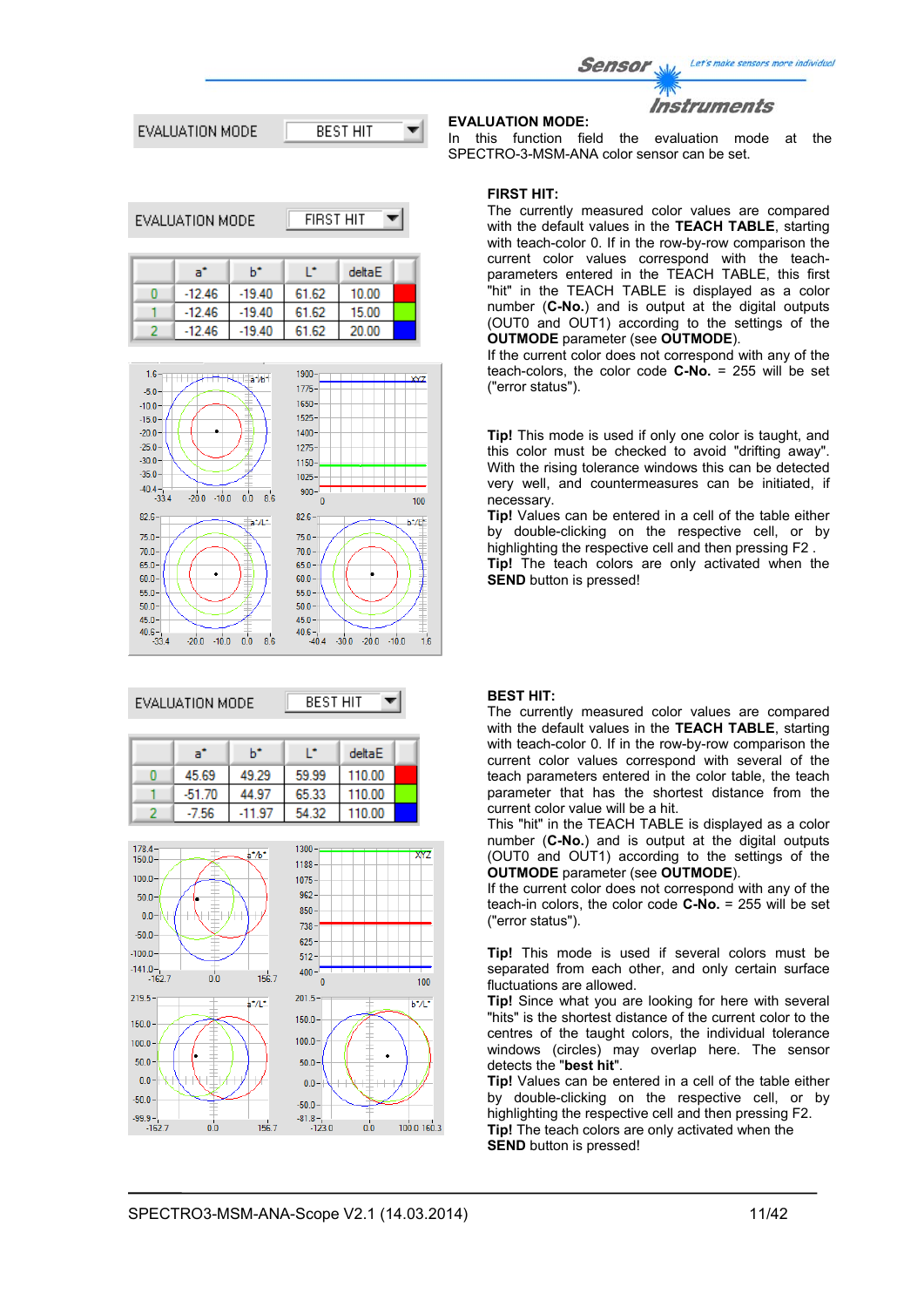

**EXT2:** Same behaviour as in EXT1 mode, with the difference that an error state (color no. = 255) will be output after the trigger input goes to LOW again.

#### **TRANS:**

Same behaviour as in **CONT.** However, in contrast to **CONT** in this mode the transmitter source will be switched off if no trigger event (IN0) is given.

| EXTEACH | OFF   |
|---------|-------|
|         | ✔ OFF |
|         | ΩN    |
|         | STAT1 |
|         | DYN1  |

#### **EXTEACH:**

In all the evaluation modes teaching of a color can be performed externally through IN0.

Sensor

**OFF:** The external TEACH feature is deactivated.

**ON:** The sensor can be taught up to 3 colors through IN0.

In **BEST HIT** evaluation mode teaching through IN0 can be performed to every individual row in the **TEACH TABLE**. With **FIRST HIT** the currently present color is taught to all the rows that are activated with **MAXCOL-No**.

### Select the function **EXTERN TEACH = ON**.

Set the power such that the sensor is not overdriven and that the signal also is not too low.

Select how many colors you want to teach externally.

Click on the **TEACH** tab to change to the **TEACH TABLE**.

Then enter the respective tolerances for the colors you want to teach.

| MAXCOL-No. |      |      |      |        |  |  |  |
|------------|------|------|------|--------|--|--|--|
|            | a°   | h*   | r    | deltaE |  |  |  |
|            | 0.00 | 0.00 | 0.00 | 10.00  |  |  |  |
|            | 0.00 | 0.00 | 0.00 | 10.00  |  |  |  |
|            | 0.00 | 0.00 | 0.00 | 0.00   |  |  |  |

| <b>RAM</b><br>r. | <b>SEND</b> |
|------------------|-------------|
| FILE             | GET         |

In this example **MAXCOL-No**. = 2 was selected. This means that the sensor should find the color information that is saved in the first 2 rows of the **TEACH TABLE** by way of external teaching through IN0. Since the sensor cannot calculate its **deltaE** tolerances itself, these values must be entered once (in this example 10 in all fields) and together with **MAXCOL-No**. and **EXTEACH = ON** must be saved in the **EEPROM**.

Then select **EE** in the function field, and click on **SEND**. From now on, the PC is no longer necessary, as long as you only wish to teach colors up to the **MAXCOL-No.** and do not want to change the tolerances.

#### **INFO:**

Of course the taught colours can be viewed at any time with the PC.

Colors that are taught are stored in the **EEPROM** of the sensor, i.e. the information will not be lost when the system is turned off.

This function rather is intended for "after-teaching", because the sensor does not automatically adjust its **POWER** value.

Let's make sensors more individual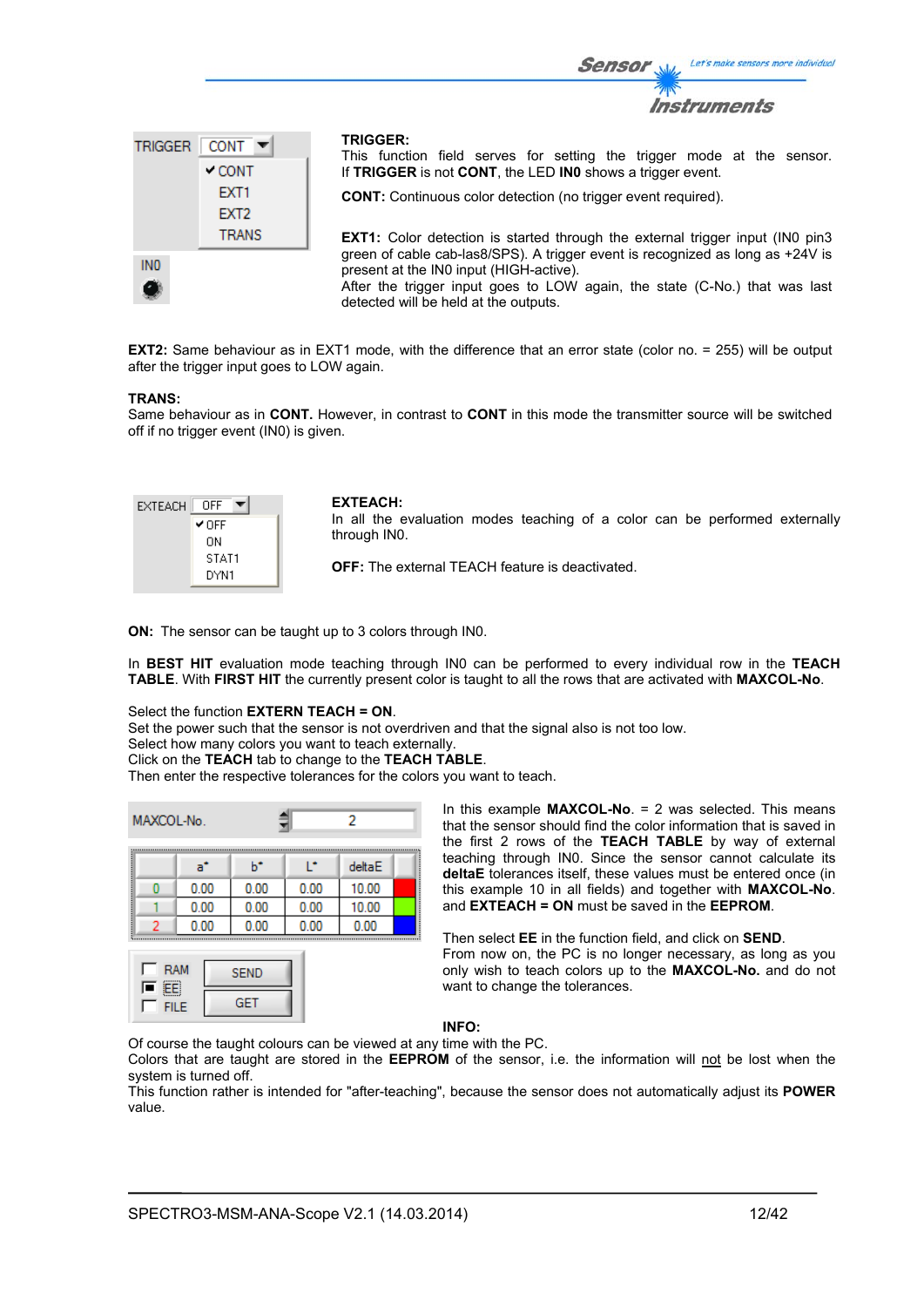### **EXTEACH=ON:**

Before the external teach-process can be started, the color to be taught must be presented to the sensor. The external teach process is started with a positive edge at IN0 (green wire). The outputs OUT0 and OUT1 alternately change their state between 0V and 24V. From now on, the user has a certain number of seconds time to inform the sensor about the position at which the color information (**X Y INT** or **siM**) should be placed in the **TEACH TABLE**. The BUSY window is the time that the user has for informing the sensor about the teach rows. It depends on the value that is set in **MAXCOL-No.** (e.g. approx. 2 seconds when **MAXCOL-No.** = 2).

The first positive edge (start edge 0) selects position 0 in the **TEACH TABLE**. Every additional positive edge selects one position higher (see table below).

#### Example:

If you wish to save the current color to position 3 in the **TEACH TABLE**, the following steps have to be performed:

- 1. Start the external TEACH process with a positive edge (0) at INO  $\rightarrow$  Position 0 is selected.
- 2. Another positive edge (1) selects position 1 in the TEACH TABLE.
- 3. Another positive edge (2) selects position 2 in the TEACH TABLE.
- 4. Another positive edge (3) selects position 3 in the TEACH TABLE.
- 5. The desired position is now selected.
- 6. When the BUSY window is over, the sensor starts the evaluation.
- 7. To teach another color  $\rightarrow$  go to pos. 1

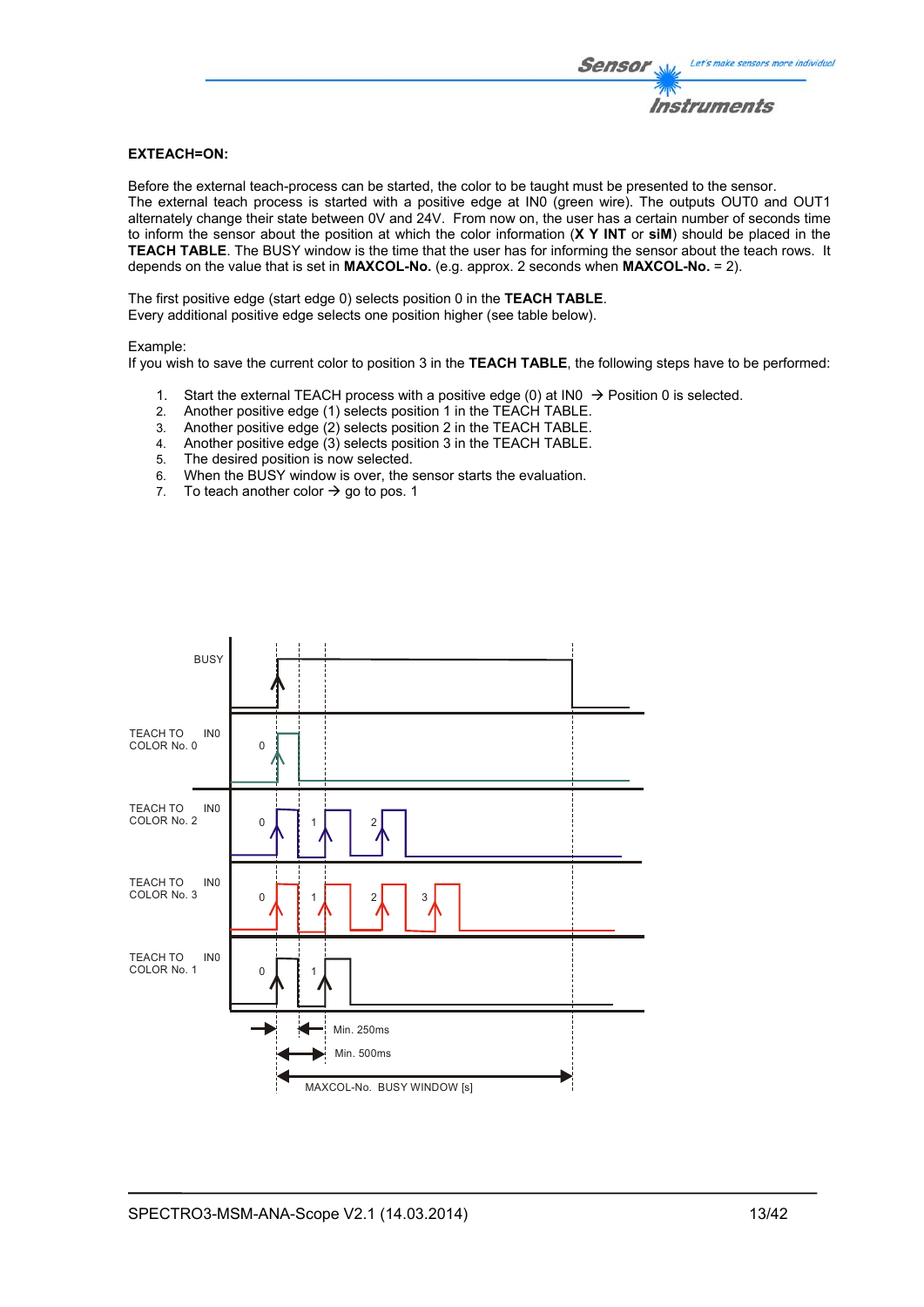|               |  | Let's make sensors more individue<br><b>Sensor</b>                                           |
|---------------|--|----------------------------------------------------------------------------------------------|
|               |  | <b>Instruments</b>                                                                           |
| <b>INTLIM</b> |  | <b>INTLIM:</b><br>And internative limits again has got in this walls have 16 that accounting |

An intensity limit can be set in this edit box. If the current a d intensity **(X+Y+Z)/3** arriving at the receiver unit falls below this

limit, color evaluation will no longer be performed, and an error state will be output.

#### **Attention: ERROR STATE if: (X+Y+Z)/3 < INTLIM**

| MAXCOL-No. |  |  |
|------------|--|--|
|------------|--|--|

#### **MAXCOL-No.:**

This function field serves for setting the number of colors to be checked.

#### With **OUTMODE = BINARY** a maximum of 3 colors can be taught.

With **OUTMODE = DIRECT HI** or **DIRECT LO** a maximum of 2 colors can be taught.

The numerical value set here determines the currently possible scanning rate of the color sensor. The less the colors to be checked, the faster the operation of the sensor. The numerical value set here refers to the number of rows (starting with row 0) in the **TEACH TABLE**  $(\rightarrow 2.4$  Tab TEACH TABLE).

| DIGITAL OUTMODE | DIRECT HI |  |
|-----------------|-----------|--|
|                 |           |  |

#### **DIGITAL OUTMODE:**

This group of buttons offers the method of how to control the 2 digital outputs.

#### **OFF:**

No digital signal is output. All the corresponding function fields are hidden.

#### **DIRECT:**

In this mode the maximum number of colors to be taught is 2.

If in this row-by-row comparison the current color values correspond with the teach-in parameters entered in the TEACH TABLE, this color in the TEACH TABLE is displayed as a color number (C-No.) and is sent **direct** to the digital outputs (OUT0 and OUT1).

#### **DIRECT HI:**

If **DIRECT HI** is activated, the respective digital output is set to HIGH. If the current color does not correspond with any of the teach-in colors, all digital outputs are set to LOW.

### **DIRECT LO:**

If **DIRECT LO** is activated, the specially digital output is set to LOW, while the other ones are set to HIGH. If the current color does not correspond with any of the teach-in colors, all digital outputs are set to HIGH.

### **BINARY HI:**

If in the row-by-row comparison the current color values correspond with the teach-parameters entered in the color table, this "hit" in the color table is displayed as a color number (C-No.) and is provided at the digital outputs (OUT0 and OUT1) as a **bit pattern**.

A maximum of 3 colors can be taught.

#### **BINARY LO:**

Same function as **BINARY HI,** but the **bit pattern** is output inversely.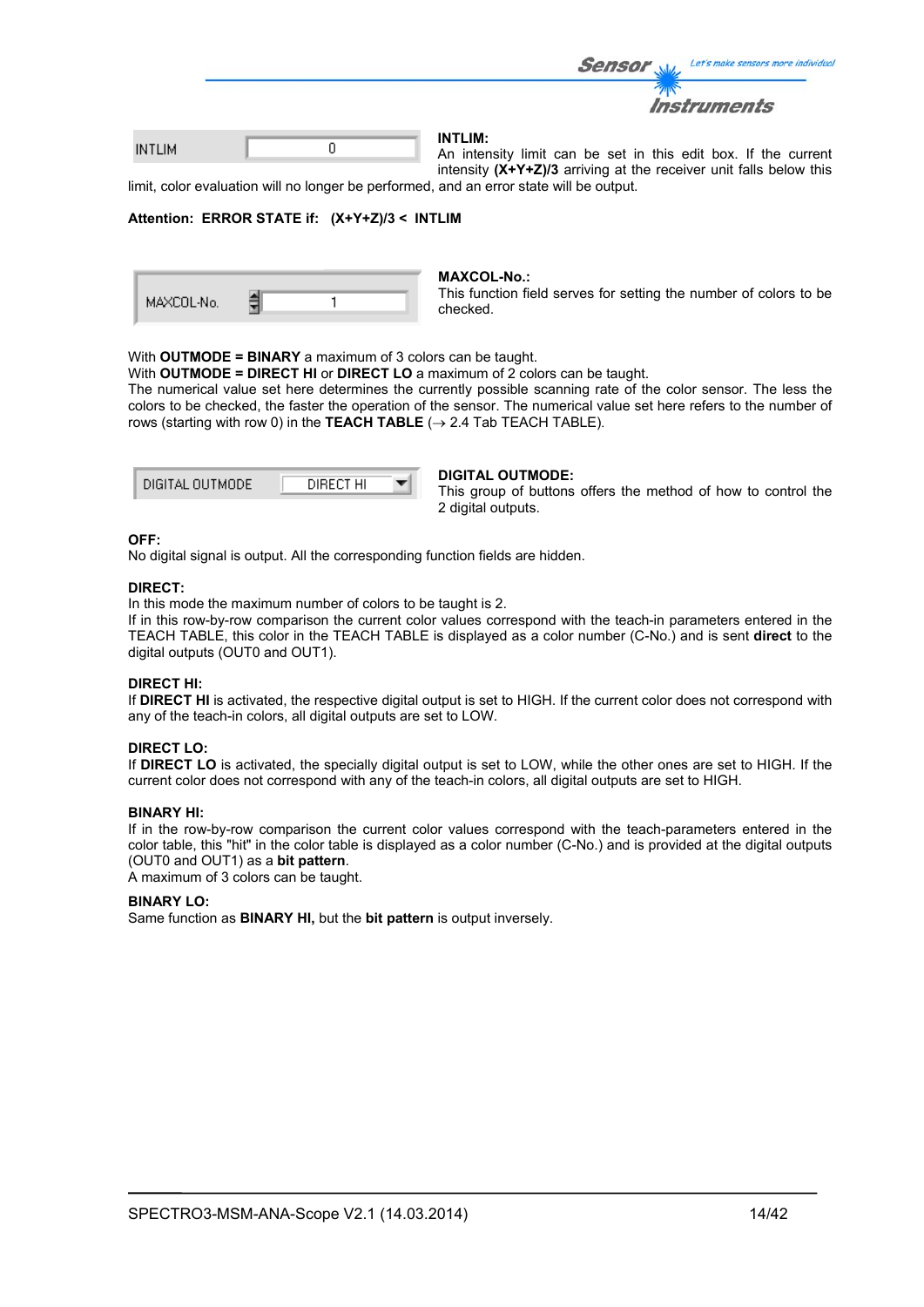

## **2.3 Graphical display elements**

#### Tab **XYZ:**

Display of the current raw signals (tristimulus values) **X, Y, Z** of the 3-fold receiver.



#### Tab **C SPACE:**

Line graph display of the color coordinates of the color space selected under **C SPACE**.



#### Tab **C SPACE 3D:**

Display of the taught color coordinates and of the current color position. For improved representation the color sphere in space is shown from three sides.

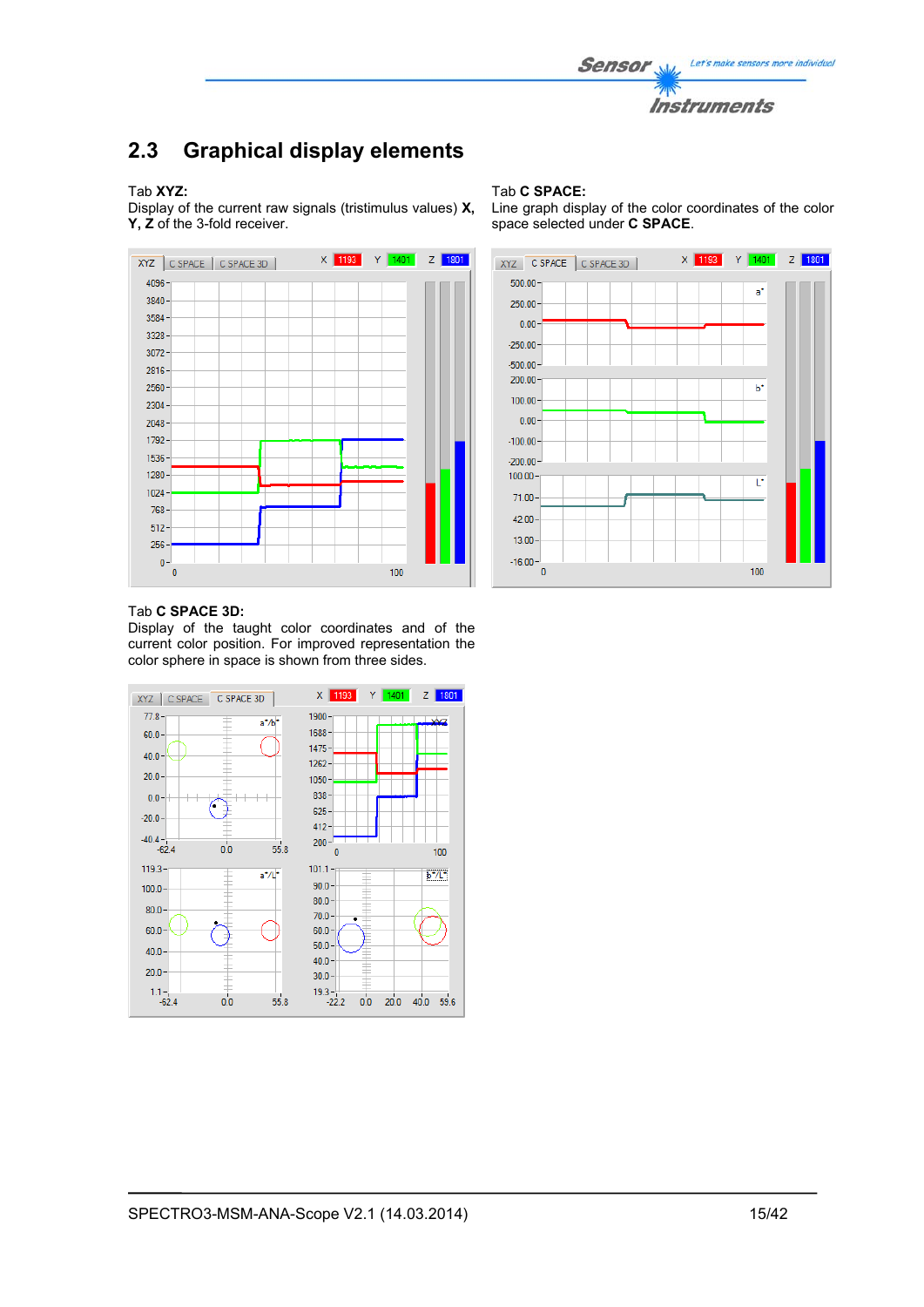

### **X or s:**

These numerical value displays show the color coordinates and brightness values that are calculated from the tristimulus values **X, Y, Z**. Calculation is performed as described in **C SPACE**.



## **delta E:**

This display shows the color distance from a color hit.

Calculation is performed as described in **C SPACE**.

In **FIRST HIT** evaluation mode **delta E** is equal to the distance from a color hit. If there was no color hit, **delta E** is calculated in relation to the last valid color in the color table (depending on **MAXCOL-No**.)

In **BEST HIT** evaluation mode **delta E** also is equal to the distance from a color hit. However, if there was no color hit, **delta E** has the value -1.00.

This also applies if the current intensity **(X+Y+Z)/3** falls below the **INTLIM** parameter.



#### **C-No.:**

This numerical value output field shows the currently detected color number according to the entry in the **TEACH TABLE**. The currently detected color number is sent to the digital outputs OUT0 and OUT1 as a corresponding bit pattern.

A value of 255 means that none of the taught colors was detected.

A double-click on the display will open a larger display window.



#### **IN0:**

This LED display visualises the status of input IN0. If 0 V is applied at the input, the LED is black. If 24 V is applied at the input, the LED is green. This display only is visible if the input is used.



## **TEMP:**

This display shows the temperature in the sensor housing. The display does **NOT** show degrees Celsius or Fahrenheit.

**Please note: The above-mentioned output fields are only updated when data transfer between PC and sensor is active (GO button pressed).**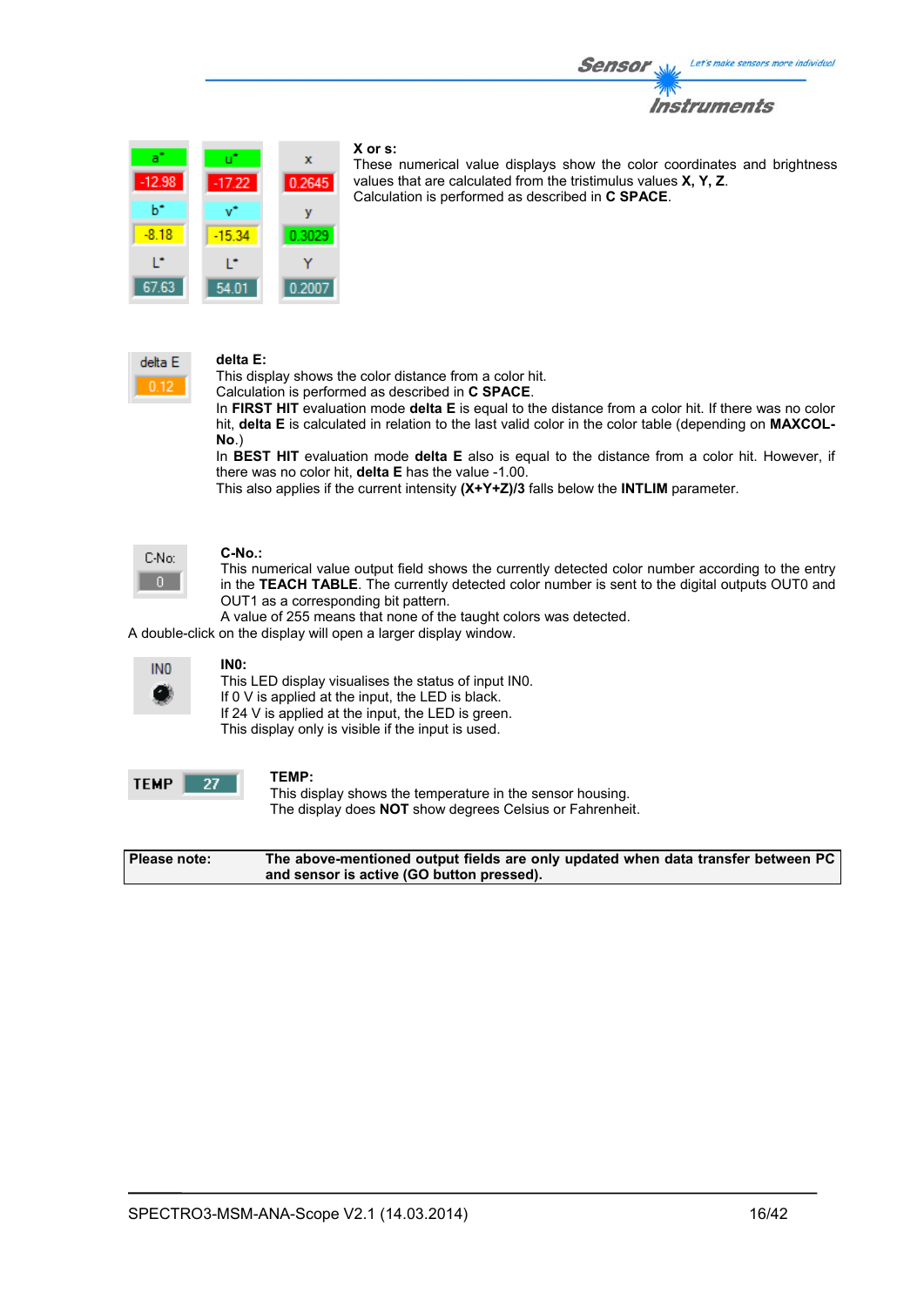

# **2.4 Tab TEACH**

When the **GO** button is pressed, data transfer from the sensor to the PC is started. The tristimulus values **X, Y, Z** and the calculated color coordinates and brightness values are shown in the displays and in the graphic windows.

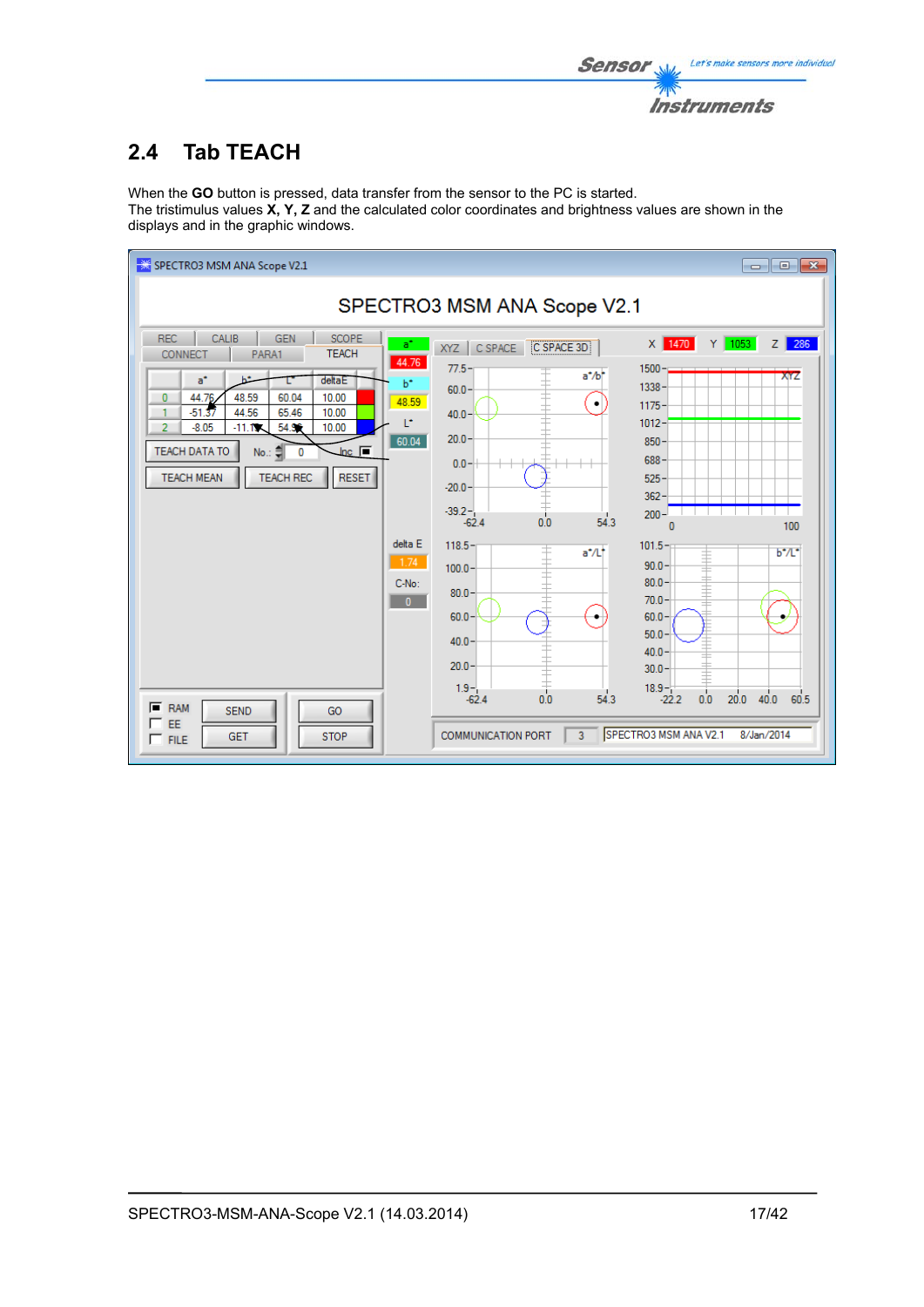Let's make sensors more individual Sensor

Instruments

| <b>REC</b> | <b>CONNECT</b>                                            | CALIB<br>PARA1 | <b>GEN</b>       | <b>SCOPE</b><br><b>TEACH</b> |  |  |  |  |  |  |  |  |  |  |
|------------|-----------------------------------------------------------|----------------|------------------|------------------------------|--|--|--|--|--|--|--|--|--|--|
|            | a*                                                        | h*             | r                | deltaE                       |  |  |  |  |  |  |  |  |  |  |
| 0          | $-24.69$                                                  | $-7.42$        | 53.10            | 10.00                        |  |  |  |  |  |  |  |  |  |  |
|            | $-42.39$                                                  | 42.04          | 61.80            | 10.00                        |  |  |  |  |  |  |  |  |  |  |
| 2          | 0.00                                                      | 0.00           | 0.00             | 0.00                         |  |  |  |  |  |  |  |  |  |  |
|            | <b>TEACH DATA TO</b><br>$\ln c$ $\sqrt{=}$<br>No.: 훼<br>2 |                |                  |                              |  |  |  |  |  |  |  |  |  |  |
|            | <b>TEACH MEAN</b>                                         |                | <b>TEACH REC</b> | <b>RESET</b>                 |  |  |  |  |  |  |  |  |  |  |

## **TEACH:**

Click on the **TEACH** tab to open a window where you can teach colors to the **TEACH TABLE**.

**Please note: The teach colors must be sent to the sensor by clicking on SEND.** 

The **TEACH TABLE** is organised in rows, i.e. the individual parameters for the teach colors are listed side by side in the respective row.

The sensor can work with up to 3 teach colors. The number of the respective teach color is shown in the left column of the table. Only rows with a green number are used for evaluation by the

sensor. The number of rows to be used is defined with **MAXCOL-No.**.

After a click on **TEACH DATA TO** the currently displayed color coordinates and the brightness value are written to the row in the **TEACH TABLE** that is selected under **No.:**. A color tolerance **(delta E)** also is defined. If necessary, the tolerances and the teach values can be changed by double-clicking on the respective field with the left mouse button (or by pressing F2) and then entering a numerical value with the PC keyboard.

If **Inc:** is activated and you click on the **TEACH DATA TO** button, the input field **No.:** will be automatically incremented (increased) by 1, i.e. the next row in the **TEACH TABLE** will be selected.

A click on **RESET TABLE** resets the **TEACH TABLE** (RESET value = 0).

 $\overline{\mathbf{x}}$ 

| a"       | ь       |       | $de$ ta $E$ |  |
|----------|---------|-------|-------------|--|
| $-24.69$ | $-7.42$ | 53.10 | 12.00       |  |
| $-42.39$ | 42.04   | 61.80 | 12.00       |  |
| 0.00     | 0.00    | 0.00  | 0.00        |  |

Increment selection with

OK

Help

**WE VALUE!** 

 $\overline{12}$ 

Insert a cell value!

Set selection to

**Reset selection** 

Teach tolerance off Teach tolerance on It is possible to edit several cells at the same time. For this purpose the cells that should be changed must be selected.

Right-click with the mouse to open a pop-up menu.

Use **Set selection to** if you wish to fill several cells in the **TEACH TABLE** with a certain value.

Use **Increment selection with** if you wish to enter increasing tolerance values.

The upper left cell is the starting value.

Starting from this cell the following cells will be increased by the value that is entered in the pop-up menu.

Use **Reset selection** to set the selected cells to 0.

When **TEACH DATA TO** is used the software suggests tolerance values and writes these values to the **deltaE** column**.**  This function can be switched on and off with **Teach tolerance off** and **Teach tolerance on**.

A click on **Help** will open a pop-up window that provides explanations of the individual functions.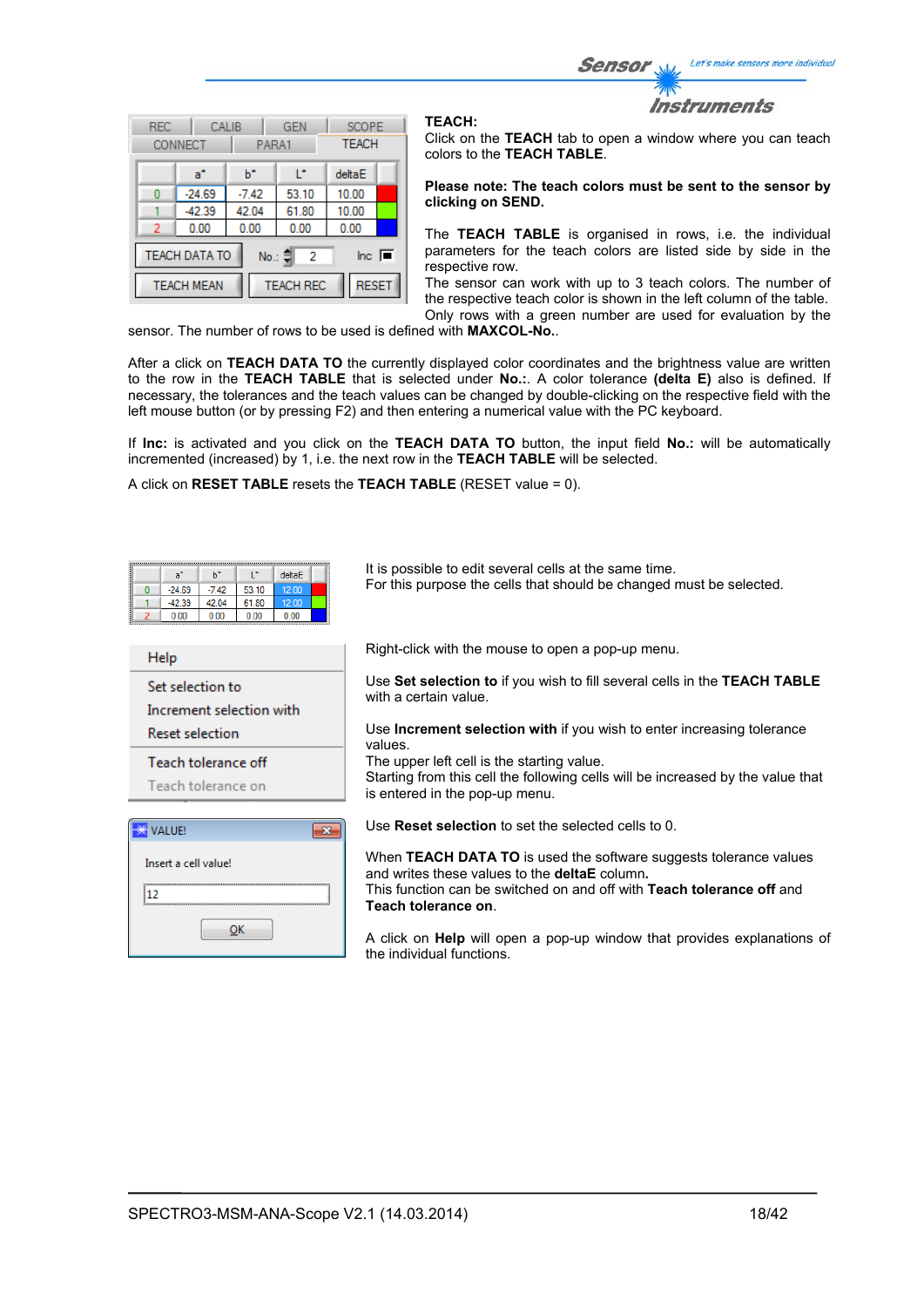

SPECTRO3 MSM ANA Scope V2.1  $\Box$ e x SPECTRO3 MSM ANA Scope V2.1  $|$  CALIB  $|$  GEN  $|$ SCOPE **REC** CLOSE ᆀ  $a^*$  $b^*$ Ŀ. **TEACH** CONNECT  $\left| \right|$  PARA1 CAPTURE 52.98 28.86 52.97  $\mathbf{1}$ L\*  $a^*$  $b^*$ deltaE 52.98 52.97  $\overline{2}$ 28.86 52.98 52.97 52.96 28.88 52.98  $10.00$ 3 28.86  $\mathbf{0}$ **UNDO** 28.86 52.97  $-42.39$ 42.04 61.80  $12.00$ 4 52.98  $\mathbf{1}$  $0.08$  $\overline{5}$ 52.98 28.86 52.97  $0.09$  $0.00*$  $0.00$  $\overline{2}$ **RESET TABLE** 52.86 28.91  $53.00$ 6 TEACH DATA TO  $\ln c$   $\sqrt{ }$ No. 큶  $\overline{\mathfrak{o}}$  $7<sup>2</sup>$ 53.13 28.86 52.97  $\overline{\mathbf{8}}$ 52.89 28.86 52.97 **COUNTER**  $18$ **TEACH MEAN TEACH REC RESET** 53.00 9 53.01 28.91  $10$ 53.01 28.91 53.00  $11<sub>1</sub>$ 53.01 28.91 53.00 **TEACH TO TABLE**  $12<sub>2</sub>$ 52.98 28.86 52.97 53.01 28.91 53.00  $13<sup>°</sup>$  $14$ 52.98 28.86 52.97  $15$ 52.86 28.91 53.00  $16$ 52.86 28.91 53.00 53.00  $17$ 52.86 28.91 52.98  $18$ 28.86 52.97 19  $0.00$  $0.00$  $0.00$  $20<sup>°</sup>$  $0.00$  $0.00$  $0.00$  $0.00$  $0.00$  $0.00$  $21$ a\* b<sup>\*</sup> Ľ.  $F$  RAM **SEND MEAN**  $52.96$ 28.88 52.98 GO Г EE Ē GET **STOP** delta E of captured table data **FILE** 

The following panel will be displayed after a click on **TEACH MEAN VAL**.

After a click on **GO,** data are automatically obtained from the sensor and displayed.

A click on the **CAPTURE** button enters a parameter frame in the table.

The **COUNTER** display field shown how many frames have already been recorded.

The last frames that were entered in the table can be deleted again by pressing **UNDO**.

**RESET TABLE** sets the whole table back to 0.

After every activation of **CAPTURE**, **UNDO**, or **RESET TABLE**, the mean values for the individual parameters are calculated automatically and are displayed in the mean value table.

Furthermore, a maximum color tolerance **delta E** is formed with respect to the mean values.

When the **TEACH TO TABLE** button is pressed, the respective mean values are taught to the row in the **TEACH TABLE** that is selected under **No.:**.

A click on the **CLOSE** button will take you back to the main panel.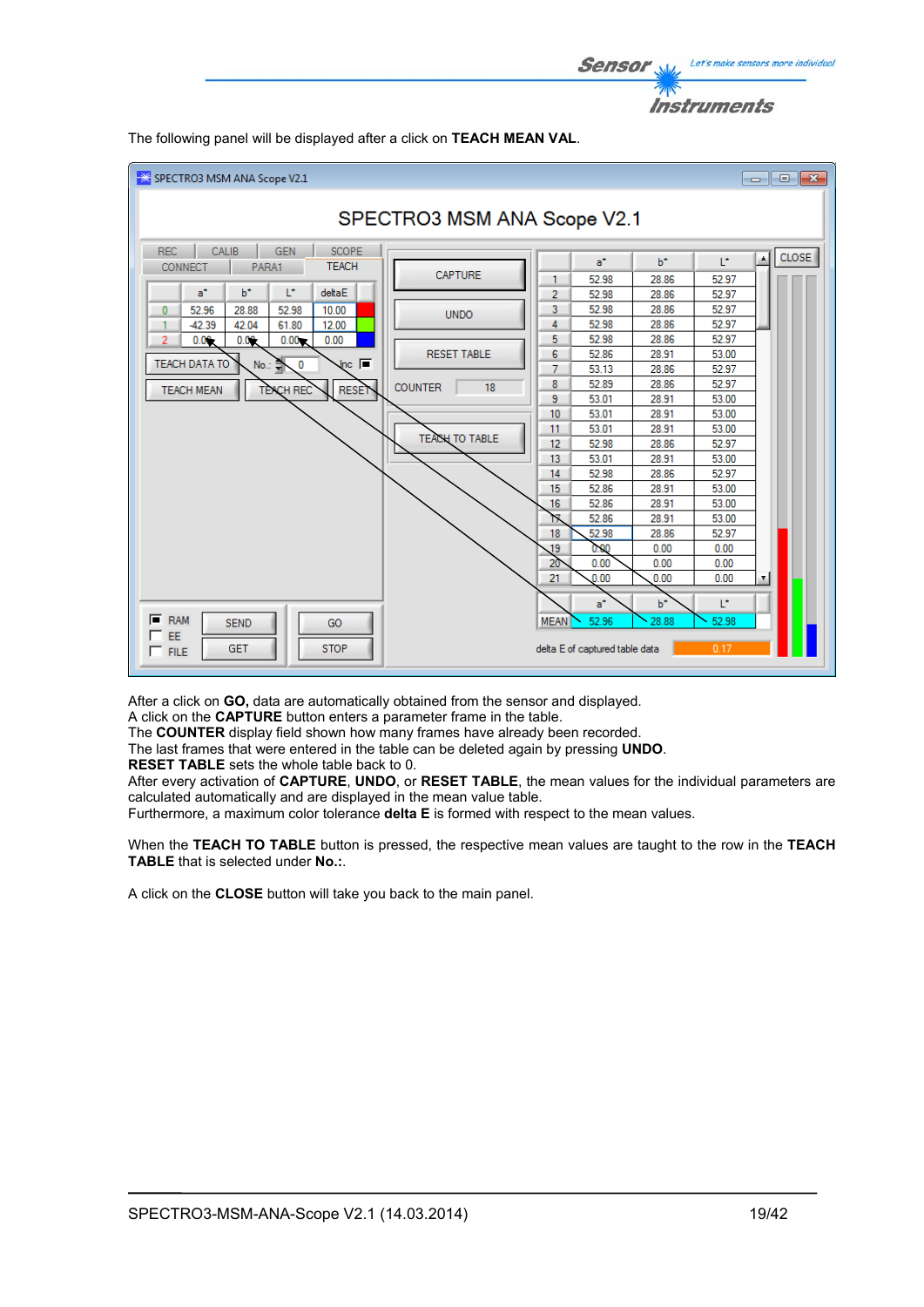Let's make sensors more individual **Sensor** Instruments

A click on the button **TEACH REC VAL** (**teach recorded values**) opens a panel which, after a click on the **START** button, starts to record data and display them in the three graphs. This function is useful if the material to be detected cannot be directly placed in front of the sensor, for example because it is transported on a conveyor belt that cannot be stopped or cannot be exactly stopped at the position required for teaching. After some time, area centres will become apparent that can be assumed to be the objects to be taught. The screenshot below shows 3 of these positions.

After a click on **STOP** the cursor can then be positioned on such an area centre in any of the graphs. The cursor will be automatically positioned in the other two graphs.

With **TEACH TO TABLE** the current cursor position can then be transferred to the **TEACH TABLE**. Teaching will be performed to the row that is set under **No.:**.

**RESET** can be used to reset the graphs and the counter. **CLOSE** takes you back to the main panel.

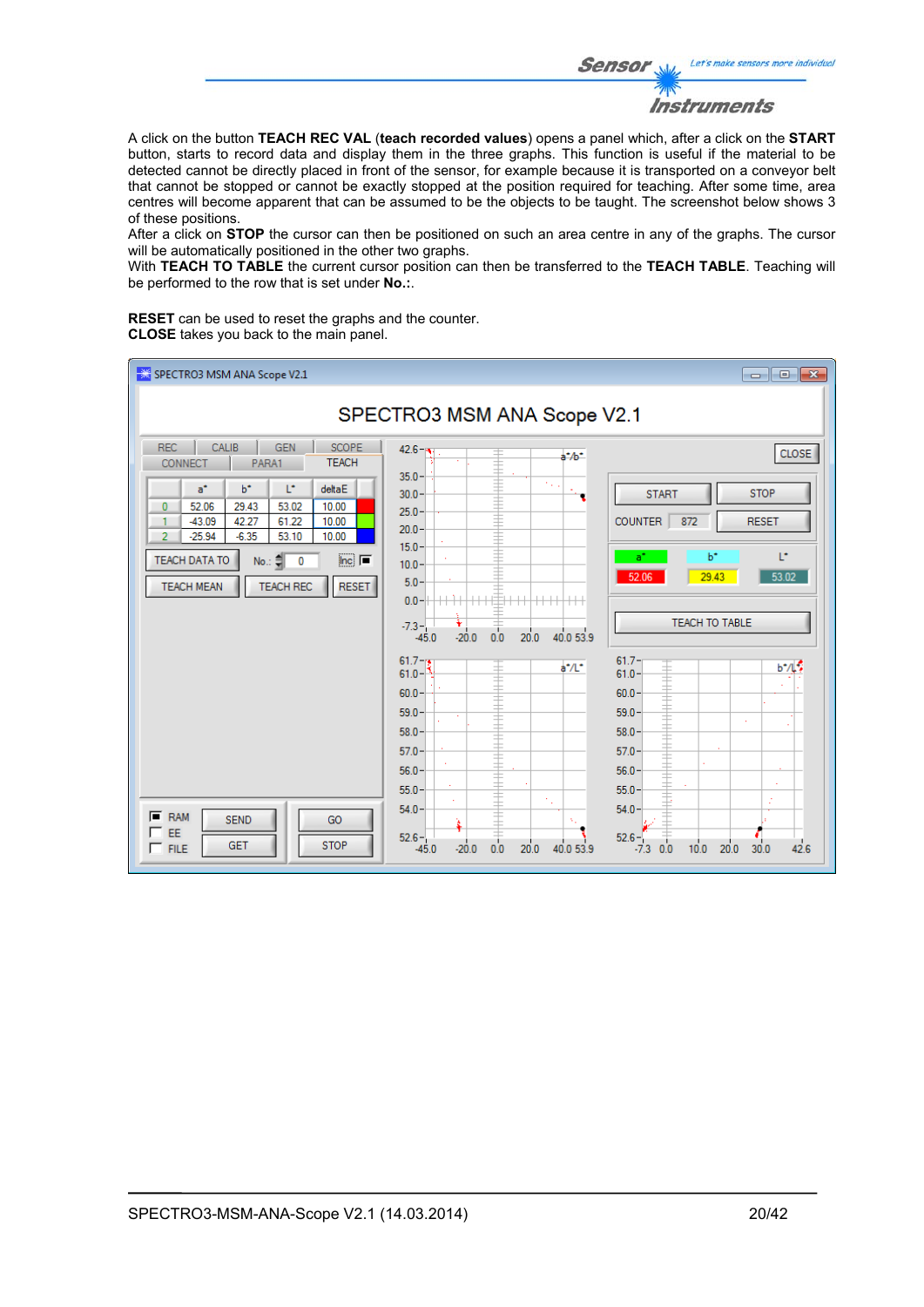

# **2.5 Tab GEN**



| ٠      |  |  |  |  |  |  |  |  |  |  |  |      |  |  |  |   |       |  |  |  |  |  |
|--------|--|--|--|--|--|--|--|--|--|--|--|------|--|--|--|---|-------|--|--|--|--|--|
|        |  |  |  |  |  |  |  |  |  |  |  |      |  |  |  |   |       |  |  |  |  |  |
|        |  |  |  |  |  |  |  |  |  |  |  |      |  |  |  |   |       |  |  |  |  |  |
| ٠<br>٠ |  |  |  |  |  |  |  |  |  |  |  |      |  |  |  |   |       |  |  |  |  |  |
|        |  |  |  |  |  |  |  |  |  |  |  |      |  |  |  |   |       |  |  |  |  |  |
|        |  |  |  |  |  |  |  |  |  |  |  |      |  |  |  |   |       |  |  |  |  |  |
|        |  |  |  |  |  |  |  |  |  |  |  |      |  |  |  | Ю | 1000L |  |  |  |  |  |
| ٠      |  |  |  |  |  |  |  |  |  |  |  |      |  |  |  |   |       |  |  |  |  |  |
|        |  |  |  |  |  |  |  |  |  |  |  | More |  |  |  |   |       |  |  |  |  |  |
|        |  |  |  |  |  |  |  |  |  |  |  |      |  |  |  |   |       |  |  |  |  |  |

#### **GEN:**

A click on **GEN** opens a display of the current temperature value **TEMP** in the sensor housing. The display is **NOT** in degrees Celsius or Fahrenheit.

In the GEN tab you also can manually select the row colors in which the individual tolerance circles are displayed, or let the system set these colors automatically based on the colors detected by the system.

Furthermore, designations for the individual rows can be entered in the **SPECIFICATION** table. These designations are saved on the PC's hard disk and can be loaded again, if necessary.

If **SET ROW COLOR** is set to **MANUALLY**, the row color that should be changed must be set under **SELECT ROW**.

A click on the colored area of **SELECT COLOR** opens a color palette where the desired color can be selected.

After a click on the **SET** button, the color will be displayed in the 6th column and the selected row of the **TEACH TABLE**.

If **SET ROW COLOR** is set to **AUTOMATICALLY**, the system will automatically calculate the corresponding row color, display the color in a color display beside the graph and, after a click on **TEACH DATA TO**, automatically insert it in the corresponding row.

The **SAVE TO FILE** and **GET FROM FILE** functions allow you to save specified row color arrays and the **SPECIFICATION** table on the hard disk, or to load previously saved arrays.

A click on **RESET** resets the colors to a default value.

When the software is started again, the **ROW COLOR** table and the **SPECIFICATION** table that were active when the software was closed are automatically loaded again.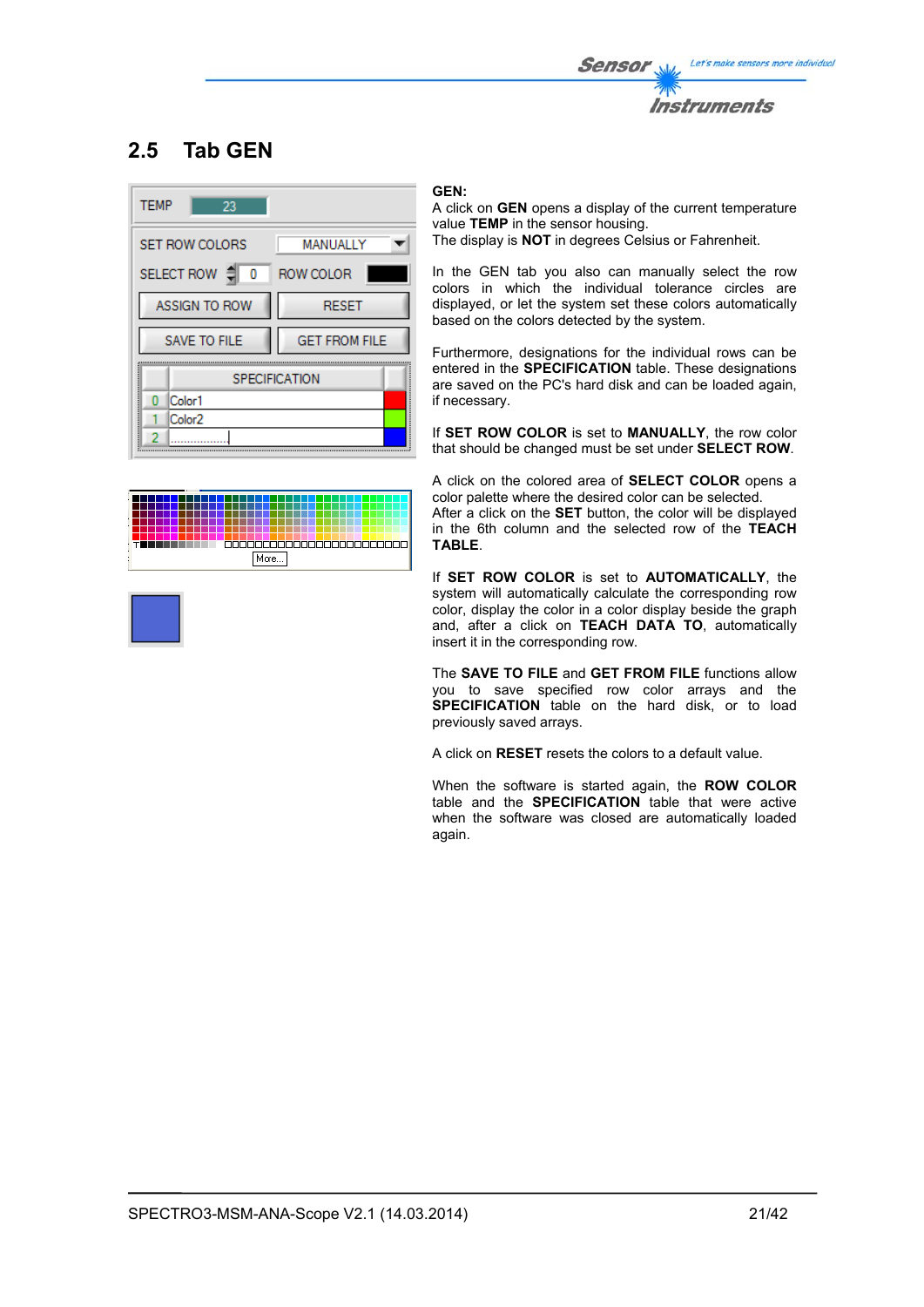# **2.6 Tab REC**

The SPECTRO3-MSM-ANA-Scope software includes a data recorder that makes it possible to save the data acquired and calculated by the sensor with a time stamp. The recorded file is saved to the hard disk of the PC and can then be evaluated with a spreadsheet program.

The following steps describe how data frames are recorded with the recorder:

#### **Step 1:**

When the **REC** button is pressed, the following window will be displayed:

When the **SHOW GRAPH** button is pressed, a panel will be displayed that allows the user to monitor the different signals.

The individual signals can be activated from the **SIGNAL** drop-down menu.

| SPECTRO3 MSM ANA Scope V2.1                                                                              |                                          |              |    |    |               |               |            |                             | $\begin{array}{c c c c c c} \hline \multicolumn{3}{c }{\mathbf{C}} & \multicolumn{3}{c }{\mathbf{S}} & \multicolumn{3}{c }{\mathbf{S}} \end{array}$ |
|----------------------------------------------------------------------------------------------------------|------------------------------------------|--------------|----|----|---------------|---------------|------------|-----------------------------|-----------------------------------------------------------------------------------------------------------------------------------------------------|
|                                                                                                          | SPECTRO3 MSM ANA Scope V2.1              |              |    |    |               |               |            |                             |                                                                                                                                                     |
| PARA1<br><b>CONNECT</b><br><b>TEACH</b><br><b>REC</b><br>CALIB<br><b>GEN</b><br><b>SCOPE</b>             | SIGNAL<br>x                              | $\mathsf{X}$ | Y  | z  | $a^*$<br>0.00 | $b^*$<br>0.00 | L*<br>0.00 | <b>TEMP</b><br>$\mathbf{u}$ | CLOSE <sup>1</sup>                                                                                                                                  |
| <b>AUTO LIMITED</b><br>RECORD MODE<br>▼                                                                  | 4096<br>3800                             |              |    |    |               |               |            |                             |                                                                                                                                                     |
| RECORD-TIME INTERVAL [sec]<br>1.00<br>1000<br>RECORD VALUES (MAX 32767)                                  | $3600 -$<br>$3400 -$<br>$3200 -$         |              |    |    |               |               |            |                             |                                                                                                                                                     |
| TOTAL RECORD TIME (days hours min sec)                                                                   | $3000 -$<br>2800                         |              |    |    |               |               |            |                             |                                                                                                                                                     |
| 40.00<br>$\overline{0}$<br>$\bf{0}$<br>16<br><b>RECORDED</b><br><b>REMAINING</b><br>$\mathbf{0}$<br>1000 | $2600 -$<br>$2400 -$<br>2200<br>$2000 -$ |              |    |    |               |               |            |                             |                                                                                                                                                     |
| <b>STOP RECORD</b><br><b>START RECORD</b>                                                                | $1800 -$<br>$1600 -$<br>$1400 -$         |              |    |    |               |               |            |                             |                                                                                                                                                     |
| ID.<br>SHOW GRAPH<br>SELECT RECORD FILE                                                                  | $1200 -$<br>$1000 -$                     |              |    |    |               |               |            |                             |                                                                                                                                                     |
| VCVI_Spectro3\Spectro3MsmAnaV21\RecordFile.dat                                                           | $800 -$<br>$600 -$<br>$400 -$            |              |    |    |               |               |            |                             |                                                                                                                                                     |
| $F$ RAM<br><b>SEND</b><br>GO<br>EE<br><b>GET</b><br><b>STOP</b><br>$\Gamma$ FILE                         | $200 -$<br>$0 -$<br>$\mathbf{0}$         | 10           | 20 | 30 | 50<br>40      | 60            | 70<br>80   | 90                          | 100                                                                                                                                                 |
|                                                                                                          |                                          |              |    |    |               |               |            |                             |                                                                                                                                                     |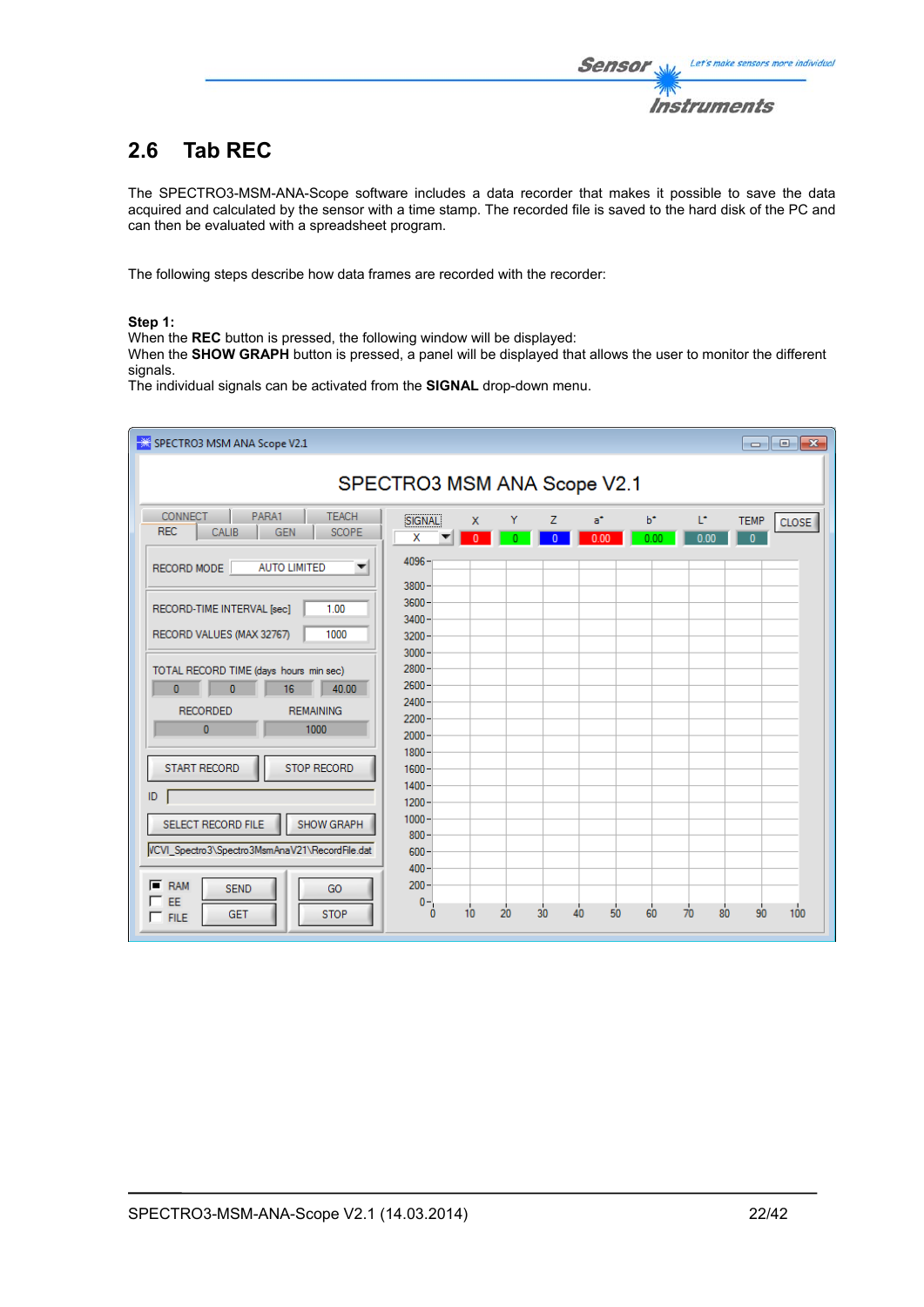



#### **Step 2:**

If you want to automatically record several data frames, please select **AUTO LIMITED** under **RECORD MORE**. Enter a time interval for recording under **RECORD-TIME INTERVAL [sec]**, in this example: 1, i.e. a new value is called from the sensor every second). Then enter the maximum number of values you wish to record in the **RECORD VALUES [MAX 32767]** field. Please note: Recording can also be stopped earlier by clicking **STOP RECORD**, the data recorded so far will not be lost.

The **TOTAL RECORD TIME** field indicates how long recording will take (in days, hours, minutes, and seconds) if all data are recorded.

#### **Step 3:**

By pressing the button **SELECT RECORD FILE** a file can be selected in which the data frame will be stored. If you select an already existing file name, you will be asked whether you want to overwrite the existing file or not.

#### **Step 4:**

Pressing the **START RECORD** button starts automatic data recording.

The recorder starts to record data, and the button **START RECORD** is red to indicate that recording is active. The respective data frames are shown in the display windows.

In the two display fields **RECORDED** and **REMAINING** you can check how many data frames have been recorded, and how many frames remain to be recorded.

#### **Please note:**

**During recording the two input fields RECORD-TIME INTERVAL and VALUES TO BE RECORDED are inactive.**

#### **Step 5:**

When as many data frames as set under **RECORD VALUES [MAX 32767]** have been recorded, or when the **STOP AUTO RECORD** button is pressed, a pop-up window will appear which confirms that the file is stored.

If you want to record an unlimited number of data, select the **AUTO UNLIMITED** function under **RECORD MORE**. Then select the desired recording interval and press **START RECORD**.

If you want to record data "manually", select the **MANUAL RECORDING** function under **RECORD MORE**. You can start reading data from the sensor by pressing the **GO** button. These data are visualised in the display window. Pressing the **CAPTURE DATA FRAME** button saves a data frame in the file that was selected under **SELECT RECORD FILE**. The **RECORDED** field shows the sum of the frames already recorded.

If **AUTO TRIGGERED** is selected under **RECORD MORE**, and **TRIGGER = EXT1, EXT2,** or **TRANS** is selected, the sensor will automatically send a data frame after each drop of the trigger when **START RECORD** is pressed. This data frame is captured and recorded by the recorder.

Pressing the **STOP RECORD** button terminates the automatic sending function of the sensor again.

#### **Please note:**

**When you press START RECORD, the file that is selected under SELECT RECORD FILE will be deleted. With RECORD FRAME MANUALLY, the file will be created if it does not already exist. If the file already exists, the data are added to the existing file.**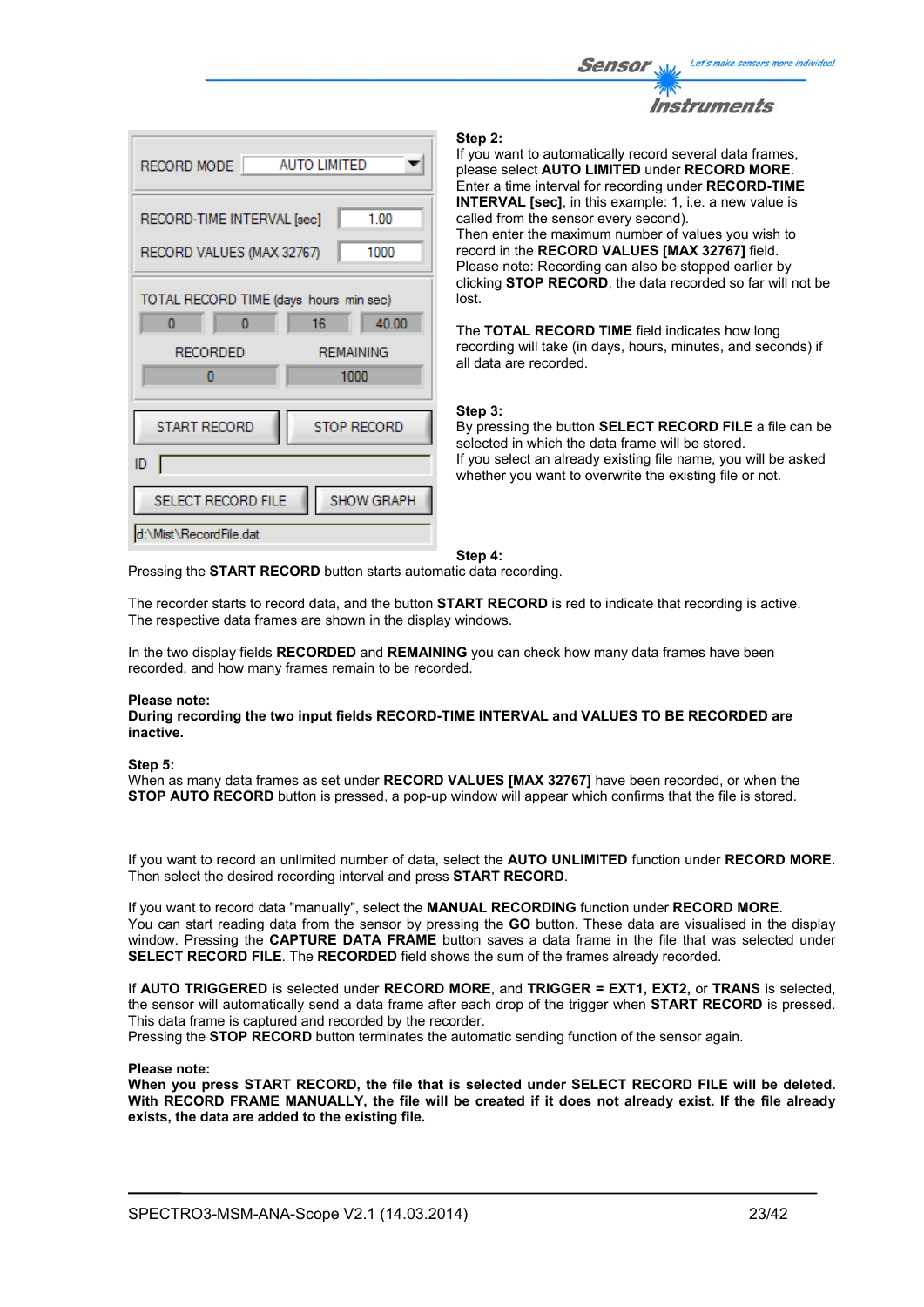The sensors are factory-calibrated. If the **CALIB** parameter is set to **FCAL (F**actory **CAL**ibration), the sensor operates with this factory calibration.

As an alternative the user can himself calibrate the sensor to different surfaces (**U**ser **CAL**ibration). If **CALIB=UCAL** is selected, the sensor operates with the calibration made by the user.

Calibration is performed by using different surfaces with known color coordinates and brightness values. A ColorChecker™ table is available as an alternative. This table has 24 color fields according to the CIE STANDARD.

A click on **CALIB** will open the following window:

| SPECTRO3 MSM ANA Scope V2.1                                                                                                                                                                                                                                                                                                                                                                                                                                                                                                                                                                                                                     |                                                                                                                                                                                                                                                                                                                                                                                                                                                                                                                                                                                                                                                                                                                                                                                                                                                                                                                                                                                                                                                                                                                                                                                                                | $\Box$ $\Box$ $\mathbf{x}$                                                 |
|-------------------------------------------------------------------------------------------------------------------------------------------------------------------------------------------------------------------------------------------------------------------------------------------------------------------------------------------------------------------------------------------------------------------------------------------------------------------------------------------------------------------------------------------------------------------------------------------------------------------------------------------------|----------------------------------------------------------------------------------------------------------------------------------------------------------------------------------------------------------------------------------------------------------------------------------------------------------------------------------------------------------------------------------------------------------------------------------------------------------------------------------------------------------------------------------------------------------------------------------------------------------------------------------------------------------------------------------------------------------------------------------------------------------------------------------------------------------------------------------------------------------------------------------------------------------------------------------------------------------------------------------------------------------------------------------------------------------------------------------------------------------------------------------------------------------------------------------------------------------------|----------------------------------------------------------------------------|
|                                                                                                                                                                                                                                                                                                                                                                                                                                                                                                                                                                                                                                                 | SPECTRO3 MSM ANA Scope V2.1                                                                                                                                                                                                                                                                                                                                                                                                                                                                                                                                                                                                                                                                                                                                                                                                                                                                                                                                                                                                                                                                                                                                                                                    |                                                                            |
| <b>CONNECT</b><br>PARA1<br><b>TEACH</b><br><b>CALIB</b><br><b>GEN</b><br><b>REC</b><br><b>SCOPE</b><br>第日の<br><b>REFERENCE</b><br>650<br>POWER (pm)<br><b>INTEGRAL</b><br>AMP <sub>6</sub><br><b>GAIN</b><br>C SPACE OF REF SETVALUE<br>$L^*a^*b^*$<br>ASSIGN ACTUAL XYZ VALUE OF REF<br>房間の<br>SETVALUE TABLE<br>$C$ SPACE $\left\  \begin{array}{cc} \mathbf{L}^* \mathbf{a}^* \mathbf{b}^* & \mathbf{w} \end{array} \right\ $<br><b>ROWS</b><br>1<br>房間の<br>ACTUAL XYZ VALUE TABLE<br>Inc. $\blacksquare$<br>ASSIGN TO ROW<br>$No.: \exists$<br><b>SEND CF</b><br><b>CALC CF</b><br><b>GET CF</b><br><b>RAM</b><br><b>SEND</b><br>GO<br>T FE | $\nabla$ Scroll all<br><b>CALIB REF</b><br><b>CALIB DATA</b><br><b>SENSOR DATA</b><br>REFERENCE SETVALUE<br>ACTUAL XYZ VALUE OF REF<br>Y<br>T.<br>a*<br>$h^*$<br>X<br>Z<br>0.0000<br>0.0000<br>0.0000<br>o<br>o<br>n<br>CALCULATED XYZ OF REF<br>Xn Yn Zn<br>Y<br>x<br>7<br>Xn<br>Yn<br>7n<br>0.0000<br>0.0000<br>0.0000<br>4096<br>4096<br>4096<br>Place the sensor to the REFERENCE target.<br>Load a REFERENCE file from disc or enter the SETVALUES of the REFERENCE<br>target manually to the table REFERENCE SETVALUE. The corresponding XYZ<br>OF REF values are calculated automatically.<br>$\overline{\mathbf{r}}$<br>Load a SETVALUE TABLE or enter the SETVALUES of the targets manually.<br>A<br>The corresponding XYZ values are calculated automatically.<br>Make sure that the C SPACE of SETVALUE TABLE is set correctly.<br>$\pmb{\mathrm{v}}$<br>Set ROWS to the number of SETVALUE targets.<br>Place the sensor to a SETVALUE target and push GO.<br>Make sure that No.: matches to the SETVALUE TABLE target.<br>Push ASSIGN TO ROW to transfer RAW XYZ values to the table ACTUAL XYZ<br>$\tau$<br>VALUE.<br>Push CALC CF to calculated and assign the calibration factors to the table. | <b>CLOSE</b><br><b>RAW X</b><br>802<br><b>RAWY</b><br>1189<br>RAW Z<br>382 |
| <b>STOP</b><br><b>GET</b><br>$\Gamma$ FILE                                                                                                                                                                                                                                                                                                                                                                                                                                                                                                                                                                                                      | Push SEND CF to send the table CALIBRATION FACTORS to the sensor.                                                                                                                                                                                                                                                                                                                                                                                                                                                                                                                                                                                                                                                                                                                                                                                                                                                                                                                                                                                                                                                                                                                                              |                                                                            |

Let's make sensors more individual

**Instruments** 

Sensor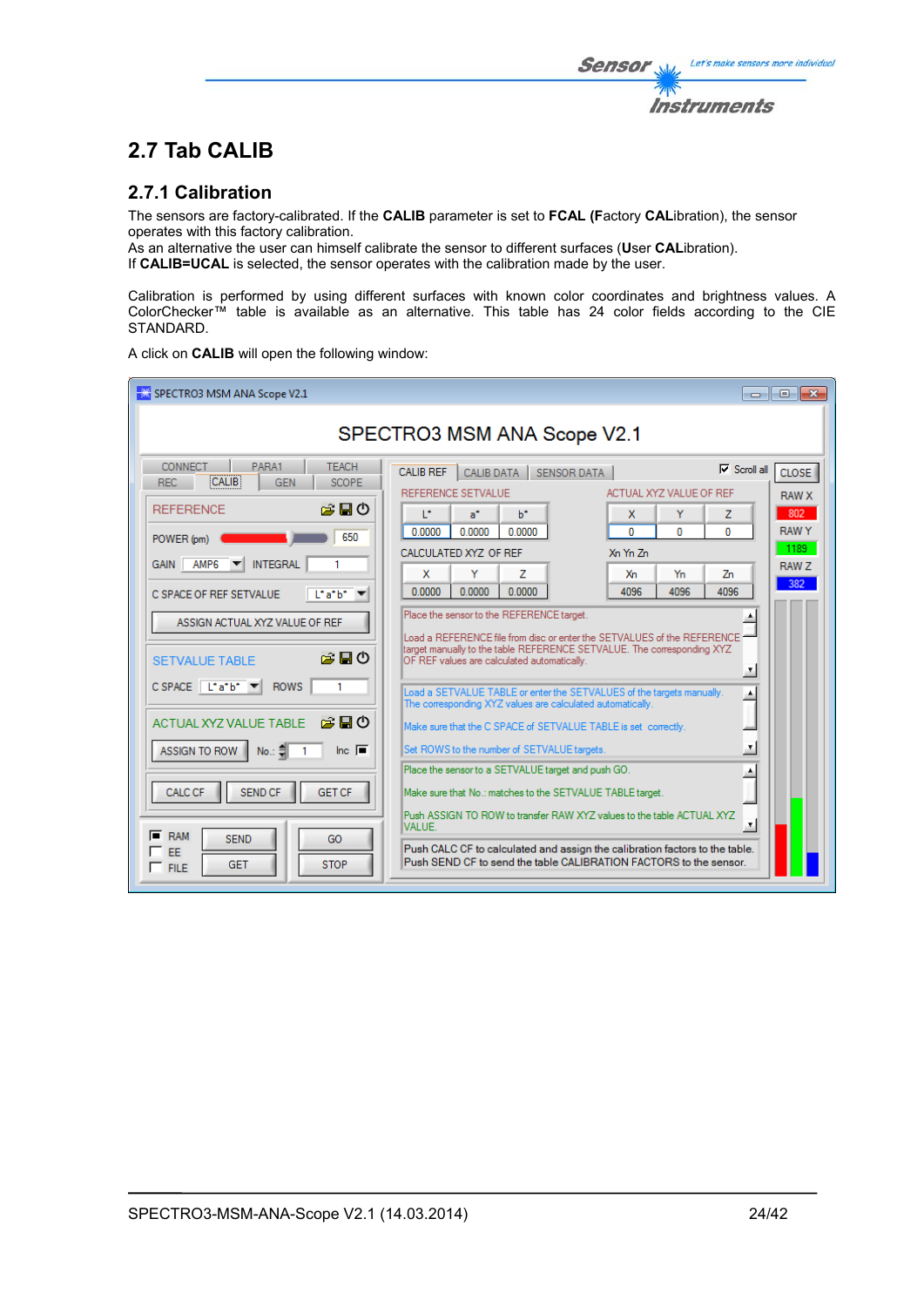|                                                                   |         |                    |         |  |                         | <i><b>Instruments</b></i> |      |
|-------------------------------------------------------------------|---------|--------------------|---------|--|-------------------------|---------------------------|------|
| 合日の<br><b>REFERENCE</b>                                           |         | REFERENCE SETVALUE |         |  | ACTUAL XYZ VALUE OF REF |                           |      |
| 650<br>POWER (pm)                                                 | œ       | a"                 | ь       |  | x                       | v                         | 7    |
| <b>INTEGRAL</b><br>AMP6<br><b>GAIN</b><br>$\overline{\mathbf{v}}$ | 96.0000 | $-0.0600$          | 0.0600  |  | 3169                    | 3366                      | 3326 |
| CALCULATED XYZ OF REF<br>Xn Yn Zn                                 |         |                    |         |  |                         |                           |      |
| $L^*a^*b^*$ $\blacktriangledown$<br>C SPACE OF REF SETVALUE       | x       | v                  | 7       |  | Х'n                     | Yn                        | Zn   |
| ASSIGN ACTUAL XYZ VALUE OF REF                                    | 85.5205 | 90.0078            | 97.9271 |  | 3554                    | 3739                      | 4072 |

Please perform the following steps in sequence:

- Place a white reference surface before the sensor.
- Click on **GO** to start data exchange between sensor and PC software.
- The color coordinates and the brightness value of the reference surface must be known and must be entered in the **REFERENCE SETVALUE** table. The corresponding tristimulus values **X, Y, Z** are calculated automatically and are written to the **CALCULATED XYZ OF REF** table.
- It is important to select the correct color space **C SPACE OF REF SETVALUE**.

∣∡

h\*

- **POWER, GAIN,** and **INTEGRAL** must be set such that the highest signal of **RAW X, Y, Z** is approx. 3000 digits.
- With **ASSIGN ACTUAL XYZ VALUE OF REF** the tristimulus values **RAW X, Y, Z** acquired by the sensor are written to the **ACTUAL XYZ VALUE OF REF** table, and the tristimulus values **Xn, Yn, Zn** of a completely matt white body are calculated automatically.
- **Xn, Yn, Zn** are needed for calculating the color coordinates and the brightness value in almost all color spaces.

Use the file and disk symbol if you want to write the REFERENCE settings to a file or read them from a file. A click on the reset symbol will reset the tables.

| SETVALUE TABLE                                                                                   | 房間の |
|--------------------------------------------------------------------------------------------------|-----|
| $C$ SPACE $\boxed{\begin{bmatrix} \end{bmatrix} a^{\dagger} b^{\dagger}}$ $\boxed{\bullet}$ ROWS | 24  |

 $a^*$ 

**SETVALUE TABLE** 

T.

Several different surfaces are needed for sensor calibration.

**Sensor** When Let's make sensors more individual

The number of surfaces must be entered in **ROWS**.

The color coordinates and brightness values must be known.

These must be entered in the **SETVALUE TABLE**.

The corresponding color space must be selected under **C SPACE**.

The corresponding tristimulus values **X, Y, Z** are calculated automatically and are written to the **CALCULATED XYZ SETVALUES**  table.

Use the file and disk symbol if you want to write the **SETVALUE** settings to a file or read them from a file. A click on the reset symbol will reset the tables.

|    | 38.0800 | 12.0900    | 14.3900    |  |
|----|---------|------------|------------|--|
| 2  | 66.3800 | 13.2200    | 17.1400    |  |
| 3  | 51.0600 | 0.3800     | $-22.0600$ |  |
| 4  | 43.3000 | $-16.5200$ | 21.4600    |  |
| 5  | 56.3600 | 12.8400    | $-25.2900$ |  |
| 6  | 71.6000 | $-30.7100$ | 1.1700     |  |
|    | 61.7000 | 27.5400    | 58.2300    |  |
| 8  | 41.2200 | 17.9500    | $-43.1600$ |  |
| 9  | 51.5700 | 43.0000    | 14.7500    |  |
| 10 | 30.7700 | 25.7400    | $-23.3800$ |  |
|    |         |            |            |  |

## CALCULATED XYZ SETVALUES

|    | x       | Y       | 7       | ۰. |
|----|---------|---------|---------|----|
|    | 11.2090 | 10.1330 | 6.6737  |    |
| 2  | 37.9900 | 35.8172 | 26.5196 |    |
| 3  | 18.4366 | 19.3204 | 35.5269 |    |
| 4  | 10.3918 | 13.3595 | 7.1758  |    |
| 5  | 26.0397 | 24.2729 | 45.9869 |    |
| 6  | 31.7370 | 43.0664 | 45.8178 |    |
|    | 36.2076 | 30.0531 | 5.9134  |    |
| 8  | 14.0848 | 12.0024 | 38.8245 |    |
| 9  | 28.3959 | 19.7646 | 14.3397 |    |
| 10 | 8.9339  | 6.5543  | 15.3201 |    |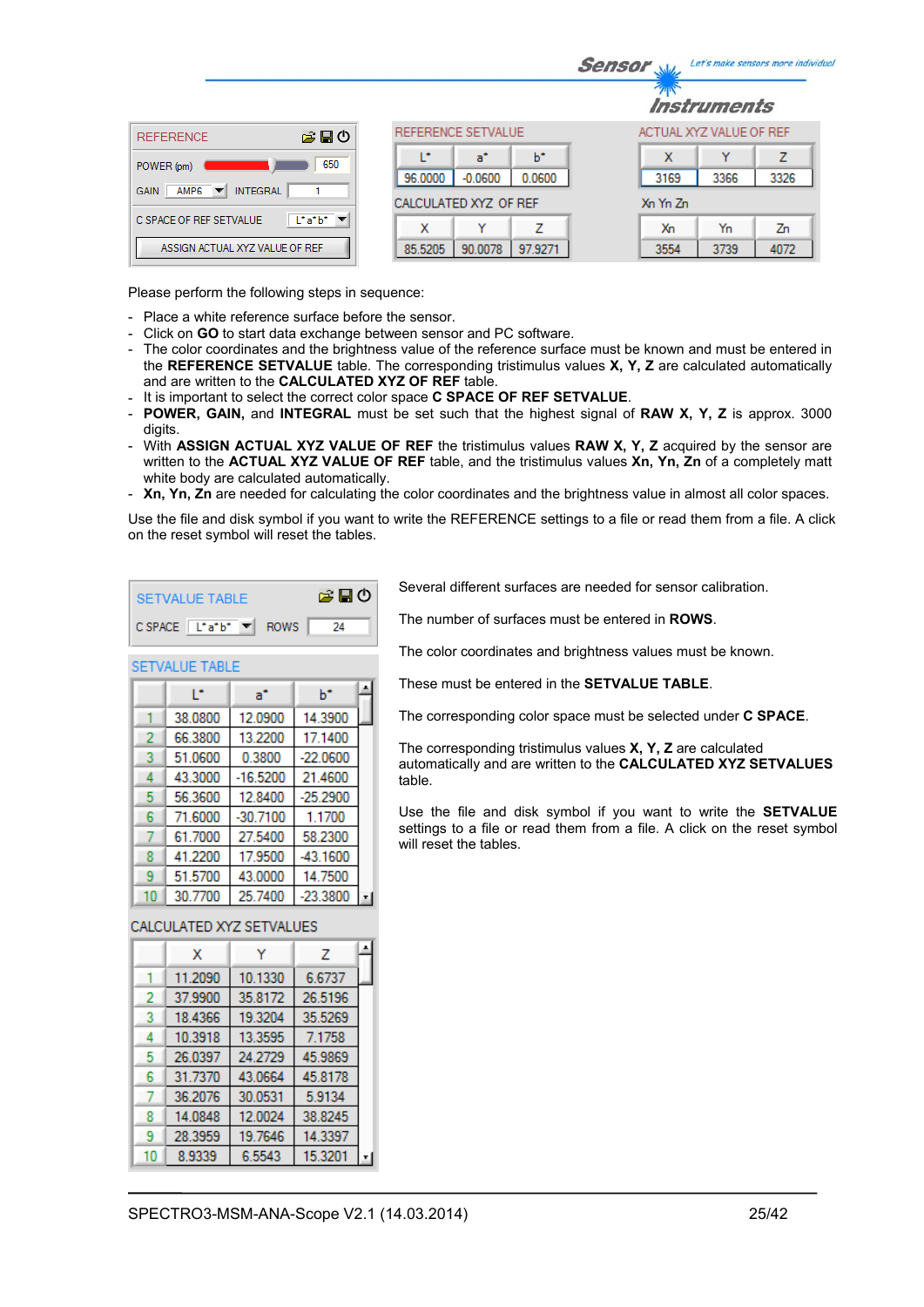

**Instruments** 

| ACTUAL XYZ VALUE TABLE <b>B B D</b> |                        |
|-------------------------------------|------------------------|
| ASSIGN TO ROW No.: $\frac{4}{3}$ 1  | $\ln c$ $\blacksquare$ |

Ÿ

345

1224

760

454

911

1633

A

Z

248

913

1173

237

1488

1492

ACTUAL XYZ VALUE TABLE

 $\mathbf{x}$ 394

1290

641

389

853

1166

1  $\overline{2}$ 

3

 $\overline{4}$ 

5

 $6<sup>1</sup>$ 

Now the surfaces corresponding with the **SETVALUES** must be placed before the sensor.

With **ASSIGN TO ROW** the tristimulus values **RAW X, Y, Z** that are currently determined by the sensor are written to the row in the **ACTUAL XYZ VALUE TABLE** that is selected under **No.:**.

The calibration factors that are determined from the tables **CALCULATED XYZ SETVALUES** and **ACTUAL XYZ VALUE TABLE** are written to the **CALIBRATION FACTORS** table.

Use the file and disk symbol if you want to write the **ACTUAL XYZ VALUE TABLE** to a file or read it from a file. A click on the reset symbol will reset the tables.

|   | 1313 | 929 | 293  |  |
|---|------|-----|------|--|
|   | 467  | 518 | 1338 |  |
| ۹ | 901  | 607 | 524  |  |
|   | 280  | 248 | 495  |  |
|   |      |     |      |  |
|   | л    |     |      |  |

With a click on the **CALC CF** button the calibration factors that are determined from the tables **CALCULATED XYZ SETVALUES** and **ACTUAL XYZ VALUE TABLE** are written to the **CALIBRATION FACTORS** table.

**SEND CF** will save the tables **ACTUAL XYZ VALUE TABLE** and **CALIBRATION FACTORS** in the EEPROM of the sensor.

A click on **GET CF** will display the tables saved in the sensor and the reference parameters in the **SENSOR DATA** tab.

| and a | Æ<br>26 I F |
|-------|-------------|
|       |             |

### **CALIBRATION FACTORS**

|    | х    | Y    | z    | ᆂ |
|----|------|------|------|---|
|    | 1089 | 1124 | 1030 |   |
| 2  | 1127 | 1120 | 1112 |   |
| 3  | 1101 | 973  | 1159 |   |
| 4  | 1022 | 1126 | 1159 |   |
| 5  | 1168 | 1020 | 1183 |   |
| 6  | 1042 | 1009 | 1175 |   |
|    | 1055 | 1238 | 772  |   |
| 8  | 1154 | 887  | 1110 |   |
| 9  | 1206 | 1246 | 1047 |   |
| 10 | 1221 | 1011 | 1184 |   |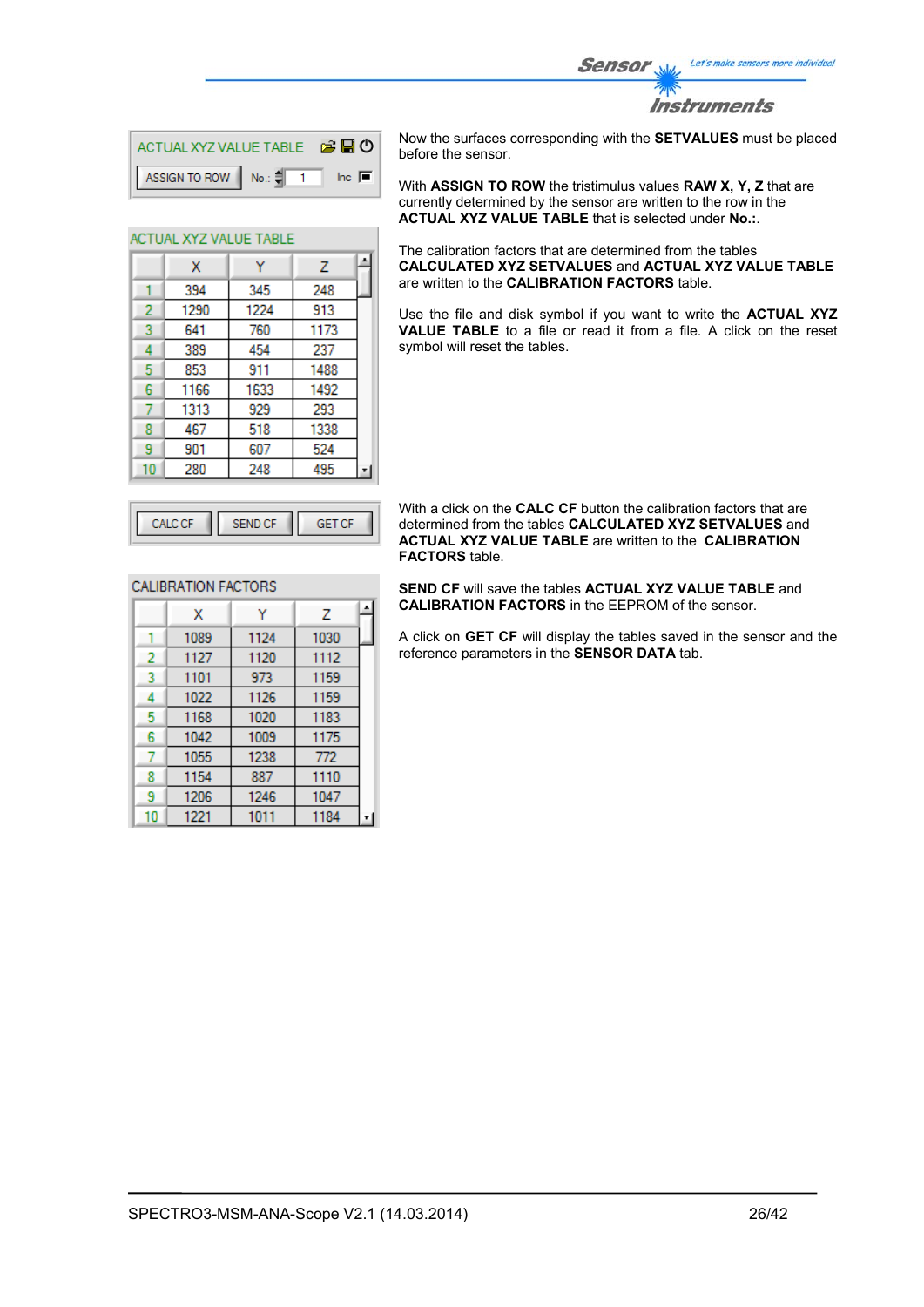## **2.7.2 Offset calibration**

To avoid an increase of the electronic offset when using the integral function (**INTEGRAL** parameter), this offset can be eliminated by way of offset calibration or zero-point calibration. The corresponding tab is passwordprotected to prevent inadvertent incorrect settings.



Offset calibration can be accessed by double-clicking with the right mouse button exactly at any frame in the **CALIB** tab.

You will then be prompted to enter a password. The password is: mellon

Make sure that the Receiver of the sensor is covered! Push CALCULATE OFFSET to detect the offset. Push SEND OFFSET to update the sensor.

| OFFSET X [Default 3100] | 3077 |
|-------------------------|------|
| OFFSET Y [Default 3100] | 3078 |
| OFFSET Z [Default 3100] | 3085 |
| <b>CALCULATE OFFSET</b> |      |
| <b>SEND OFFSET</b>      |      |
| <b>GET OFFSET</b>       |      |
|                         |      |
|                         |      |
| CLOSE                   |      |

Now please follow the instructions provided in the tab.

#### **ATTENTION!**

It is extremely important for offset calibration that the receiver is not exposed to any extraneous light. Please make sure that you cover the receiver of the sensor e.g. witch a black cloth that is impervious to light.

#### **This is absolutely necessary for proper offset calculation.**

Now press **CALCULATE OFFSET**. The offset values for red, green, and blue should be approximately 3080 plus/minus 40.

The offset values can then be sent to the sensor by pressing **SEND OFFSET**.

**GET OFFSET** can be used to check whether the data have been sent.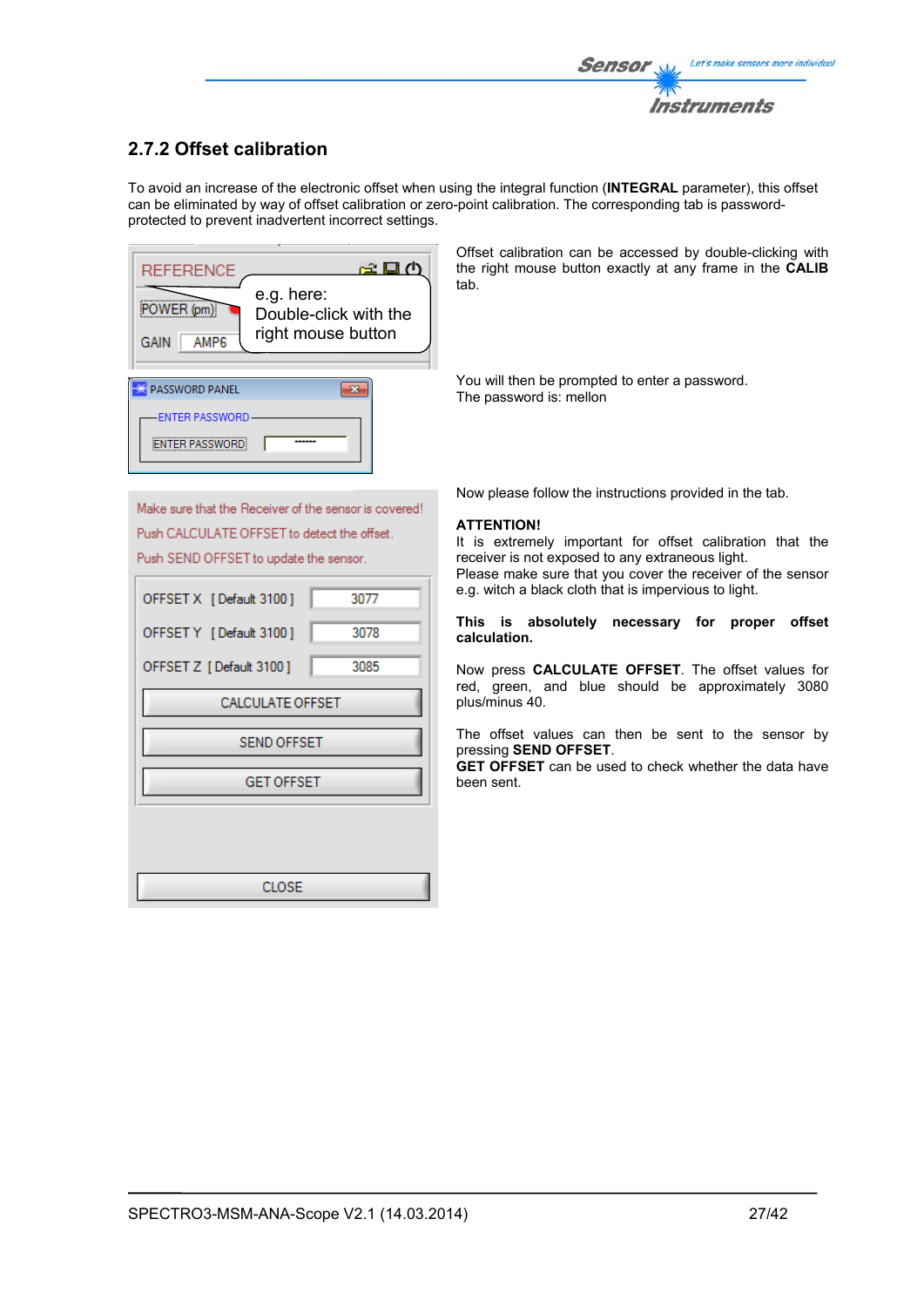

The SCOPE tab visualises an oscilloscope.

Depending on **TRIG MODE,** the display shows the **XYZ** signals, the color space, the output analog signal (depending on the **ANA OUT** settings), and the status of the digital outputs.

A click on **GET CYCLE TIME** displays the current sensor scan frequency in **[Hz]** and **[ms]**. The current scan frequency must be determined for the correct calculation of **deltaX[ms]**. For determining the correct scan frequency please give the sensor a time of 8 seconds before you click on **GET CYCLE TIME**.

In **TRIG MODE = SINGLE SHOT** a data frame is recorded and displayed in the graph when you click on **SCAN**.

In **TRIG MODE = FALLING EDGE** and **RISING EDGE** triggered recording can be started by clicking on **SCAN**. A trigger start can be defined with **TRIGGER LEVEL**.

Triggering is performed either to **Z** or to the brightness value of the color space, depending on the signal that should be recorded. In the graph this is the blue line.

In **TRIG MODE = INTERN C-No.0** recording starts automatically when C-No. 0 is detected. **TRIG MODE= EXTERN IN0** can be used to start recording externally through input IN0.

**SCAN-RATE** can be used to delay or accelerate recording. This corresponds with the TIMEBASE function known in oscilloscopes. **PRE TRIGGER VALUES** can be used to define how many values should still be displayed before the actual trigger start.





The zoom function in the graph can be activated by holding the control key (CTRL) and drawing a window with the mouse.

A click on **ZOOM 1:1** cancels the zoom function again.

The two orange cursors can be moved with the mouse. The two displays **deltaX[ms]** and **deltaY[digit]** will be updated. **deltaX[ms]** shows the time between the cursors in X direction.

**deltaY[digit]** shows the difference between the two cursors in digits or in Volt in Y direction.

**SIGNAL** can be used to display individual curves.

**PRINT SCOPE GRAPH** prints the current screen together with the text in the **COMMENT** text field.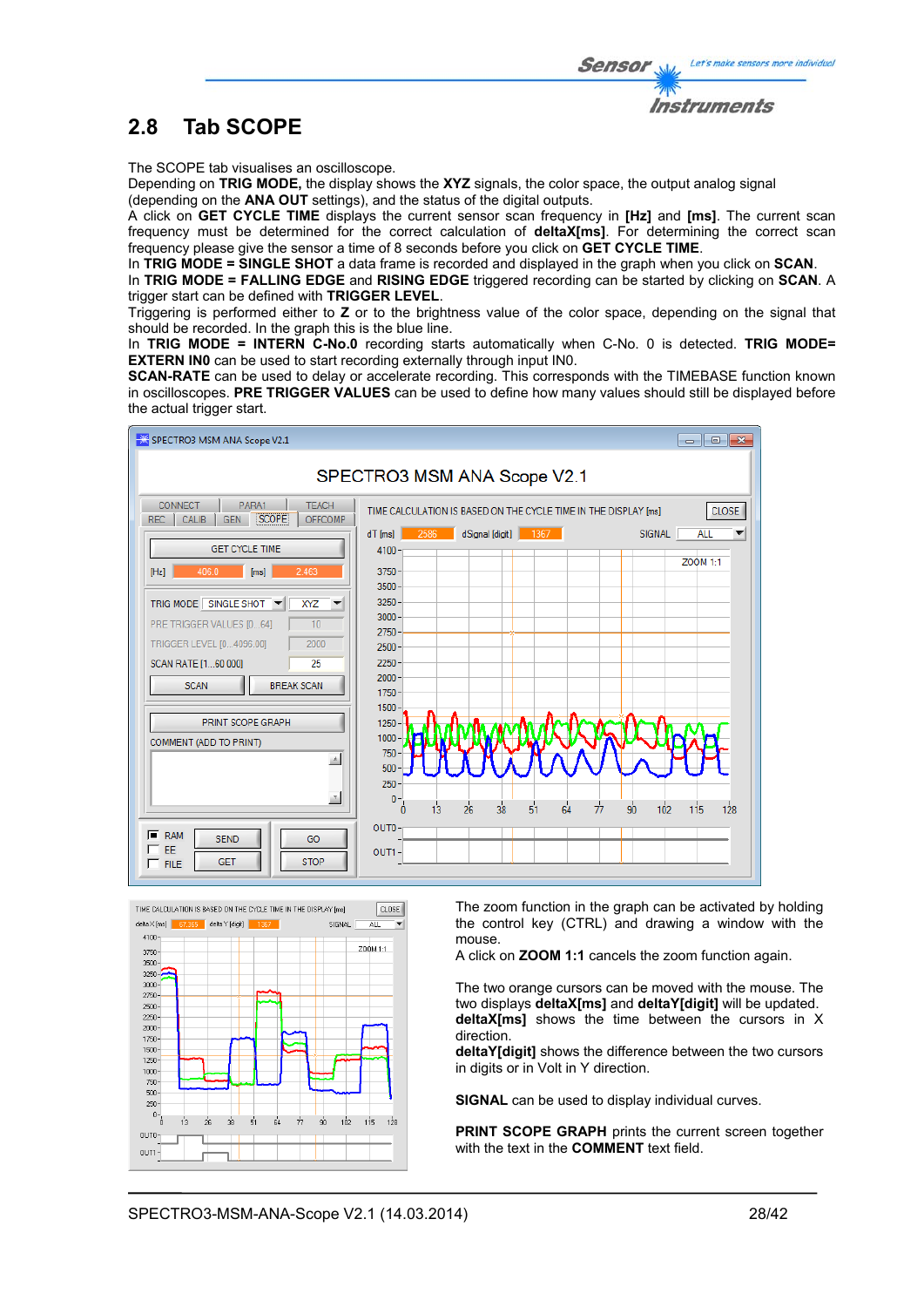## **3. Operation of the TEMPCOMP-Scope software**

If a firmware update should go wrong and the temperature characteristics that are stored in the EEPROM should be lost, these characteristics must be created anew. For this purpose you will need a file with the corresponding data. This file can be obtained from your supplier.

To perform temperature compensation please start the corresponding **TEMPCOMP-Scope software** that is included on the supplied CD. Please make sure that you have a functioning sensor connection. It may be necessary to select the connection with **CONNECT**. Set the correct sensor under **SELECT SENSOR**, if this is not done automatically.

| TEMPCOMP-Scope V5.6                                                                                                                                                                                                                                                             | $\begin{array}{c c c c c c} \hline \multicolumn{3}{c }{\mathbf{C}} & \multicolumn{3}{c }{\mathbf{X}} \end{array}$                                                                                                                                                         |
|---------------------------------------------------------------------------------------------------------------------------------------------------------------------------------------------------------------------------------------------------------------------------------|---------------------------------------------------------------------------------------------------------------------------------------------------------------------------------------------------------------------------------------------------------------------------|
| SEL SENSOR<br>Spectro3 MSM ANA V1.0 or higher<br>▼                                                                                                                                                                                                                              | COM PORT<br>CONNECT<br>$\overline{3}$<br>SPECTRO3 MSM ANA V2.1.0<br>8/Jan/2014                                                                                                                                                                                            |
| <b>LOAD DATA FILE</b><br><b>GET EQUATION</b><br><b>SAVE EQUATION</b><br>$X^4$<br>$X^3$<br>$X^2$<br>x<br>$-0.00142$<br>0.0808<br>3059.7<br>0.00000<br>$-0.1725$<br>0.00035<br>2817.8<br>0.00000<br>$-0.1700$<br>8.4753<br>0.00000<br>$-0.00069$<br>$-0.0494$<br>5.7606<br>2762.0 | CH <sub>0</sub><br>CH <sub>1</sub><br>CH <sub>3</sub><br>CH4<br>CH <sub>5</sub><br><b>DATA</b><br>CH <sub>2</sub><br><b>ALL</b><br><b>ALL</b><br>TRENDLINE CHO<br>CH <sub>1</sub><br>CH <sub>2</sub><br>CH <sub>3</sub><br>CH4<br>CH <sub>5</sub><br>$4100 -$<br>$3000 -$ |
| 0.0<br>0.00000<br>0.0000<br>0.0000<br>0.00000<br>0.0<br>0.00000<br>0.0000<br>0.00000<br>0.0000                                                                                                                                                                                  | $2000 -$<br>$1000 -$                                                                                                                                                                                                                                                      |
| 0.0000<br>0.0<br>0.00000<br>0.00000<br>0.0000<br><b>CALCULATE CURVES</b><br><b>RESET</b><br><b>TEMP</b><br>15                                                                                                                                                                   | $0 -$<br>90<br>100<br>30<br>50<br>70<br>10<br>20<br>40<br>60<br>80<br>0                                                                                                                                                                                                   |
| 2907<br>SP CH1<br>SP CH <sub>2</sub><br>2834<br>SP CHO<br>3070                                                                                                                                                                                                                  | <b>CAL CURVE</b><br>CH <sub>0</sub><br>CH <sub>1</sub><br>CH <sub>2</sub><br><b>ALL</b><br>CH <sub>3</sub><br>CH4<br>CH <sub>5</sub>                                                                                                                                      |
| SP CH <sub>3</sub><br>SP CH4<br>SP CH5<br>$\mathbf{0}$<br>$\mathbf{0}$<br>$\Omega$                                                                                                                                                                                              | $1333 -$<br>$1300 -$                                                                                                                                                                                                                                                      |
| CALCULATE CALIBRATION CURVES                                                                                                                                                                                                                                                    | $1250 -$                                                                                                                                                                                                                                                                  |
| <b>CURVE SAVING</b><br><b>SEND CF</b><br><b>SUCCESS</b>                                                                                                                                                                                                                         | $1200 -$<br>$1150 -$<br>$1100 -$                                                                                                                                                                                                                                          |
|                                                                                                                                                                                                                                                                                 | $1050 -$<br>$1009 -$<br>40<br>20<br>30<br>50<br>90<br>100<br>10<br>60<br>80<br>70<br>0                                                                                                                                                                                    |

- Step 1: Load the temperature compensation file that you have received from your supplier with **GET EQUATION** or **LOAD DATA FILE**.
- Step 2: Press **CALCULATE CURVES** to display the data in the graph.
- Step 3: Select the sensor-internal operating temperature (not in °C) that the sensor has at an ambient temperature of 20°, if this has not already been done automatically. The value should be included in the file designation.
- Step 4: Press **CALCULATE CALIBRATION CURVES** to calculate the mean straight line.
- Step 5: Pressing the **SEND CF** button saves the mean straight lines in the **EEPROM** of the sensor.
- Step 6: Temperature compensation is successfully finished if the **SUCCESS** status message is then displayed.

Comment! If you do not immediately have the temperature compensation file at hand, simply start the **TempComp-Scope software**. Establish a connection, if it is not already established, and simply press **SEND-CF**. The sensor then functions as before, but it is not temperature-compensated.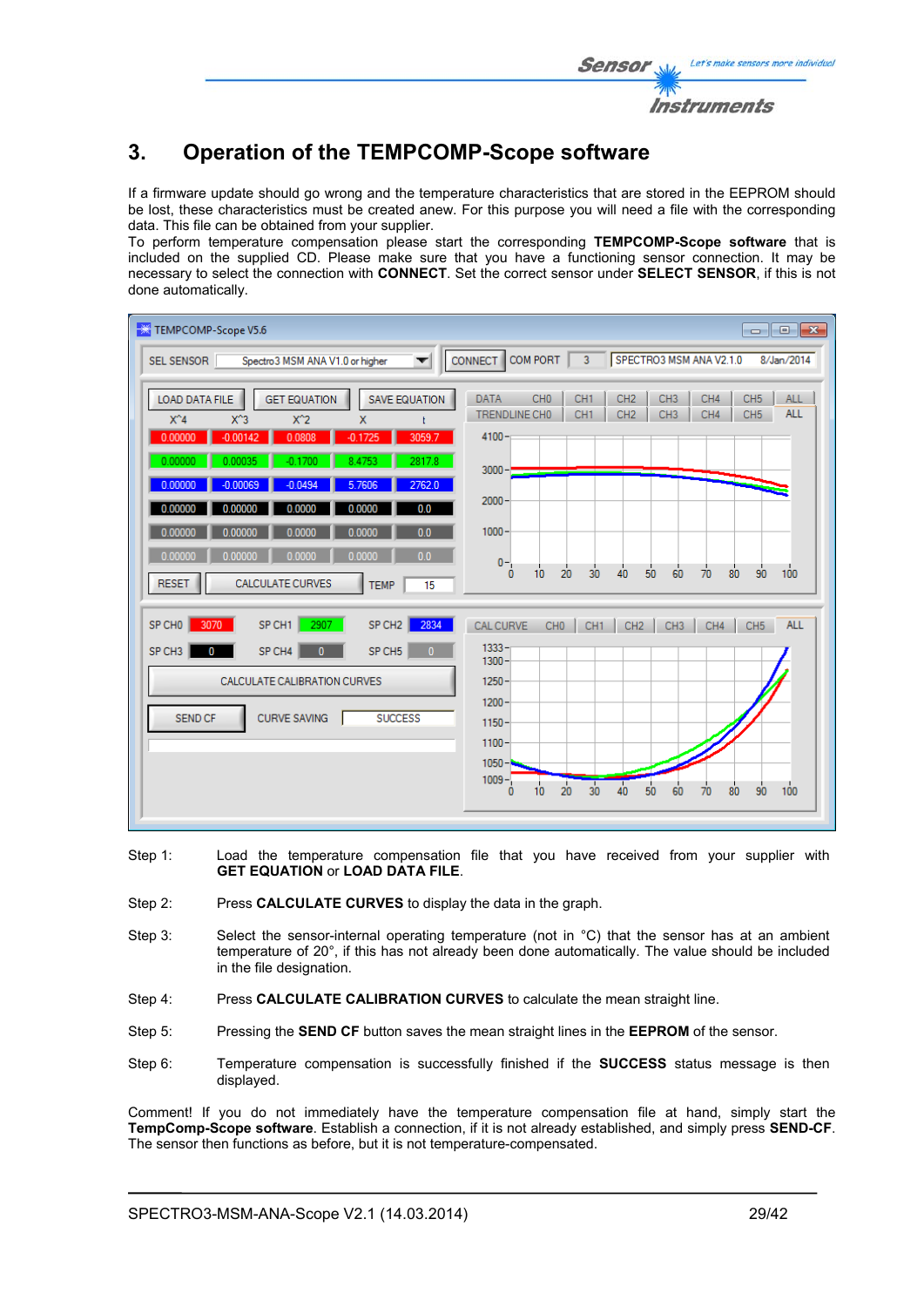

# **4. External triggering of the SPECTRO-3-MSM-ANA color sensor**



External triggering is performed through pin no. 3 (grn) at the 8-pole socket of the SPECTRO-3-MSM-ANA/PLC connection.



#### **TRIGGER:**

First the external trigger mode must be set at the color sensor. For this purpose option **EXT1, EXT2,** or **TRANS** must be selected in the **TRIGGER** selection field.

### **PLEASE NOTE:**

**The new setting is only activated at the sensor after a click on the SEND button!** 

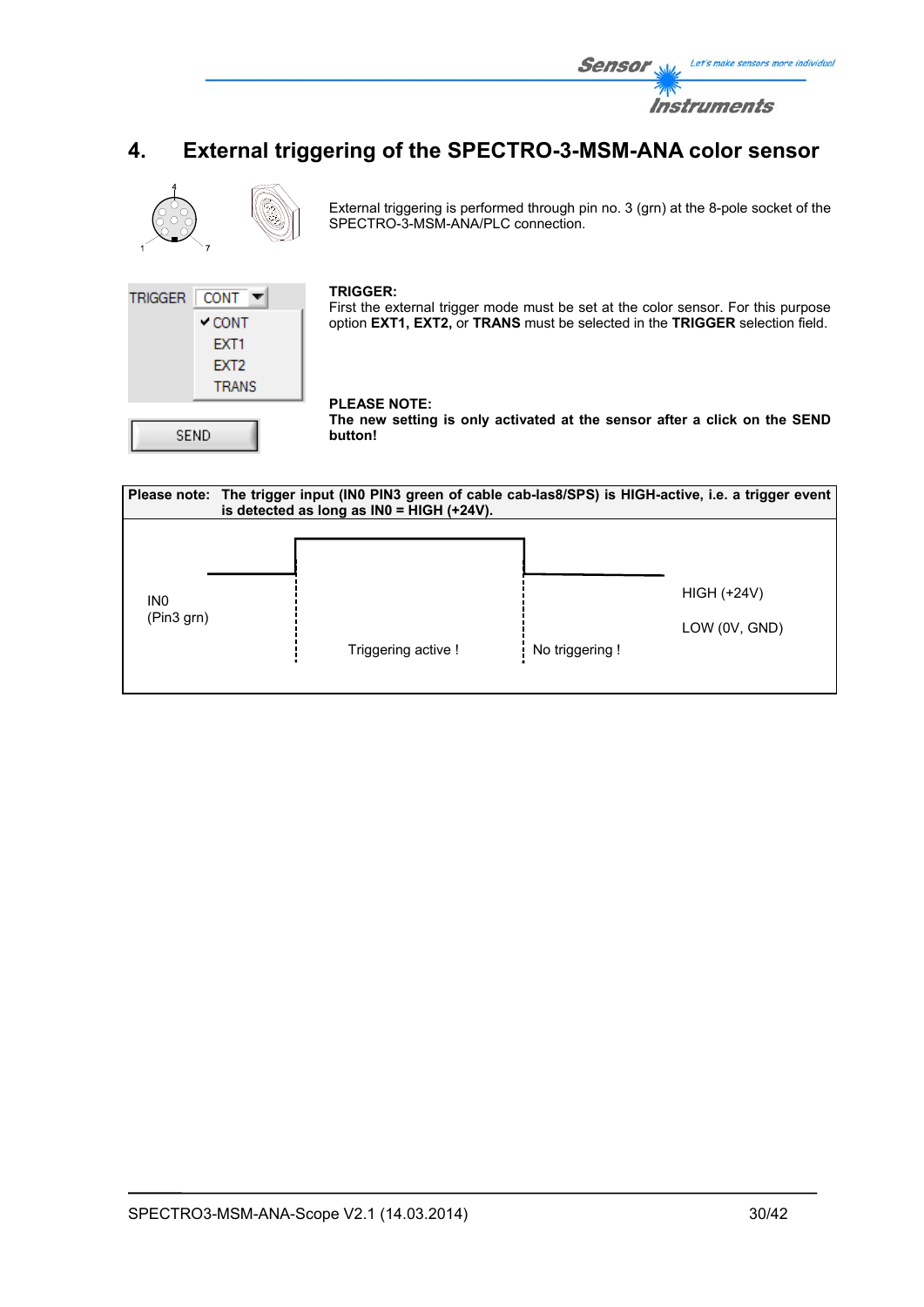

## **5. Connector assignment of the SPECTRO-3-MSM-ANA color sensor**

**Connection of SPECTRO-3-MSM-ANA to PC:** 

Ē.

|          | 4-pole fem. M5 connector (type Binder 707)<br>SPECTRO-3-MSM-ANA/PC-RS232 |  | 3<br>O<br>O<br>Ø<br>Q |  |
|----------|--------------------------------------------------------------------------|--|-----------------------|--|
| Pin-No.: |                                                                          |  | Assignment:           |  |
|          |                                                                          |  | $+24VDC$ (+Ub)        |  |
|          |                                                                          |  | 0V (GND)              |  |
| ◠        |                                                                          |  | Rx <sub>0</sub>       |  |
|          |                                                                          |  | Tx0                   |  |

## **Connection of SPECTRO-3-MSM-ANA to PLC:**

|          |              | 8-pole female connector (type Binder 712)<br>SPECTRO-3-MSM-ANA/PLC |
|----------|--------------|--------------------------------------------------------------------|
| Pin No.: | Color:       | Assignment:                                                        |
|          | White        | $0V$ (GND)                                                         |
| 2        | <b>Brown</b> | +24VDC $(\pm 10\%)$ (+Ub)                                          |
| 3        | Green        | IN <sub>0</sub>                                                    |
| 4        | Yellow       | OUT0 (Digital 0: typ. 0  1V, Digital 1: typ. +Ub - 10%)            |
| 5        | Grev         | (Digital 0: typ. 0  1V, Digital 1: typ. +Ub - 10%)<br>OUT1         |
| 6        | <b>Pink</b>  | OUT2 (Analog 0  +10V)                                              |
|          | <b>Blue</b>  | (Analog 0  +10V)<br>OUT3                                           |
| 8        | Red          | OUT4 (Analog 0  +10V)                                              |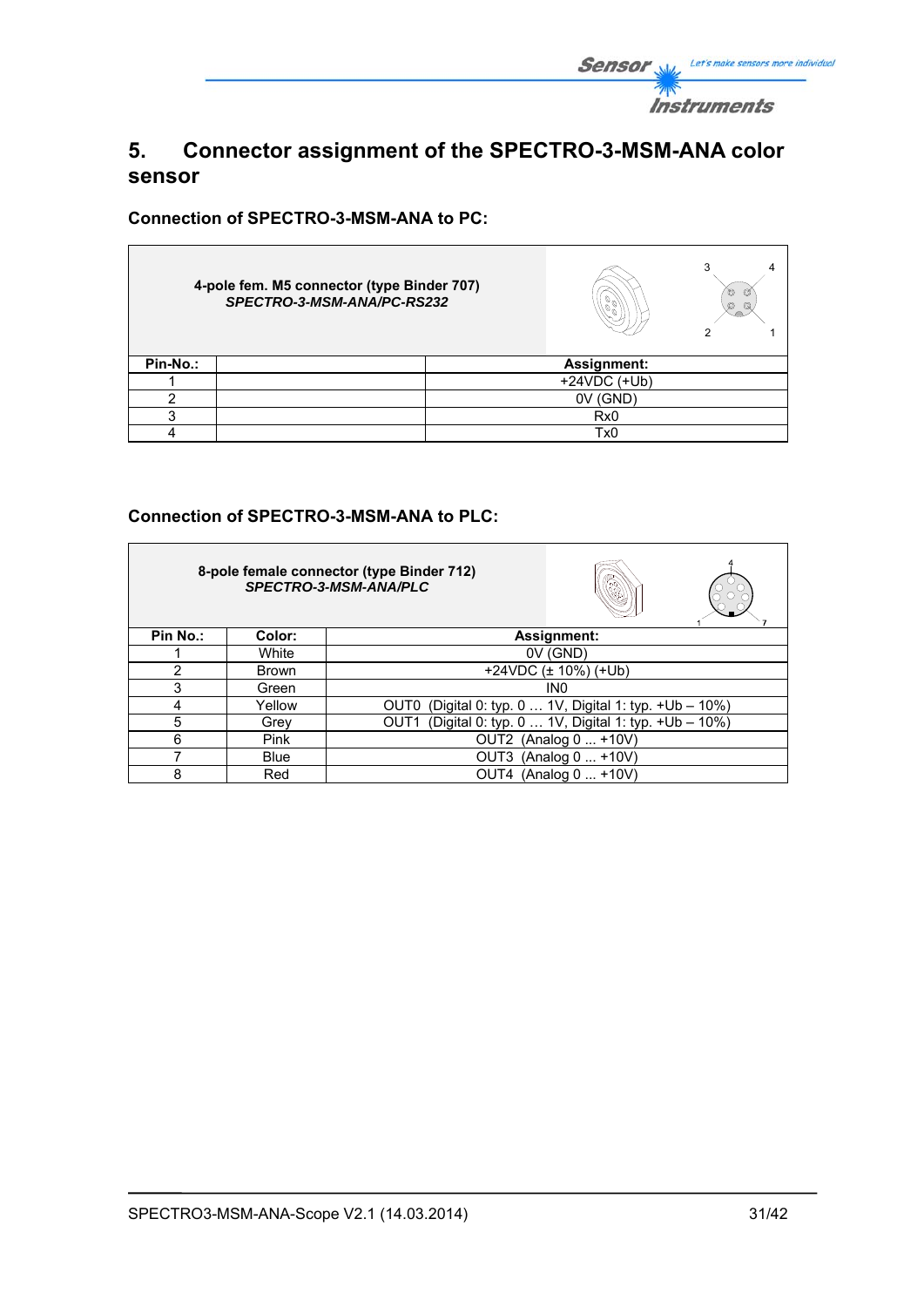# **6. RS232 communication protocol**

The sensors of the SPECTRO-3-MSM-ANA series operate with the following **parameters** that are sent to the sensor or read from the sensor in the stated sequence.<br>Info! 1 bytes = 8bit 1 word = 2 byte 1

Info! 1 **bytes** = 8bit 1 **word** = 2 **byte** 1 **long** = 2 **word** = 4 **byte**

|                     | <b>Parameter</b> | <b>Type</b> | <b>Meaning</b>                                                                        |
|---------------------|------------------|-------------|---------------------------------------------------------------------------------------|
| Para1:              | <b>POWER</b>     | word        | Transmitter intensity (0  1000) Attention intensity in thousandth!                    |
| Para <sub>2</sub> : | AVERAGE          | word        | Signal averaging 1, 2, 4, 8, 16, 32, 64, 128, 256, 512, 1024, 2048, 4096, 8192, 16384 |
|                     |                  |             | or 32768                                                                              |
| Para3:              | EVALUATION MODE  | word        | Evaluation mode: FIRST HIT, BEST HIT coded to (0.1)                                   |
| Para4:              | <b>INTLIM</b>    | word        | Intensity limit $(0 \dots 4095)$                                                      |
| Para <sub>5</sub> : | MAXCOL-No.       | word        | Number of the colours (1.2.3)                                                         |
| Para6:              | DIGITAL OUTMODE  | word        | Function of the digital output: OFF, DIRECT HI, DIRECT LO, BINARY HI, BINARY          |
|                     |                  |             | LO coded to (0,1,2,3,4)                                                               |
| Para7:              | TRIGGER          | word        | Trigger mode: CONT, EXT1, EXT2, TRANS coded to (0, 1, 2, 3)                           |
| Para8:              | <b>EXTEACH</b>   | word        | External teach mode: OFF, ON, STAT1, DYN1 coded to (0,1,2,3)                          |
| Para9:              | C SPACE          | word        | Color Space: $xyY$ , $L^*a^*b^*$ , $L^*u^*v^*$ coded to (0,1,2)                       |
| Para10:             | <b>CALIB</b>     | word        | Calibration Mode: OFF, FCAL, UCAL coded to (0,1,2)                                    |
| Para11:             | <b>LED MODE</b>  | word        | Control for the internal light source DC, AC coded to (0.1)                           |
| Para12:             | <b>GAIN</b>      | word        | Amplification of the integrated receiver AMP1, AMP2, AMP3, AMP4, AMP5, AMP6,          |
|                     |                  |             | AMP7, AMP8 coded to (1, 2, 3, 4, 5, 6, 7, 8)                                          |
| Para13:             | <b>INTEGRAL</b>  | word        | Signal integration (1250)                                                             |
| Para14:             | ANALOG OUTMODE   | word        | Function of the analogue outmode: OFF, X Y Z, COLOR SPACE, CS REF coded to            |
|                     |                  |             | (0,1,2,3)                                                                             |
| Para15:             | ANA OUT          | word        | Function of analogue out: CONT, INO L--->H coded to (0.1)                             |
| Para16:             | ANA ZOOM         | word        | Zoom factor at ANALOG OUTMODE = CS REF: x1, x2, x4, x8, x16, x32, x64, x128           |
|                     |                  |             | Coded to (0,1,2,3,4,5,6,7)                                                            |

One row in the Teach Table determines a **TEACH VECTOR**.

The sensors of the SPECTRO-3-MSM-ANA series operate with 3 **TEACH VECTORS** that are sent to the sensor or read from the sensor in one block in the stated sequence.<br>Info! 1 bytes = 8bit 1 word = 2 byte 1 long

 $1$  **long** = 2 **word** = 4 **byte** 

|                   | <b>TEACH VECTOR</b>        | Type     | <b>Meaning</b>                                                              |
|-------------------|----------------------------|----------|-----------------------------------------------------------------------------|
| TeachVal1:        | Teach Table Row 0 Column 0 | long     | x, a*, u* of row 0. Must be multiplied with 65536.                          |
| TeachVal2:        | Teach Table Row 0 Column 1 | long     | y, b*, v* of row 0. Must be multiplied with 65536.                          |
| TeachVal3:        | Teach Table Row 0 Column 2 | long     | Y, L <sup>*</sup> , L <sup>*</sup> of row 0. Must be multiplied with 65536. |
| TeachVal4:        | Teach Table Row 0 Column 3 | long     | Tolerance delta E of row 0. Must be multiplied with 65536.                  |
| TeachVal5:        | Free                       | word     | Send 0 as dummy                                                             |
| <b>TeachVal6:</b> | Free                       | word     | Send 0 as dummy                                                             |
| TeachVal7:        | Free                       | word     | Send 0 as dummy                                                             |
| TeachVal8:        | Free                       | word     | Send 0 as dummy                                                             |
| TeachVal9:        | Free                       | word     | Send 0 as dummy                                                             |
| TeachVal10:       | Free                       | word     | Send 0 as dummy                                                             |
| TeachVal11:       | Free                       | word     | Send 0 as dummy                                                             |
| TeachVal11:       | Free                       | word     | Send 0 as dummy                                                             |
| TeachVal12:       | Teach Table Row 1 Column 0 | long     | x, a*, u* of row 1. Must be multiplied with 65536.                          |
| TeachVal13:       | Teach Table Row 2 Column 1 | long     | $y, b^*$ , $v^*$ of row 1. Must be multiplied with 65536.                   |
| TeachVal14:       | Teach Table Row 3 Column 2 | long     | Y, L <sup>*</sup> , L <sup>*</sup> of row 1. Must be multiplied with 65536. |
| TeachVal15:       | Teach Table Row 4 Column 3 | long     | Tolerance delta E of row 1. Must be multiplied with 65536.                  |
| TeachVal16:       | Free                       | word     | Send 0 as dummy                                                             |
| TeachVal17:       | Free                       | word     | Send 0 as dummy                                                             |
|                   | $\cdots$                   | $\cdots$ |                                                                             |
| <b>TeachVal36</b> | Free                       | word     | Send 0 as dummy                                                             |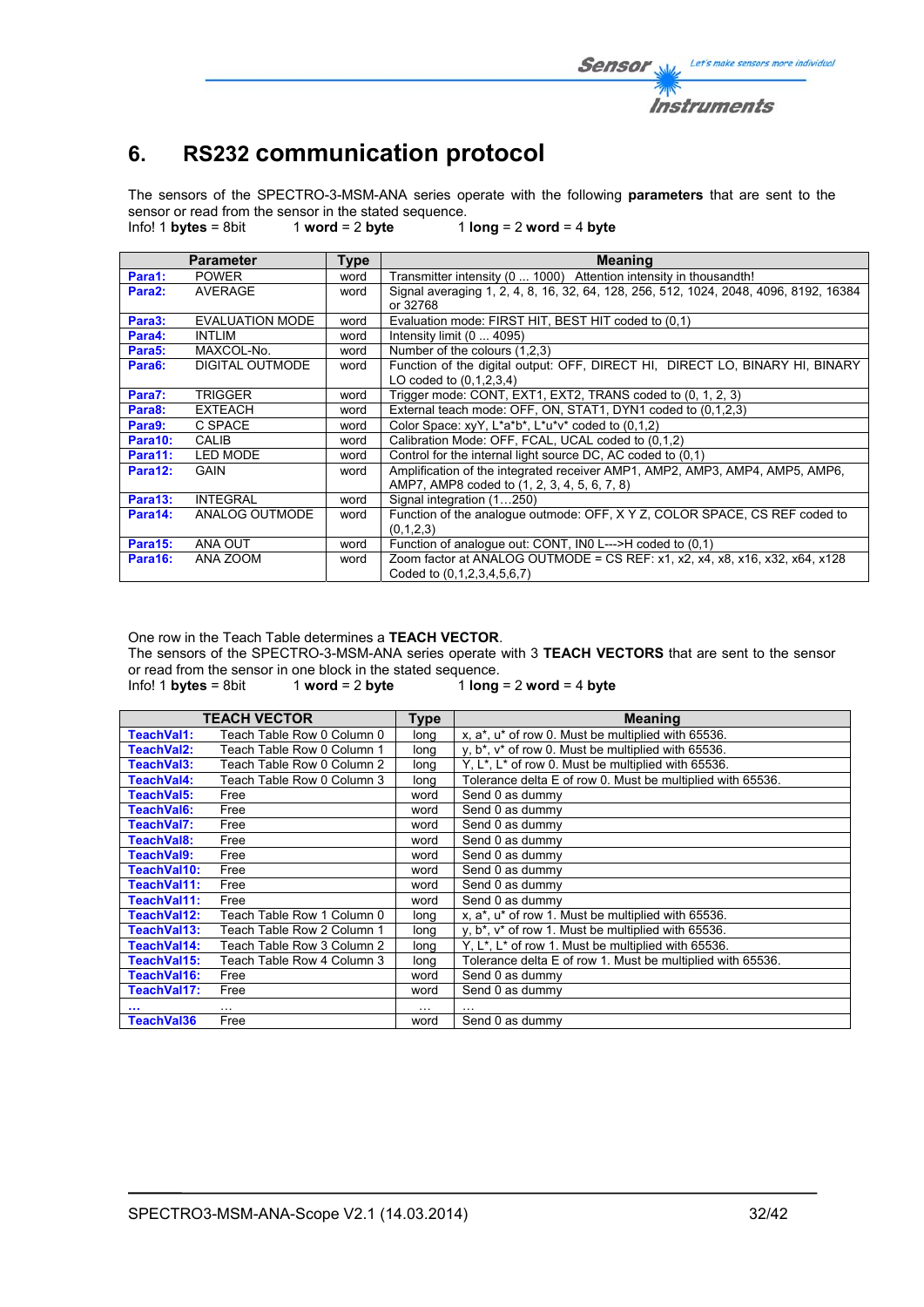

|                             |                   | Upon request, the data acquired and processed by the sensor are sent by the sensor in the following sequence. |  |
|-----------------------------|-------------------|---------------------------------------------------------------------------------------------------------------|--|
| Info! 1 <b>bytes</b> = 8bit | 1 word = $2$ byte | 1 long = $2$ word = $4$ byte                                                                                  |  |

|                       | <b>DATA VALUE</b> | <b>Type</b> | <b>Meaning</b>                                                                                     |
|-----------------------|-------------------|-------------|----------------------------------------------------------------------------------------------------|
| DatVal1:              | CSX               | long        | Color Space X chromaticity coordinate (x or a* or u*). Must be divided by 65536.                   |
| DatVal <sub>2</sub> : | <b>CSY</b>        | long        | Color Space Y chromaticity coordinate (y or b* or v*). Must be divided by 65536.                   |
| DatVal3:              | <b>CSI</b>        | long        | Color Space Lightness variable (Y or L <sup>*</sup> or L <sup>*</sup> ). Must be divided by 65536. |
| DatVal4:              | REF CSX           | long        | Reference CSX when ANALOG OUTMODE = CS REF. Must be divided by 65536.                              |
| DatVal5:              | <b>REF CSY</b>    | long        | Reference CSY when ANALOG OUTMODE = CS REF. Must be divided by 65536.                              |
| DatVal <sub>6</sub> : | <b>REF CSI</b>    | long        | Reference CSI when ANALOG OUTMODE = CS REF. Must be divided by 65536.                              |
| DatVal7:              | delta E           | long        | Color difference to a color hit. Must be divided by 65536.                                         |
| DatVal8:              | X                 | word        | Calibrated and temperature compensated tristimulus value of channel X                              |
| DatVal9:              | Y                 | word        | Calibrated and temperature compensated tristimulus value of channel Y                              |
| DatVal10:             | $\overline{z}$    | word        | Calibrated and temperature compensated tristimulus value of channel Z                              |
| DatVal11:             | RAW X             | word        | None Calibrated tristimulus value of channel X                                                     |
| DatVal12:             | RAW Y             | word        | None Calibrated tristimulus value of channel Y                                                     |
| DatVal13:             | RAW Z             | word        | None Calibrated tristimulus value of channel Z                                                     |
| DatVal14:             | $C-No$ :          | word        | Detected color                                                                                     |
| DatVal15:             | DIG IN            | word        | DIG IN is 1 when input IN0 is HI                                                                   |
| DatVal16:             | TEMP              | word        | Temperature in the sensor (not in $^{\circ}$ C or $^{\circ}$ F)                                    |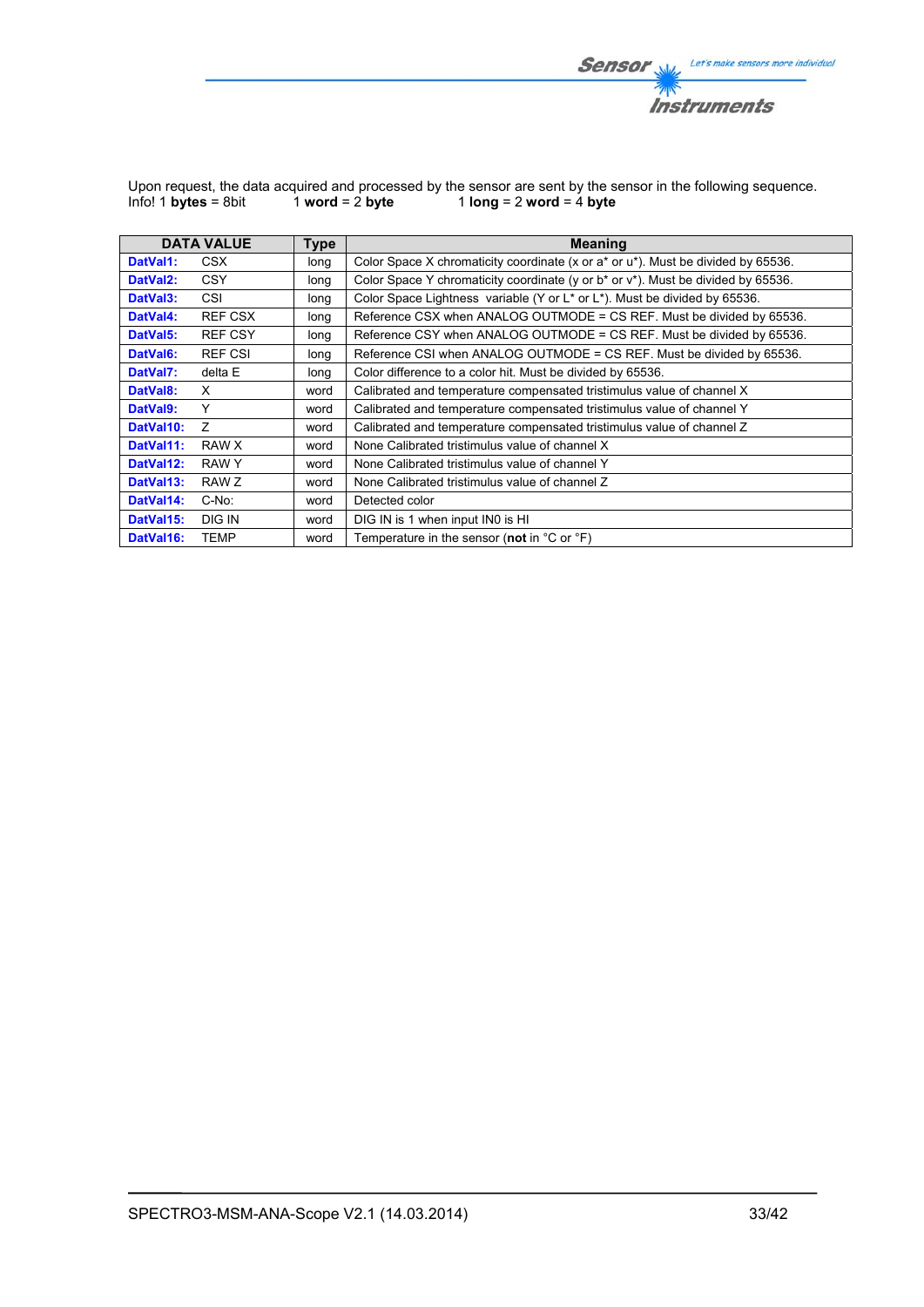

Digital serial communication is used for the exchange of data between the software running on the PC and the sensor.

For this purpose the control unit features an EIA-232 compatible interface that operates with the (fixed) parameters "**8 data bits, 1 stop bit, no parity bit, no handshake"**.

Five values are available for the baudrate: 9600baud, 19200baud, 38400baud, 57600baud and 115200baud. As an option the PC software also can communicate through TCP/IP or USB. In these cases transparent interface converters must be used that allow a connection to the RS232 interface.

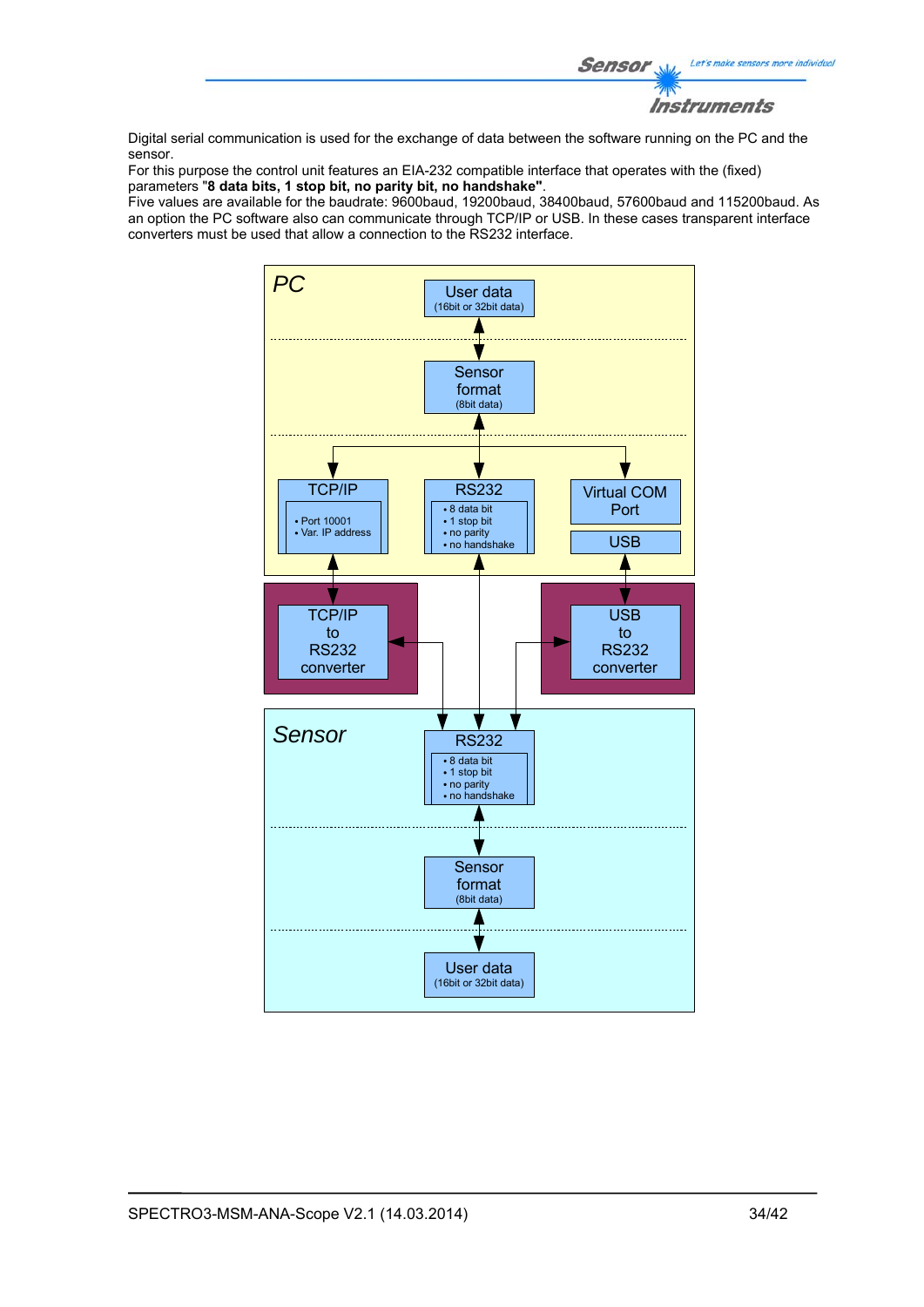

A proprietary protocol format that organises and bundles the desired data is used for all physical connection variants between PC software and control unit. Depending on their type and function the actual data are 16- or 32 bit variables and represent integer or floating-point values. The protocol format consists of 8-bit wide unsigned words ("bytes"). The actual data therefore sometimes must be distributed to several bytes.

The control unit always behaves passively (except if another behaviour has been specifically activated). Data exchange therefore always is initiated by the PC software. The PC sends a data package ("frame") corresponding to the protocol format, either with or without appended data, to which the control unit responds with a frame that matches the request.

The protocol format consists of two components:

A "header" and an optional appendant ("data").

The header always has the same structure.

The first byte is a synchronisation byte and always is  $85_{\text{dez}}$  (55<sub>hex</sub>).

The second byte is the so-called order byte. This byte determines the action that should be performed (send data, save data, etc.).

A 16-bit value (argument) follows as the third and fourth byte. Depending on the order, the argument is assigned a corresponding value.

The fifth and sixth byte again form a 16-bit value. This value states the number of appended data bytes. Without appended data both these bytes are  $0_{\text{dez}}$  or  $00_{\text{hex}}$ , the maximum number of bytes is 512.

The seventh byte contains the CRC8 checksum of all data bytes (data byte 0 up to and incl. data byte n). The eight byte is the CRC8 checksum for the header and is formed from bytes 0 up to and incl. 6.

The header always has a total length of 8 bytes. The complete frame may contain between 8 and 520 bytes.

| Byte0  | Byte1           | Byte <sub>2</sub> | Byte3       | Byte4           | Byte <sub>5</sub> | Byte <sub>6</sub> | Byte7            | Byte8     | Byte9     |          | Byte $n+6$ | Byte $n+$ |
|--------|-----------------|-------------------|-------------|-----------------|-------------------|-------------------|------------------|-----------|-----------|----------|------------|-----------|
| Header | Header          | Header            | Header      | Header          | Header            | Header            | Header           | Data      | Data      | $\cdots$ | Data       | Data      |
| 0x55   | <order></order> | <arg></arg>       | <arg></arg> | <b>:LEN&gt;</b> | LEN>              | CRC <sub>8</sub>  | CRC <sub>8</sub> | Data 1    | Data      |          | Data n/2   | Data n/2  |
|        |                 | (lo byte)         | (hi byte)   | (lo byte)       | (hi byte          | 'Data`            | (Header)         | (lo byte) | (hi byte) | $\cdots$ | (lo byte)  | (hi byte  |

The following **orders** can be sent to the sensor.

| <b>Number</b> | ORDER (header byte no. 2)                                           | <b>Example</b> |
|---------------|---------------------------------------------------------------------|----------------|
| 0             | Sensor answers with order=0 if a communication error occurs.        |                |
|               | ARG=1: Invalid order number was sent to the sensor                  |                |
|               | ARG=2: General communication error (wrong baudrate, overflow, )     |                |
|               | Write parameter to the RAM of the sensor                            | $order=1$      |
| $\mathcal{P}$ | Read parameter from the RAM of the sensor                           | $order=2$      |
| 3             | Load parameter and actual Baudrate from RAM to EEPROM of the sensor | $order = 3$    |
| 4             | Load parameter from EEPROM to RAM of the sensor                     | $order=4$      |
| 5             | Read CONNECTION OK and serial number from sensor                    | $order=5$      |
| 6             | Free                                                                |                |
|               | Read Firmware String and serial number from sensor                  | order=7        |
| 8             | Read data values from sensor                                        | order=8        |
| 30            | Start and Stop triggered sending of data frames                     | $order = 30$   |
| 105           | Get cycle time from sensor                                          | order=105      |
| 190           | Write new baud rate to the sensor                                   | order=190      |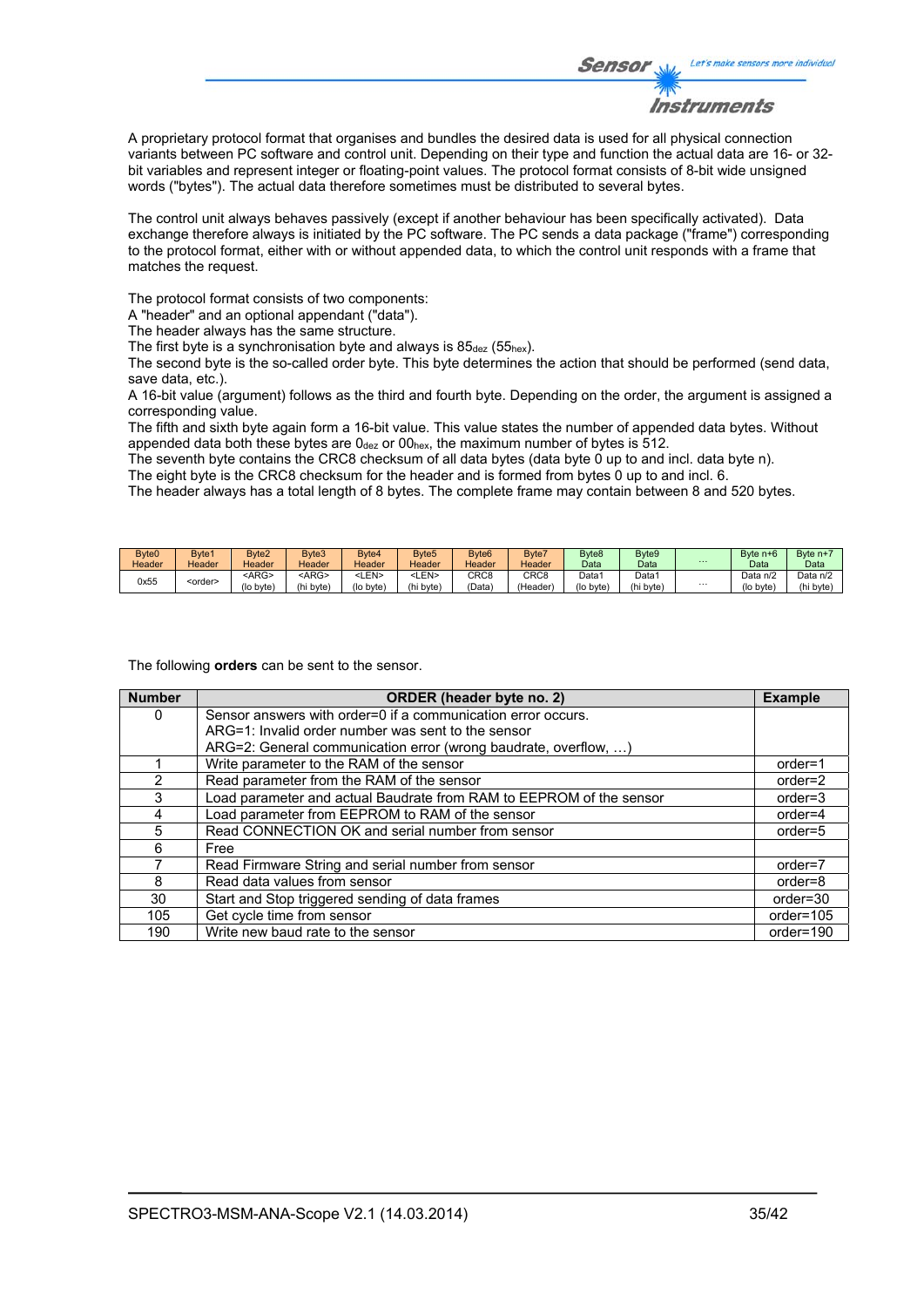```
Let's make sensors more individual
Sensor
           Instruments
```
## *CRC8 checksum*

The so-called "Cyclic Redundancy Check" or CRC is used to verify data integrity. This algorithm makes it possible to detect individual bit errors, missing bytes, and faulty frames. For this purpose a value - the so-called checksum - is calculated over the data (bytes) to be checked and is transmitted together with the data package. Calculation is performed according to an exactly specified method based on a generator polynomial. The length of the checksum is 8 bit ( = 1 byte). The generator polynomial is:

#### *X8+X5+X4+X0*

To verify the data after they have been received, CRC calculation is performed once again. If the sent and the newly calculated CRC values are identical, the data are without error. The following pseudo code can be used for checksum calculation:

```
calcCRC8 (data[ ], table[ ]) 
Input: data[ ], n data of unsigned 8bit 
         table[ ], 256 table entries of unsigned 8bit 
Output: crc8, unsigned 8bit 
crc8 := AA_{hex}for I := 1 to n do 
        idx := crc8 EXOR data[ i ] 
         crc8 := table[ idx ] 
endfor 
return crc8
```
#### **table[ ]**

| 0   | 94  | 188            | 226 | 97  | 63  | 221 | 131 | 194 | 156 | 126 | 32  | 163 | 253 | 31  | 65  |
|-----|-----|----------------|-----|-----|-----|-----|-----|-----|-----|-----|-----|-----|-----|-----|-----|
| 157 | 195 | 33             | 127 | 252 | 162 | 64  | 30  | 95  | 1   | 227 | 189 | 62  | 96  | 130 | 220 |
| 35  | 125 | 159            | 193 | 66  | 28  | 254 | 160 | 225 | 191 | 93  | 3   | 128 | 222 | 60  | 98  |
| 190 | 224 | $\overline{2}$ | 92  | 223 | 129 | 99  | 61  | 124 | 34  | 192 | 158 | 29  | 67  | 161 | 255 |
| 70  | 24  | 250            | 164 | 39  | 121 | 155 | 197 | 132 | 218 | 56  | 102 | 229 | 187 | 89  | 7   |
| 219 | 133 | 103            | 57  | 186 | 228 | 6   | 88  | 25  | 71  | 165 | 251 | 120 | 38  | 196 | 154 |
| 101 | 59  | 217            | 135 | 4   | 90  | 184 | 230 | 167 | 249 | 27  | 69  | 198 | 152 | 122 | 36  |
| 248 | 166 | 68             | 26  | 153 | 199 | 37  | 123 | 58  | 100 | 134 | 216 | 91  | 5   | 231 | 185 |
| 140 | 210 | 48             | 110 | 237 | 179 | 81  | 15  | 78  | 16  | 242 | 172 | 47  | 113 | 147 | 205 |
| 17  | 79  | 173            | 243 | 112 | 46  | 204 | 146 | 211 | 141 | 111 | 49  | 178 | 236 | 14  | 80  |
| 175 | 241 | 19             | 77  | 206 | 144 | 114 | 44  | 109 | 51  | 209 | 143 | 12  | 82  | 176 | 238 |
| 50  | 108 | 142            | 208 | 83  | 13  | 239 | 177 | 240 | 174 | 76  | 18  | 145 | 207 | 45  | 115 |
| 202 | 148 | 118            | 40  | 171 | 245 | 23  | 73  | 8   | 86  | 180 | 234 | 105 | 55  | 213 | 139 |
| 87  | 9   | 235            | 181 | 54  | 104 | 138 | 212 | 149 | 203 | 41  | 119 | 244 | 170 | 72  | 22  |
| 233 | 183 | 85             | 11  | 136 | 214 | 52  | 106 | 43  | 117 | 151 | 201 | 74  | 20  | 246 | 168 |
| 116 | 42  | 200            | 150 | 21  | 75  | 169 | 247 | 182 | 232 | 10  | 84  | 215 | 137 | 107 | 53  |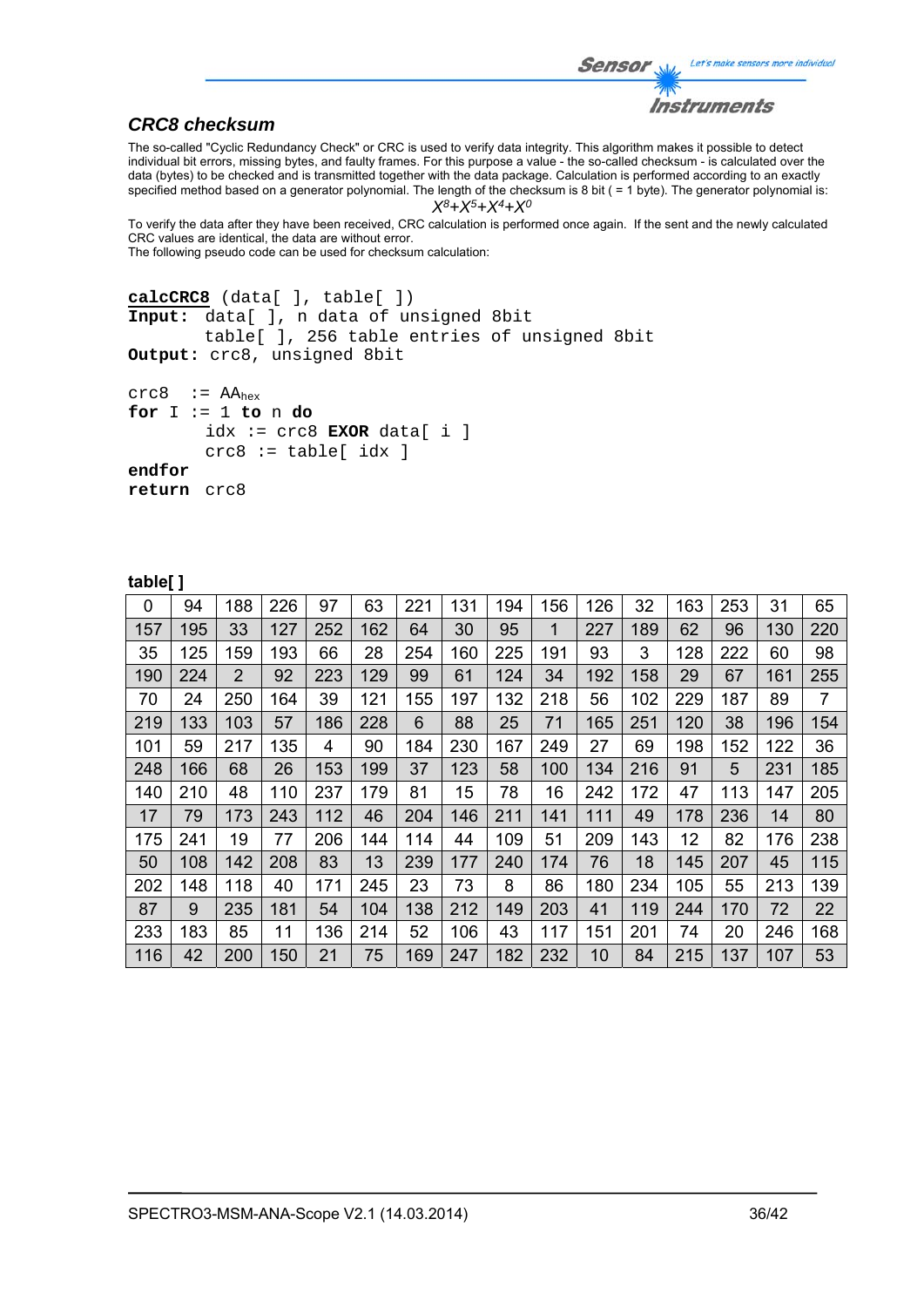**Example order=1:** Write parameter to the RAM of the sensor. <ARG> determines whether you want to save parameter or teach vectors: ARG = 0 --> Parameter Set

ARG = 2 --> Teach Vector Set

| Byte <sub>0</sub><br>Header | Byte1<br>Header          | Byte2<br>Header          | Byte3<br>Header          | Byte4<br>Header           | Byte <sub>5</sub><br>Header | Byte <sub>6</sub><br>Header | Byte7<br><b>Header</b>       | Byte8<br>Data      | Byte9<br>Data      | Byte10<br>Data     | Byte11<br>Data     |
|-----------------------------|--------------------------|--------------------------|--------------------------|---------------------------|-----------------------------|-----------------------------|------------------------------|--------------------|--------------------|--------------------|--------------------|
| 0x55                        | <order></order>          | $<$ ARG $>$<br>(lo byte) | $<$ ARG $>$<br>(hi byte) | <len><br/>(lo byte)</len> | <len><br/>(hi byte)</len>   | CRC <sub>8</sub><br>(Data)  | CRC <sub>8</sub><br>(Header) | Para1<br>(lo byte) | Para1<br>(hi byte) | Para2<br>(lo byte) | Para2<br>(hi byte) |
| 85 (dec)                    |                          |                          |                          | 32                        |                             | 161                         | 84                           | 138                |                    |                    |                    |
|                             | <b>LEN=32</b><br>$ARG=0$ |                          |                          |                           |                             | Para1=650                   | Para2=512                    |                    |                    |                    |                    |
|                             |                          |                          |                          |                           |                             |                             |                              |                    |                    |                    |                    |
|                             |                          |                          |                          |                           |                             |                             |                              |                    |                    |                    |                    |
| Byte12                      | Byte <sub>13</sub>       | Byte <sub>14</sub>       | Byte15                   | Byte16                    | Byte17                      | Byte18                      | Byte 19                      | Byte20             | Byte21             | Byte22             | Byte23             |
| Data                        | Data                     | Data                     | Data                     | Data                      | Data                        | Data                        | Data                         | Data               | Data               | Data               | Data               |
| Para3                       | Para3                    | Para4                    | Para4                    | Para5                     | Para <sub>5</sub>           | Para6                       | Para6                        | Para7              | Para7              | Para8              | Para8              |
| (lo byte)                   | (hi byte)                | (lo byte)                | (hi byte)                | (lo byte)                 | (hi byte)                   | (lo byte)                   | (hi byte)                    | (lo byte)          | (hi byte)          | (lo byte)          | (hi byte)          |

| Byte24    | Byte25    | Byte26    | Byte27      | Byte28    | Byte <sub>29</sub> | Byte30    | Byte31      | Byte32    | Byte33    | Byte34    | Byte35    |
|-----------|-----------|-----------|-------------|-----------|--------------------|-----------|-------------|-----------|-----------|-----------|-----------|
| Data      | Data      | Data      | Data        | Data      | Data               | Data      | Data        | Data      | Data      | Data      | Data      |
| Para9     | Para9     | Para10    | Para10      | Para11    | Para11             | Para12    | Para12      | Para13    | Para13    | Para14    | Para14    |
| (lo byte) | (hi bvte) | (lo byte) | (hi byte)   | (lo byte) | (hi byte)          | (lo byte) | (hi byte)   | (lo byte) | (hi byte) | (lo byte) | (hi byte) |
|           |           |           |             |           |                    |           |             |           |           |           |           |
|           | Para9=1   |           | Para $10=0$ |           | Para $11=0$        |           | Para $12=6$ | Para13=1  |           | Para14=1  |           |

Para3=1 Para4=0 Para5=2 Para6=1 Para7=0 Para8=0

| Byte36    | Byte37    | Byte38      | Byte39    |
|-----------|-----------|-------------|-----------|
| Data      | Data      | Data        | Data      |
| Para15    | Para15    | Para16      | Para16    |
| (lo byte) | (hi byte) | (hi byte)   | (hi byte) |
|           |           |             |           |
|           | Para15=0  | Para $16=0$ |           |

### DATA FRAME PC  $\rightarrow$  Sensor for Teach Vector Set 0

| Byte <sub>0</sub><br>Header | Byte1<br><b>Header</b> | Byte <sub>2</sub><br><b>Header</b> | Byte3<br><b>Header</b>   | Byte4<br>Header           | Byte <sub>5</sub><br>Header | Byte <sub>6</sub><br>Header | Byte7<br>Header              | Byte <sub>8</sub><br>Data | Byte9<br>Data           | Byte <sub>10</sub><br>Data | Byte <sub>11</sub><br>Data     |
|-----------------------------|------------------------|------------------------------------|--------------------------|---------------------------|-----------------------------|-----------------------------|------------------------------|---------------------------|-------------------------|----------------------------|--------------------------------|
| 0x55                        | <order></order>        | $<$ ARG $>$<br>(lo byte)           | $<$ ARG $>$<br>(hi byte) | <len><br/>(lo byte)</len> | <len><br/>(hi byte)</len>   | CRC8<br>(Data`              | CRC <sub>8</sub><br>(Header) | Teach<br>Val1<br>(byte0)  | Teach<br>Val1<br>(byte1 | Teach<br>Val1<br>(bvte2`   | $\tau$ each<br>Val1<br>(byte3) |
| 85 (dec)                    |                        |                                    |                          | 96                        |                             | 219                         | 96                           |                           |                         |                            |                                |
| $ARG=2$                     |                        |                                    |                          | ∟EN=96                    |                             |                             |                              | Teach                     | Val1=0                  |                            |                                |

| Byte <sub>12</sub> | Byte <sub>13</sub> | Byte <sub>14</sub> | Byte <sub>15</sub> | Byte16  | Byte17 | Byte <sub>18</sub> | Byte <sub>19</sub> | Byte <sub>20</sub> | Byte21 | Byte22      | Byte23  |
|--------------------|--------------------|--------------------|--------------------|---------|--------|--------------------|--------------------|--------------------|--------|-------------|---------|
| Data               | Data               | Data               | Data               | Data    | Datal  | Data               | Data               | Data               | Data   | Data        | Data    |
| ⊺each              | each               | <sup>-</sup> each  | Геаch              | Teach   | Teach  | Teach              | $\tau$ each        | Teach              | Teach  | $\tau$ each | Teach   |
| Val2               | Val <sub>2</sub>   | Val2               | Val2               | Val3    | Val3   | Val3               | Val3               | Val4               | Val4   | √al4        | Val4    |
| (byte0)            | (byte1             | (bvte2)            | (bvte3)            | (bvte0) | (bvte1 | (bvte2`            | (byte3)            | (byte0)            | byte1) | (byte2)     | (byte3) |
|                    |                    |                    |                    |         |        |                    |                    |                    |        |             |         |
|                    | Геасh              | $Val2=0$           |                    |         | Teach  | /al3=0             |                    |                    | Teach  | $Val4=0$    |         |

| Byte24<br>Data             | Byte <sub>25</sub><br>Data | Byte26<br>Data                         | Byte27<br>Data             | Byte28<br>Data             | Byte29<br>Data             | Byte30<br>Data             | Byte31<br>Data             | Byte32<br>Data             | Byte33<br>Data             | $\cdots$ | $\cdots$ |
|----------------------------|----------------------------|----------------------------------------|----------------------------|----------------------------|----------------------------|----------------------------|----------------------------|----------------------------|----------------------------|----------|----------|
| Геасһ<br>Val5<br>(lo byte) | each?<br>Val5<br>(hi byte) | <sup>-</sup> each<br>Val6<br>(lo byte) | Геасһ<br>Val6<br>(hi bvte) | Teach<br>Val7<br>(lo byte) | Teach<br>Val7<br>(hi byte) | Teach<br>Val8<br>(lo byte) | Teach<br>Val8<br>(hi byte) | Teach<br>Val9<br>(lo byte) | Teach<br>Val9<br>(hi byte) | $\cdots$ | $\cdots$ |
|                            |                            |                                        |                            |                            |                            |                            |                            |                            |                            | $\cdots$ | $\cdots$ |
|                            | TeachVal5=0                |                                        | TeachVal6=0                |                            | FeachVal7=0                |                            | FeachVal8=0                |                            | TeachVal9=0                | $\cdots$ |          |

### DATA FRAME Sensor  $\rightarrow$  PC

| Byte <sub>0</sub> | Byte1           | Byte <sub>2</sub> | Byte3         | Byte4         | Byte <sub>5</sub> | Byte <sub>6</sub> | Byte7            |
|-------------------|-----------------|-------------------|---------------|---------------|-------------------|-------------------|------------------|
| Header            | Header          | <b>Header</b>     | <b>Header</b> | <b>Header</b> | <b>Header</b>     | <b>Header</b>     | Header           |
| 0x55              | <order></order> | $<$ ARG $>$       | $<$ ARG $>$   | <len></len>   | <len></len>       | CRC <sub>8</sub>  | CRC <sub>8</sub> |
|                   |                 | (lo byte)         | (hi byte)     | (lo byte)     | (hi byte)         | (Data)            | (Header)         |
| 85 (dec)          |                 |                   |               |               |                   | 170               | 224              |
|                   |                 |                   | $ARG=0$       |               | LEN=0             |                   |                  |

If you receive an argument greater than 0, ARG parameter where out of range and have been set to a default value.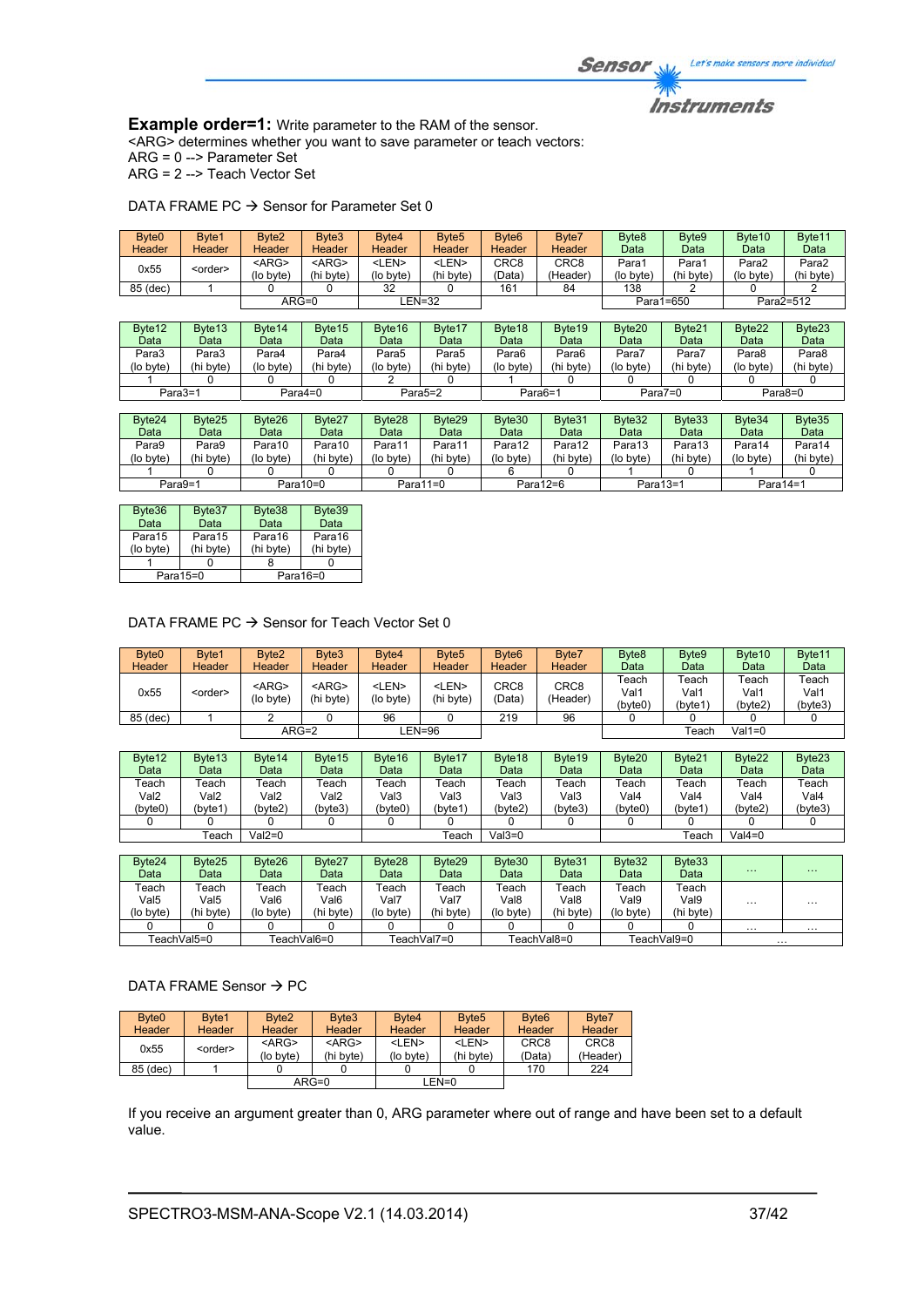## *Instruments*

**Example order=2:** Read parameter from the RAM of the sensor. <ARG> determines whether you want to read parameter or teach vectors: ARG = 0 --> Parameter Set ARG = 2 --> Teach Vector Set

#### DATA FRAME PC  $\rightarrow$  Sensor

| Byte <sub>0</sub><br>Header | Byte1<br>Header | Byte <sub>2</sub><br><b>Header</b> | Byte3<br>Header          | Byte4<br><b>Header</b>    | Byte <sub>5</sub><br>Header | Byte <sub>6</sub><br>Header | Byte7<br>Header              |
|-----------------------------|-----------------|------------------------------------|--------------------------|---------------------------|-----------------------------|-----------------------------|------------------------------|
| 0x55                        | <order></order> | $<$ ARG><br>(lo byte)              | $<$ ARG $>$<br>(hi byte) | <len><br/>(lo byte)</len> | <len><br/>(hi byte)</len>   | CRC <sub>8</sub><br>(Data)  | CRC <sub>8</sub><br>(Header) |
| 85 (dec)                    |                 |                                    |                          |                           |                             | 170                         | 185                          |
|                             |                 |                                    | ARG=0                    |                           | LEN=0                       |                             |                              |

DATA FRAME Sensor  $\rightarrow$  PC

| Byte <sub>0</sub><br>Header | Byte1<br><b>Header</b> | Byte <sub>2</sub><br>Header | Byte3<br><b>Header</b>   | Byte4<br><b>Header</b>    | Byte <sub>5</sub><br><b>Header</b> | Byte <sub>6</sub><br>Header | Byte7<br><b>Header</b>       | Byte <sub>8</sub><br>Data | Byte9<br>Data     | Byte <sub>10</sub><br>Data | Byte <sub>11</sub><br>Data |
|-----------------------------|------------------------|-----------------------------|--------------------------|---------------------------|------------------------------------|-----------------------------|------------------------------|---------------------------|-------------------|----------------------------|----------------------------|
| 0x55                        | <order></order>        | $<$ ARG $>$<br>(lo byte)    | $<$ ARG $>$<br>(hi byte) | <len><br/>(lo byte)</len> | <len><br/>(hi byte)</len>          | CRC <sub>8</sub><br>(Data`  | CRC <sub>8</sub><br>(Header) | Para′<br>(lo byte)        | Para<br>(hi byte) | Para2<br>(lo byte)         | Para2<br>(hi byte)         |
| 85 (dec)                    |                        |                             |                          | 32                        |                                    | 161                         | 13                           | 138                       |                   |                            |                            |
|                             | $ARG=0$                |                             | LEN=32                   |                           |                                    |                             |                              | Para1=650                 |                   | Para2=512                  |                            |

| Byte12    | Byte <sub>13</sub> | Byte <sub>14</sub> | Byte15    | Byte <sub>16</sub> | Byte <sub>17</sub>   | Byte <sub>18</sub> | Byte <sub>19</sub> | Byte20    | Byte21     | Byte22    | Byte23    |
|-----------|--------------------|--------------------|-----------|--------------------|----------------------|--------------------|--------------------|-----------|------------|-----------|-----------|
| Data      | Data               | Data               | Data      | Data               | Data                 | Data               | Data               | Data      | Data       | Data      | Data      |
| Para3     | Para3              | Para4              | Para4     | Para5              | Para5                | Para6              | Para6              | Para7     | Para7      | Para8     | Para8     |
| (lo byte) | (hi byte)          | (lo byte)          | (hi byte) | (lo byte)          | (hi byte)            | (lo byte)          | (hi byte)          | (lo byte) | (hi byte)  | (lo bvte) | (hi bvte) |
|           |                    |                    |           |                    |                      |                    |                    |           |            |           |           |
|           | Para3=1            |                    | Para4=0   |                    | Para <sub>5</sub> =2 | Para6=1            |                    |           | Para $7=0$ |           | Para8=0   |

| Byte24    | Bvte25    | Byte26    | Byte27    | Byte28    | Byte29      | Byte30    | Byte31    | Byte32    | Byte33    | Byte34      | Byte35    |
|-----------|-----------|-----------|-----------|-----------|-------------|-----------|-----------|-----------|-----------|-------------|-----------|
| Data      | Data      | Data      | Data      | Data      | Data        | Data      | Datal     | Data      | Data      | Data        | Data      |
| Para9     | Para9     | Para10    | Para10    | Para11    | Para11      | Para12    | Para12    | Para13    | Para13    | Para14      | Para14    |
| (lo byte) | (hi byte) | (lo byte) | (hi byte) | (lo byte) | (hi byte)   | (lo byte) | (hi byte) | (lo byte) | (hi byte) | (lo bvte)   | (hi byte) |
|           |           |           |           |           |             |           |           |           |           |             |           |
| Para9=1   |           |           | Para10=0  |           | Para $11=0$ |           | Para12=6  | Para13=1  |           | Para $14=1$ |           |

| Byte36    | Byte37    | Byte38    | Byte39    |  |  |
|-----------|-----------|-----------|-----------|--|--|
| Data      | Data      | Data      | Data      |  |  |
| Para15    | Para15    | Para16    | Para16    |  |  |
| (lo byte) | (hi byte) | (hi byte) | (hi byte) |  |  |
|           |           |           |           |  |  |
|           | Para15=0  | Para16=0  |           |  |  |

**Example order=3:** Load parameter and actual Baudrate from RAM to EEPROM of the sensor.

DATA FRAME PC  $\rightarrow$  Sensor

| Byte <sub>0</sub> | Byte1           | Byte <sub>2</sub>     | Byte3                    | Byte4                     | Byte <sub>5</sub>         | Byte <sub>6</sub>          | Byte7                        |
|-------------------|-----------------|-----------------------|--------------------------|---------------------------|---------------------------|----------------------------|------------------------------|
| Header            | Header          | <b>Header</b>         | Header                   | <b>Header</b>             | <b>Header</b>             | Header                     | Header                       |
| 0x55              | <order></order> | $<$ ARG><br>(lo byte) | $<$ ARG $>$<br>(hi byte) | <len><br/>(lo byte)</len> | <len><br/>(hi byte)</len> | CRC <sub>8</sub><br>(Data) | CRC <sub>8</sub><br>(Header) |
| 85 (dec)          |                 |                       |                          |                           |                           | 170                        | 142                          |
|                   |                 |                       | $ARG=0$                  |                           | LEN=0                     |                            |                              |

 $\bullet$  DATA FRAME Sensor  $\rightarrow$  PC

| Byte <sub>0</sub> | Byte1           | Byte <sub>2</sub> | Byte3       | Byte4         | Byte <sub>5</sub> | Byte <sub>6</sub> | Byte7            |
|-------------------|-----------------|-------------------|-------------|---------------|-------------------|-------------------|------------------|
| <b>Header</b>     | <b>Header</b>   | Header            | Header      | <b>Header</b> | Header            | Header            | Header           |
| 0x55              | <order></order> | $<$ ARG $>$       | $<$ ARG $>$ | <len></len>   | <len></len>       | CRC <sub>8</sub>  | CRC <sub>8</sub> |
|                   |                 | (lo byte)         | (hi bvte)   | (lo bvte)     | (hi byte)         | (Data)            | (Header)         |
| 85 (dec)          |                 |                   |             |               |                   | 170               | 142              |
|                   |                 | $ARG=0$           |             |               | LEN=0             |                   |                  |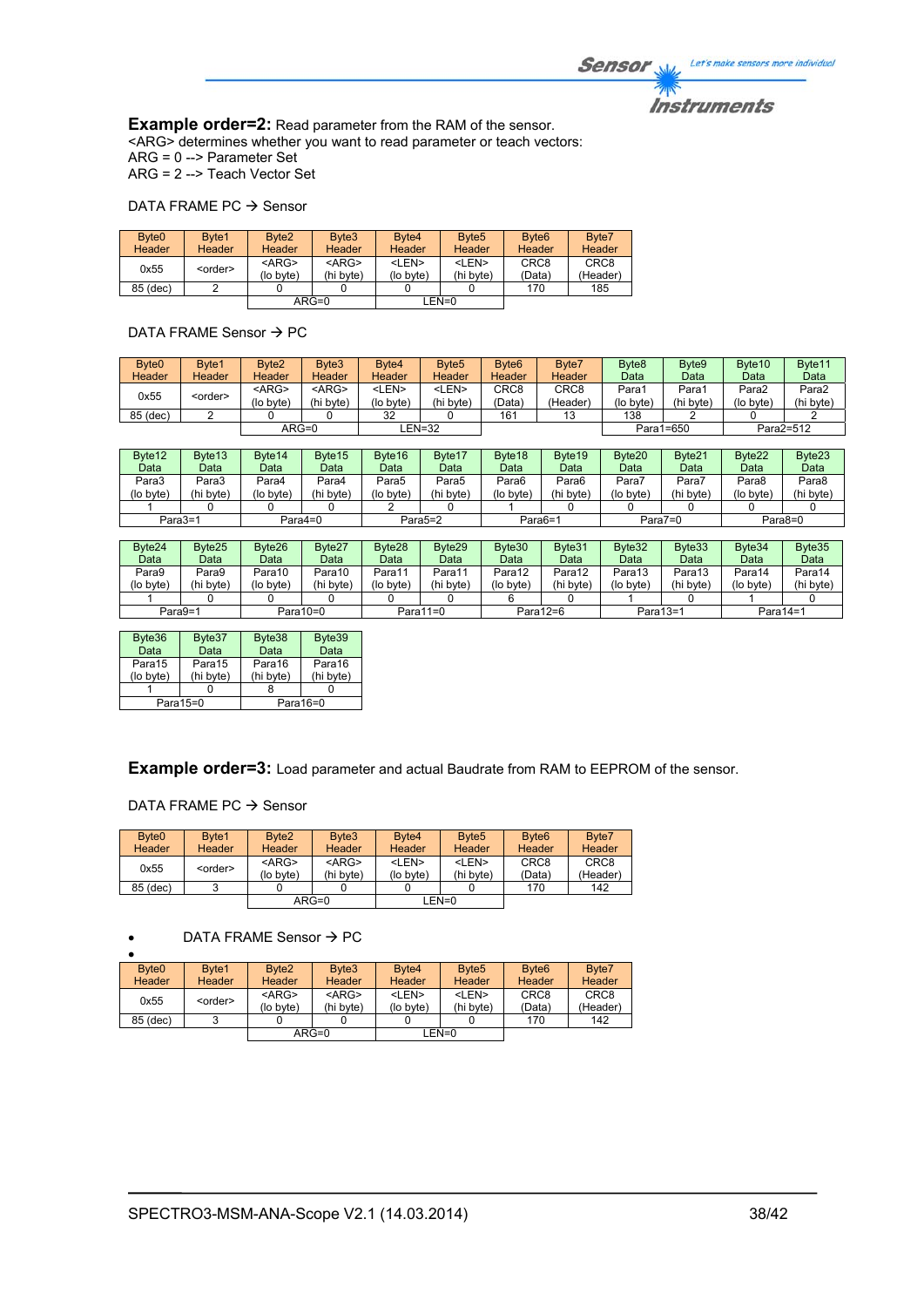

**Example order=4:** Load parameter from EEPROM to RAM of the sensor.

DATA FRAME PC  $\rightarrow$  Sensor

| Byte <sub>0</sub> | Byte1           | Byte <sub>2</sub> | Byte3       | Byte4         | Byte <sub>5</sub> | Byte <sub>6</sub> | Byte7            |
|-------------------|-----------------|-------------------|-------------|---------------|-------------------|-------------------|------------------|
| Header            | Header          | <b>Header</b>     | Header      | <b>Header</b> | <b>Header</b>     | <b>Header</b>     | <b>Header</b>    |
| 0x55              | <order></order> | $<$ ARG>          | $<$ ARG $>$ | <len></len>   | <len></len>       | CRC <sub>8</sub>  | CRC <sub>8</sub> |
|                   |                 | (lo byte)         | (hi byte)   | (lo byte)     | (hi byte)         | (Data)            | (Header)         |
| 85 (dec)          |                 |                   |             |               |                   | 170               | 11               |
|                   |                 |                   | $ARG=0$     |               | LEN=0             |                   |                  |

## DATA FRAME Sensor  $\rightarrow$  PC

| Byte <sub>0</sub> | Byte1           | Byte <sub>2</sub> | Byte3       | Byte4         | Byte <sub>5</sub> | Byte <sub>6</sub> | Byte7            |
|-------------------|-----------------|-------------------|-------------|---------------|-------------------|-------------------|------------------|
| <b>Header</b>     | Header          | <b>Header</b>     | Header      | <b>Header</b> | Header            | <b>Header</b>     | Header           |
| 0x55              | <order></order> | $<$ ARG $>$       | $<$ ARG $>$ | <len></len>   | <len></len>       | CRC <sub>8</sub>  | CRC <sub>8</sub> |
|                   |                 | (lo byte)         | (hi byte)   | (lo byte)     | (hi byte)         | (Data)            | (Header)         |
| 85 (dec)          |                 |                   |             |               |                   | 170               | 11               |
|                   |                 |                   | $ARG=0$     |               | LEN=0             |                   |                  |

## **Example order=5:** Read CONNECTION OK from sensor.

#### DATA FRAME PC  $\rightarrow$  Sensor

| Byte <sub>0</sub> | Byte1           | Byte <sub>2</sub>        | Byte3                    | Byte4                     | Byte <sub>5</sub>         | Byte <sub>6</sub>          | Byte7                        |
|-------------------|-----------------|--------------------------|--------------------------|---------------------------|---------------------------|----------------------------|------------------------------|
| <b>Header</b>     | Header          | <b>Header</b>            | Header                   | <b>Header</b>             | <b>Header</b>             | Header                     | Header                       |
| 0x55              | <order></order> | $<$ ARG $>$<br>(lo byte) | $<$ ARG $>$<br>(hi byte) | <len><br/>(lo byte)</len> | <len><br/>(hi byte)</len> | CRC <sub>8</sub><br>(Data) | CRC <sub>8</sub><br>(Header) |
| 85 (dec)          |                 |                          |                          |                           |                           | 170                        | 60                           |
|                   |                 |                          | $ARG=0$                  | $LEN=0$                   |                           |                            |                              |

#### DATA FRAME Sensor  $\rightarrow$  PC ARG determines the serial number of the sensor

| Byte <sub>0</sub> | Byte1           | Byte <sub>2</sub>     | Byte3                    | Byte4                     | Byte <sub>5</sub>         | Byte <sub>6</sub>          | Byte7                        |
|-------------------|-----------------|-----------------------|--------------------------|---------------------------|---------------------------|----------------------------|------------------------------|
| Header            | <b>Header</b>   | <b>Header</b>         | Header                   | <b>Header</b>             | <b>Header</b>             | Header                     | <b>Header</b>                |
| 0x55              | <order></order> | $<$ ARG><br>(lo byte) | $<$ ARG $>$<br>(hi byte) | <len><br/>(lo byte)</len> | <len><br/>(hi byte)</len> | CRC <sub>8</sub><br>(Data) | CRC <sub>8</sub><br>(Header) |
| 85 (dec)          |                 | 170                   |                          |                           |                           | 170                        | 178                          |
|                   |                 |                       | $ARG=170$                |                           | LEN=0                     |                            |                              |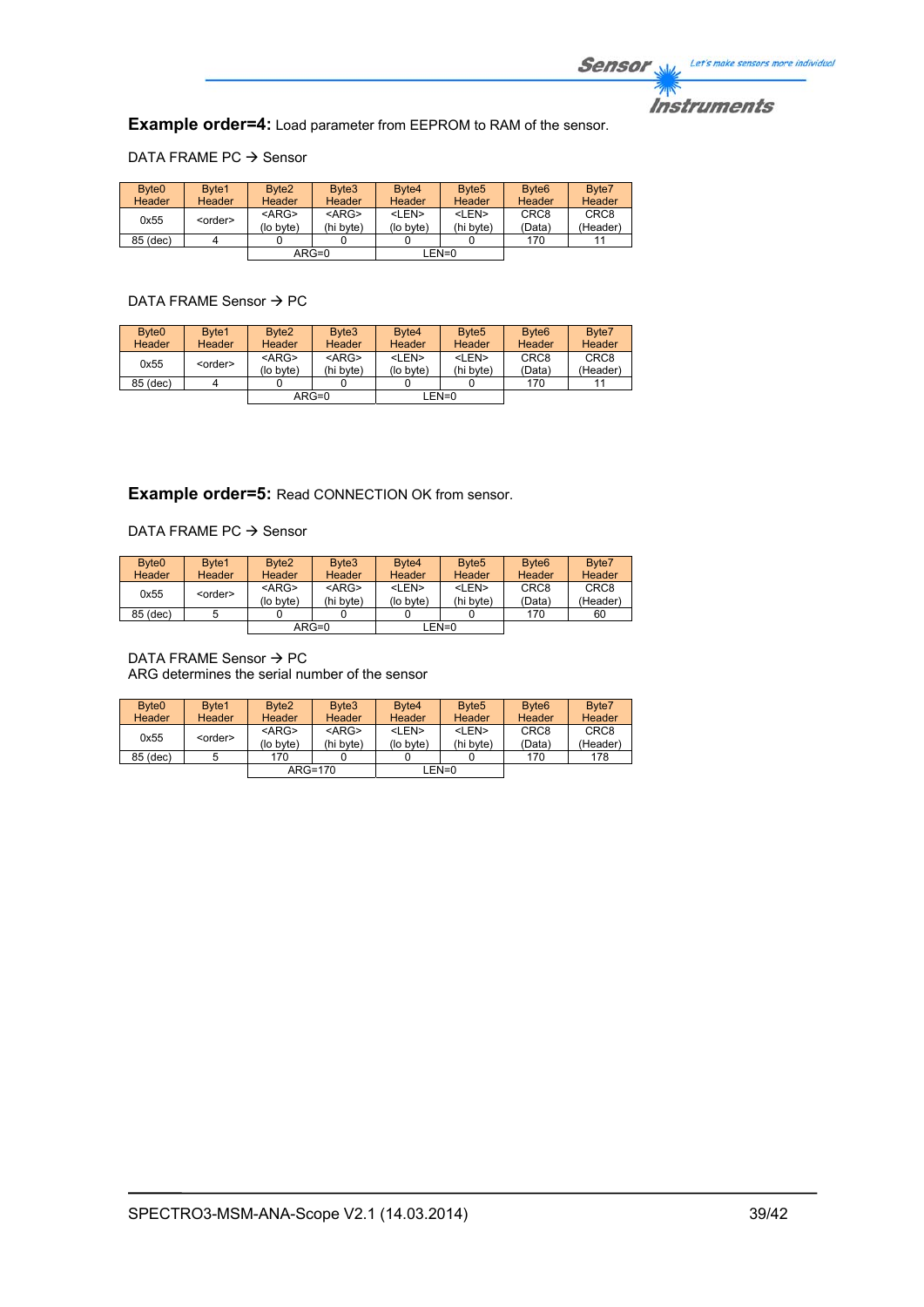## **Instruments**

## **Example order=7:** Read Firmware String from sensor

## DATA FRAME PC  $\rightarrow$  Sensor

| Byte <sub>0</sub> | Byte1           | Byte <sub>2</sub>        | Byte3                    | Byte4                     | Byte <sub>5</sub>         | Byte <sub>6</sub>          | Byte7                        |
|-------------------|-----------------|--------------------------|--------------------------|---------------------------|---------------------------|----------------------------|------------------------------|
| Header            | Header          | <b>Header</b>            | Header                   | <b>Header</b>             | <b>Header</b>             | Header                     | Header                       |
| 0x55              | <order></order> | $<$ ARG $>$<br>(lo byte) | $<$ ARG $>$<br>(hi byte) | <len><br/>(lo byte)</len> | <len><br/>(hi byte)</len> | CRC <sub>8</sub><br>(Data) | CRC <sub>8</sub><br>(Header) |
| 85 (dec)          |                 |                          |                          |                           |                           | 170                        | 82                           |
|                   |                 |                          | $ARG=0$                  |                           | LEN=0                     |                            |                              |

# DATA FRAME Sensor  $\rightarrow$  PC

ARG determines the serial number of the sensor

| Byte <sub>0</sub> | Byte1           | Byte2                    | Byte3                     | Byte4                     | Byte <sub>5</sub>         | Byte <sub>6</sub>          | Byte7                        | Byte <sub>8</sub> | Byte9 | Byte <sub>10</sub> | Byte <sub>11</sub> |
|-------------------|-----------------|--------------------------|---------------------------|---------------------------|---------------------------|----------------------------|------------------------------|-------------------|-------|--------------------|--------------------|
| <b>Header</b>     | <b>Header</b>   | <b>Header</b>            | Header                    | <b>Header</b>             | Header                    | Header                     | Header                       | Data              | Data  | Data               | Data               |
| 0x55              | <order></order> | $<$ ARG $>$<br>(lo byte) | <arg><br/>(hi byte)</arg> | <len><br/>(lo bvte)</len> | <len><br/>(hi byte)</len> | CRC <sub>8</sub><br>(Data) | CRC <sub>8</sub><br>(Header) | <b>ASCII</b>      | ASCII | ASCII              | ASCII              |
| 85 (dec)          |                 |                          |                           | 72                        |                           | 183                        | 38                           |                   |       |                    |                    |
|                   |                 |                          | $ARG=0$                   |                           | EN=72-                    |                            |                              |                   |       |                    |                    |

| Byte12       | Byte13       | Byte14             | Byte15             | Byte16             | Byte17             | Byte18             | Byte 19            | Byte20             | Byte21             | Byte22             | Byte23       |
|--------------|--------------|--------------------|--------------------|--------------------|--------------------|--------------------|--------------------|--------------------|--------------------|--------------------|--------------|
| Data         | Data         | Data               | Data               | Data               | Data               | Data               | Data               | Data               | Data               | Data               | Data         |
| <b>ASCII</b> | <b>ASCII</b> | ASCII              | ASCII              | ASCII              | ASCII              | <b>ASCII</b>       | <b>ASCII</b>       | ASCII              | ASCII              | ASCII              | ASCII        |
| W            | A            | R                  | Е                  |                    | S                  |                    | R                  |                    | N                  | G                  |              |
|              |              |                    |                    |                    |                    |                    |                    |                    |                    |                    |              |
| Byte24       | Byte25       | Byte26             | Byte27             | Byte28             | Byte29             | Byte30             | Byte31             | Byte32             | Byte33             | Byte34             | Byte35       |
| Data         | Data         | Data               | Data               | Data               | Data               | Data               | Data               | Data               | Data               | Data               | Data         |
| <b>ASCII</b> | <b>ASCII</b> | ASCII              | ASCII              | ASCII              | <b>ASCII</b>       | <b>ASCII</b>       | <b>ASCII</b>       | ASCII              | ASCII              | ASCII              | ASCII        |
|              |              |                    |                    |                    |                    |                    |                    |                    |                    |                    | R            |
|              |              |                    |                    |                    |                    |                    |                    |                    |                    |                    |              |
| Byte36       | Byte37       | Byte38             | Byte39             | Byte40             | Byte41             | Byte42             | Byte43             | Byte44             | Byte45             | Byte46             | Byte47       |
|              |              |                    |                    |                    |                    |                    |                    |                    |                    |                    |              |
| Data         | Data         | Data               | Data               | Data               | Data               | Data               | Data               | Data               | Data               | Data               | Data         |
| <b>ASCII</b> | <b>ASCII</b> | ASCII              | ASCII              | ASCII              | <b>ASCII</b>       | <b>ASCII</b>       | <b>ASCII</b>       | <b>ASCII</b>       | ASCII              | ASCII              | ASCII        |
|              |              | Κ                  | W                  | x                  | x                  |                    | x                  | x                  |                    |                    |              |
|              |              |                    |                    |                    |                    |                    |                    |                    |                    |                    |              |
| Byte48       | Byte49       | Byte <sub>50</sub> | Byte <sub>51</sub> | Byte <sub>52</sub> | Byte <sub>53</sub> | Byte <sub>54</sub> | Byte <sub>55</sub> | Byte <sub>56</sub> | Byte <sub>57</sub> | Byte <sub>58</sub> | Byte59       |
| Data         | Data         | Data               | Data               | Data               | Data               | Data               | Data               | Data               | Data               | Data               | Data         |
| <b>ASCII</b> | <b>ASCII</b> | ASCII              | ASCII              | ASCII              | <b>ASCII</b>       | <b>ASCII</b>       | <b>ASCII</b>       | ASCII              | ASCII              | ASCII              | <b>ASCII</b> |
|              |              |                    |                    |                    |                    |                    |                    |                    |                    |                    |              |

| Byte60 | Bvte61 | Byte <sub>62</sub> | Byte <sub>63</sub> | Byte <sub>64</sub> | Byte <sub>65</sub> | Byte <sub>66</sub> | Byte <sub>67</sub> | Byte <sub>68</sub> | Byte <sub>69</sub> | Byte70 | Byte71 |
|--------|--------|--------------------|--------------------|--------------------|--------------------|--------------------|--------------------|--------------------|--------------------|--------|--------|
| Data   | Data   | Data               | Data               | Data               | Data               | Data               | Data               | Data               | Data               | Data   | Data   |
| ASCII  | ASCII  | ASCII              | <b>ASCII</b>       | <b>ASCII</b>       | ASCII              | ASCII              | <b>ASCII</b>       | ASCII              | ASCII              | ASCII  | ASCII  |
|        |        |                    |                    |                    |                    |                    |                    |                    |                    |        |        |

| Byte72       | Byte73 | Byte74 | Byte75 | Byte76 | Byte77 | Byte78 | Byte79 | Byte80 | Byte81       |
|--------------|--------|--------|--------|--------|--------|--------|--------|--------|--------------|
| Data         | Data   | Data   | Datal  | Datal  | Data   | Data   | Data   | Data   | Data         |
| <b>ASCII</b> | ASCII  | ASCII  | ASCII  | ASCII  | ASCII  | ASCII  | ASCII  | ASCII  | <b>ASCII</b> |
|              |        |        |        |        |        |        |        |        |              |

**Example order=8:** Read data values from sensor.

DATA FRAME PC  $\rightarrow$  Sensor

| Byte <sub>0</sub> | Byte1           | Byte <sub>2</sub> | Byte3         | Byte4       | Byte <sub>5</sub> | Byte <sub>6</sub> | Byte7            |
|-------------------|-----------------|-------------------|---------------|-------------|-------------------|-------------------|------------------|
| <b>Header</b>     | <b>Header</b>   | Header            | <b>Header</b> | Header      | Header            | Header            | Header           |
| 0x55              | <order></order> | $<$ ARG $>$       | $<$ ARG $>$   | <len></len> | <len></len>       | CRC <sub>8</sub>  | CRC <sub>8</sub> |
|                   |                 | (lo byte)         | (hi byte)     | (lo byte)   | (hi byte)         | (Data)            | (Header)         |
| 85 (dec)          |                 |                   |               |             |                   | 170               | 118              |
|                   |                 |                   | $ARG=0$       |             | LEN=0             |                   |                  |

DATA FRAME Sensor  $\rightarrow$  PC

8 Header Bytes 7 **DATA VALUE** type **long** 9 **DATA VALUE** type **word**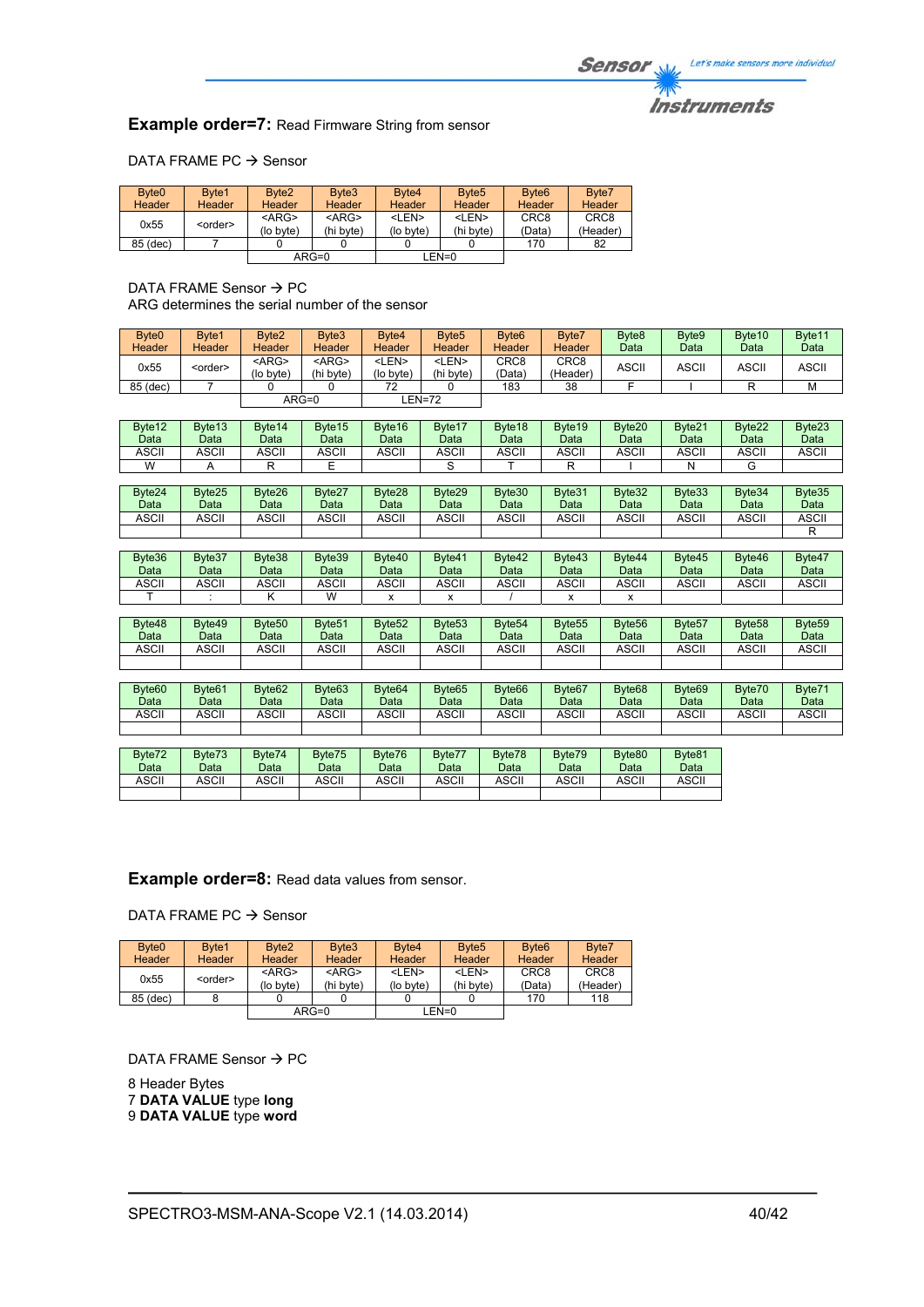## **Instruments**

## **Example order=30:** Start and Stop triggered sending of data frames

**Start** triggered sending of data frames DATA FRAME PC  $\rightarrow$  Sensor

| Byte <sub>0</sub> | Byte1           | Byte <sub>2</sub> | Byte3       | Byte4         | Byte <sub>5</sub> | Byte <sub>6</sub> | Byte7            |
|-------------------|-----------------|-------------------|-------------|---------------|-------------------|-------------------|------------------|
| <b>Header</b>     | Header          | <b>Header</b>     | Header      | <b>Header</b> | <b>Header</b>     | Header            | Header           |
| 0x55              | <order></order> | $<$ ARG $>$       | $<$ ARG $>$ | <len></len>   | <len></len>       | CRC <sub>8</sub>  | CRC <sub>8</sub> |
|                   |                 | (lo byte)         | (hi byte)   | (lo byte)     | (hi byte)         | (Data)            | (Header)         |
| 85 (dec)          | 30              |                   |             |               |                   | 170               | 82               |
|                   |                 | $ARG=1$           |             |               | LEN=0             |                   |                  |

## DATA FRAME Sensor  $\rightarrow$  PC

| Byte <sub>0</sub> | Byte1           | Byte <sub>2</sub>        | Byte3                    | Byte4                     | Byte <sub>5</sub>         | Byte <sub>6</sub>          | Byte7                        |
|-------------------|-----------------|--------------------------|--------------------------|---------------------------|---------------------------|----------------------------|------------------------------|
| Header            | <b>Header</b>   | <b>Header</b>            | <b>Header</b>            | <b>Header</b>             | Header                    | Header                     | Header                       |
| 0x55              | <order></order> | $<$ ARG $>$<br>(lo byte) | $<$ ARG $>$<br>(hi byte) | <len><br/>(lo byte)</len> | <len><br/>(hi byte)</len> | CRC <sub>8</sub><br>(Data) | CRC <sub>8</sub><br>(Header) |
| 85 (dec)          | 30              |                          |                          |                           |                           | 170                        | 82                           |
|                   |                 | $ARG=1$                  |                          |                           | LEN=0                     |                            |                              |

Stop triggered sending of data frames DATA FRAME PC  $\rightarrow$  Sensor

| Byte <sub>0</sub> | Byte1           | Byte <sub>2</sub>        | Byte3                    | Byte4                     | Byte <sub>5</sub>         | Byte <sub>6</sub>          | Byte7                        |
|-------------------|-----------------|--------------------------|--------------------------|---------------------------|---------------------------|----------------------------|------------------------------|
| <b>Header</b>     | Header          | <b>Header</b>            | Header                   | Header                    | <b>Header</b>             | Header                     | Header                       |
| 0x55              | <order></order> | $<$ ARG $>$<br>(lo byte) | $<$ ARG $>$<br>(hi byte) | <len><br/>(lo byte)</len> | <len><br/>(hi byte)</len> | CRC <sub>8</sub><br>(Data) | CRC <sub>8</sub><br>(Header) |
| 85 (dec)          | 30              |                          |                          |                           |                           | 170                        | 159                          |
|                   |                 |                          | $ARG=0$                  |                           | $LEN=0$                   |                            |                              |

### DATA FRAME Sensor  $\rightarrow$  PC

| Byte <sub>0</sub> | Byte1           | Byte <sub>2</sub> | Byte3       | Byte4         | Byte <sub>5</sub> | Byte <sub>6</sub> | Byte7            |  |  |  |
|-------------------|-----------------|-------------------|-------------|---------------|-------------------|-------------------|------------------|--|--|--|
| <b>Header</b>     | Header          | <b>Header</b>     | Header      | <b>Header</b> | <b>Header</b>     | <b>Header</b>     | Header           |  |  |  |
|                   |                 | $<$ ARG $>$       | $<$ ARG $>$ | <len></len>   | <len></len>       | CRC <sub>8</sub>  | CRC <sub>8</sub> |  |  |  |
| 0x55              | <order></order> | (lo byte)         | (hi byte)   | (lo byte)     | (hi byte)         | (Data)            | (Header)         |  |  |  |
| 85 (dec)          | 30              |                   |             |               |                   | 170               | 159              |  |  |  |
|                   |                 |                   | $ARG=0$     |               | LEN=0             |                   |                  |  |  |  |

## **Example order=105:** Get cycle time from sensor

DATA FRAME PC  $\rightarrow$  Sensor

| Byte <sub>0</sub> | Byte1           | Byte <sub>2</sub> | Byte3       | Byte4         | Byte <sub>5</sub> | Byte <sub>6</sub> | Byte7            |
|-------------------|-----------------|-------------------|-------------|---------------|-------------------|-------------------|------------------|
| Header            | Header          | <b>Header</b>     | Header      | <b>Header</b> | <b>Header</b>     | Header            | Header           |
| 0x55              | <order></order> | $<$ ARG $>$       | $<$ ARG $>$ | <len></len>   | <len></len>       | CRC <sub>8</sub>  | CRC <sub>8</sub> |
|                   |                 | (lo byte)         | (hi byte)   | (lo byte)     | (hi byte)         | (Data)            | (Header)         |
| 85 (dec)          | 105             |                   |             |               |                   | 170               | 130              |
|                   |                 |                   | $ARG=0$     |               | $EN=0$            |                   |                  |

#### DATA FRAME Sensor  $\rightarrow$  PC

| Byte <sub>0</sub>       | Byte1  | Byte <sub>2</sub> | Byte3         | Byte4       | Byte <sub>5</sub> | Byte <sub>6</sub> | Byte7    | Byte <sub>8</sub> | Byte9   | Byte <sub>10</sub>   | Byte <sub>11</sub> |
|-------------------------|--------|-------------------|---------------|-------------|-------------------|-------------------|----------|-------------------|---------|----------------------|--------------------|
| Header                  | Header | <b>Header</b>     | <b>Header</b> | Header      | <b>Header</b>     | <b>Header</b>     | Header   | Data              | Data    | Data                 | Data               |
| 0x55<br><order></order> |        | <arg></arg>       | $<$ ARG $>$   | <len></len> | <len></len>       | CRC8              | CRC8     | lo word           | lo word | hi word              | hi word            |
|                         |        | (lo byte)         | (hi byte)     | (lo byte)   | (hi byte)         | 'Data)            | (Header) | lo byte           | hi byte | lo byte              | hi byte            |
| 85 (dec)                | 105    |                   |               |             |                   | 206               | 163      | 40                | 28      |                      |                    |
|                         |        |                   | $ARG=0$       | EN=8        |                   |                   |          |                   |         | CYCLE COUNT = 138280 |                    |

| Byte12             | Byte <sub>13</sub> | Byte14  | Byte15  |  |  |  |
|--------------------|--------------------|---------|---------|--|--|--|
| Data               | Data               | Data    | Data    |  |  |  |
| lo word            | lo word            | hi word | hi word |  |  |  |
| lo byte            | hi byte            | lo byte | hi byte |  |  |  |
| 144                |                    |         |         |  |  |  |
| COUNTER TIME = 400 |                    |         |         |  |  |  |

**Cycle Time [Hz]** = CYCLE COUNT / (COUNTER TIME \* 0,01)

## **Cycle Time [ms]** = (COUNTER TIME \* 0,01) / CYCLE COUNT